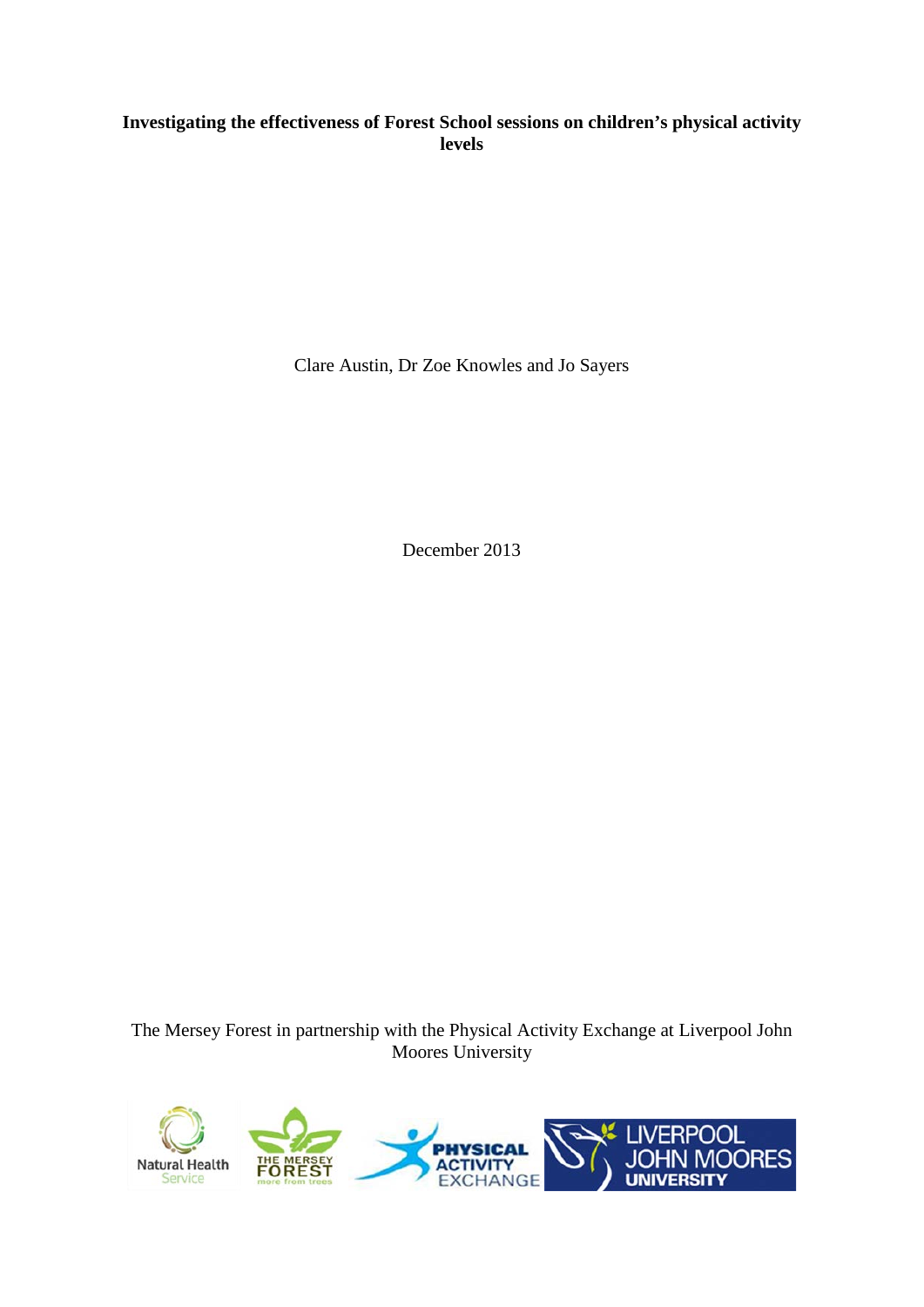#### Abstract

*Purpose: Investigating the effectiveness of the Forest School sessions on children's physical activity levels.* 

*Method: A mixed methods study followed a sample of 59 child participants from 4 primary schools while taking part in 12 weekly Forest School sessions. Children were assessed using the Physical Activity Questionnaire for older Children (PAQ-C) at baseline and at follow-up to assess habitual physical activity. Children were also monitored mid-intervention (week 6) using accelerometers worn for 7 days to objectively measure physical activity levels. At follow-up focus groups and write and draw activities were used to gather rich in-depth data regarding the children's experience of Forest School sessions and its impact on their mental wellbeing.* 

*Results: Children had significantly greater levels of physical activity on a Forest School day compared to a regular school day, exceeding daily recommendations of physical activity for this group. Children reported an increase in physical activity and use of the natural environment, which was also extended to family members. Children experienced improvements in mental wellbeing as a result of Forest School sessions. Interesting gender differences were also highlighted in terms of activity preferences during sessions.*

*Conclusion: Forest School sessions are a successful intervention in improving physical activity levels in primary school children.*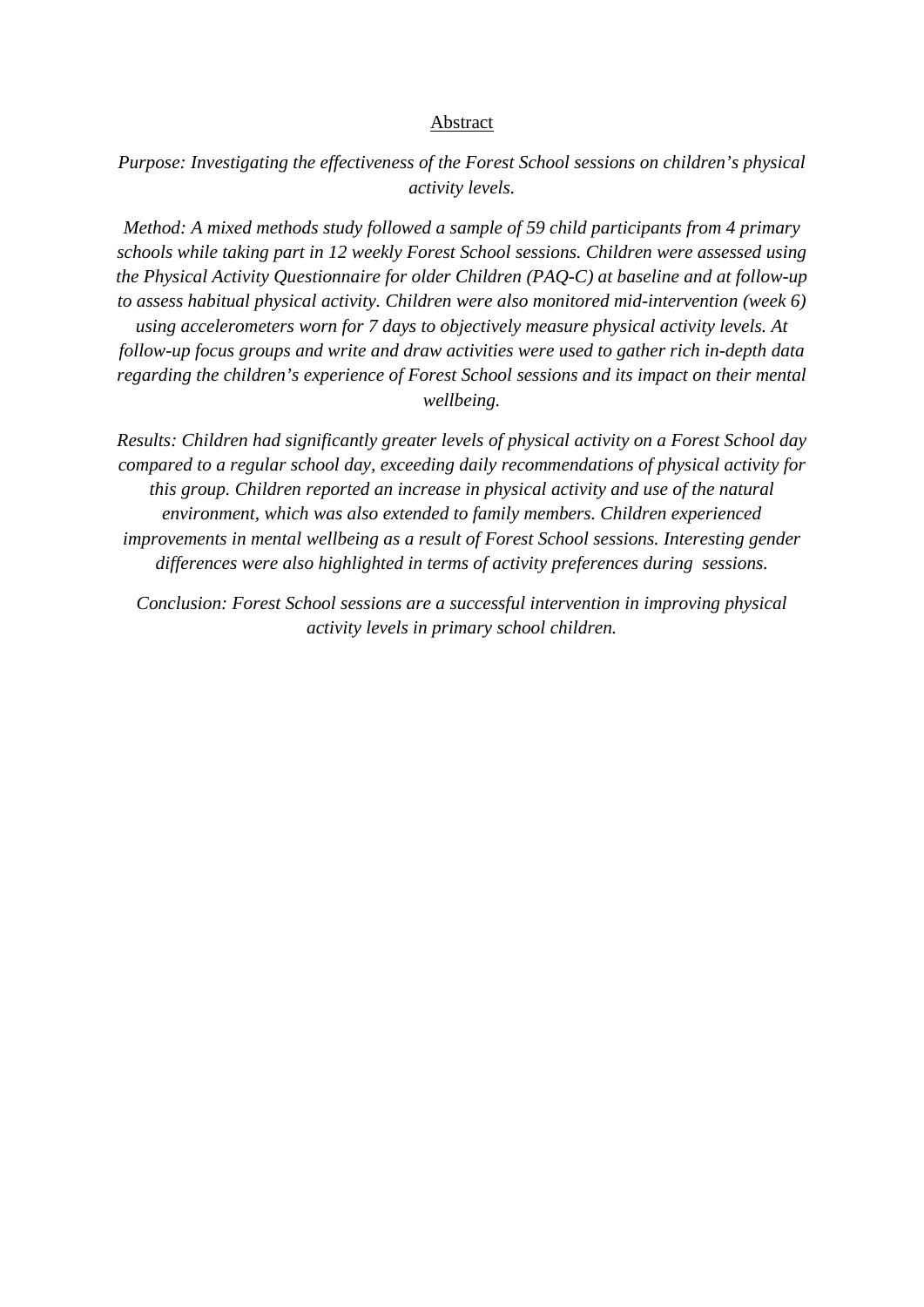#### Introduction

"Forest School is an inspirational process that offers all ages regular opportunities to achieve and develop confidence through hands-on learning in a woodland environment" (Murray and O'Brien, 2005). Originating in Scandinavia, and adopted in schools in the UK. Forest Schools aim to promote academic, creative and physical development, while teaching personal and communication skills and providing children with a greater understanding of the world. This study primarily focuses on the physical activity benefits of Forest Schools to investigate whether Forest School sessions increase physical activity levels in primary school children.

Forest School is defined as 'an inspirational process which offers ALL learners regular opportunities to achieve, develop confidence and self-esteem, through hands-on learning experiences in a woodland or natural environment with trees. Forest School is a specialist learning approach that sits within, and compliments, the wider context of outdoor and woodland education' (McCree and McCree, 2012). It aims to provide a unique combination of learning and development, promoting mindful stillness and discovery in nature through play and free choice, enhancing emotional wellbeing and resilience. The practical activities of Forest School, such as using tools and fires, creating many learning opportunities, regaining skills that have been lost to the technological culture and narrowed school curriculum. It is based upon 6 main principles, which are:

- 1. Forest School is a long term process with frequent and regular sessions in a woodland or natural wooded environment, rather than a one-off visit. Planning, adaption, observations and reviewing are integral elements of Forest School.
- 2. Forest School takes part in a woodland or natural wooded environment to support the development of a relationship between the learner and the natural world.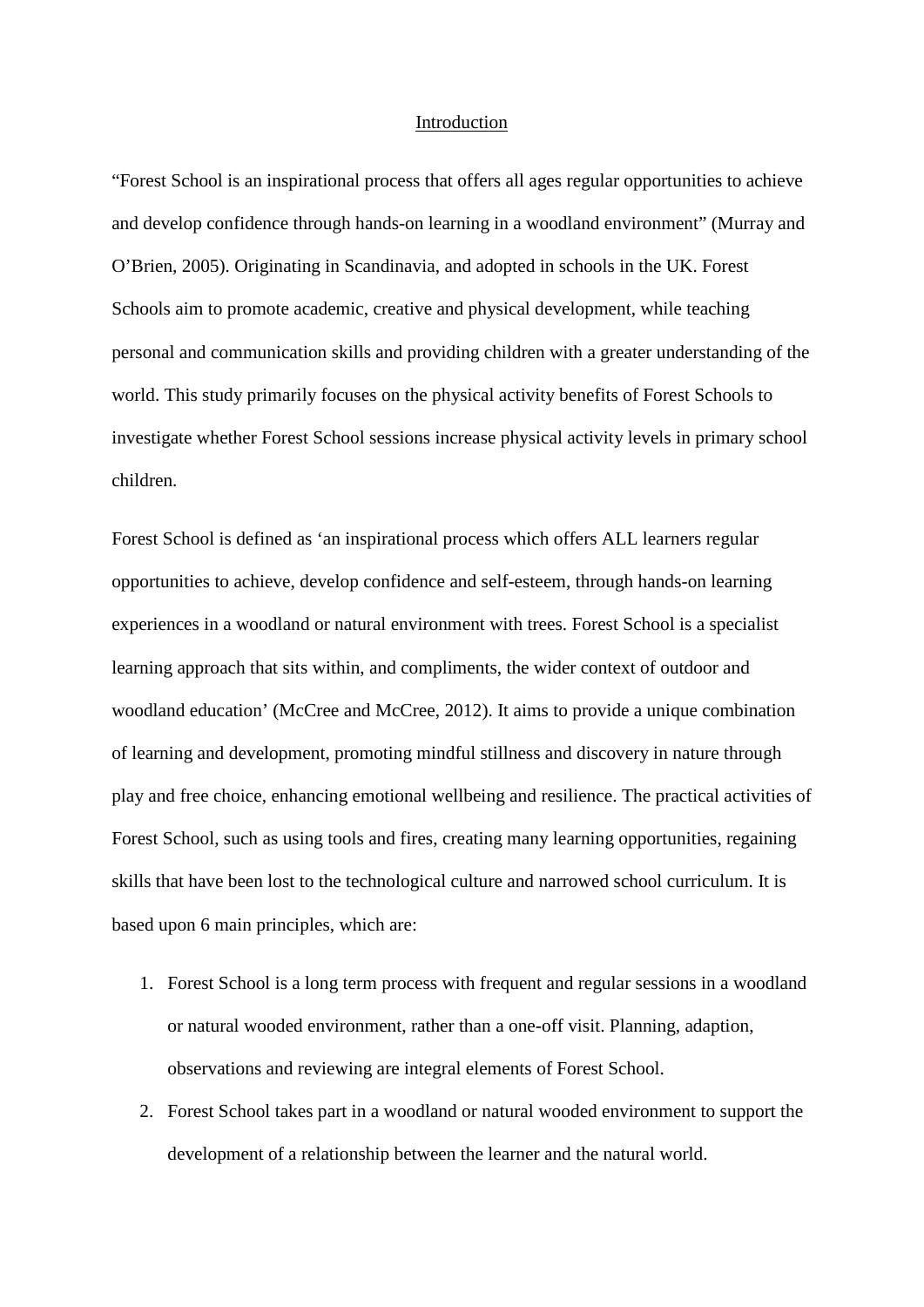- 3. Forest School aims to promote the holistic development of all those involved, fostering resilient, confident, independent and creative learners.
- 4. Forest School offers learners the opportunity to take supported risks appropriate to the environment and to themselves.
- 5. Forest School is run by qualified Forest School Practitioners who continuously maintain and develop their professional practice.
- 6. Forest School uses a range of learner-centred processes to create a community for development and learning.

(Cree and McCree, 2012)

# Associated Benefits

Literature investigating the benefits of Forest Schools is limited to date. Those available studies however, show beneficial findings in varying outcomes. Therefore demonstrating the positive outcomes associated with Forest Schools and showing scope for further research.

Earlier evaluations were undertaken by the Forest Research and the New Economics Foundation. This research investigated the impacts of Forest Schools in 24 children, who were tracked for changes across three case study areas over an eight-month period. The study consisted of 2 phases, the first phase was undertaken in Wales with 2 case studies, one in North Wales and one in South Wales, where stakeholders of Forest Schools were involved to shape the evaluation (O'Brian and Murray, 2005). The agreed methodology was then used in 3 Forest School case studies in Shropshire, Worcestershire and Oxfordshire, across 7 schools, where 24 children attending Forest Schools in 2004 and 2005 participated to be observed over an 8-month period (O'Brian and Murray, 2007). The children attended Forest School sessions weekly or fortnightly for either mornings or afternoons with a total of 15 Forest School sessions. In each session, the Forest School Leaders recorded progress on each child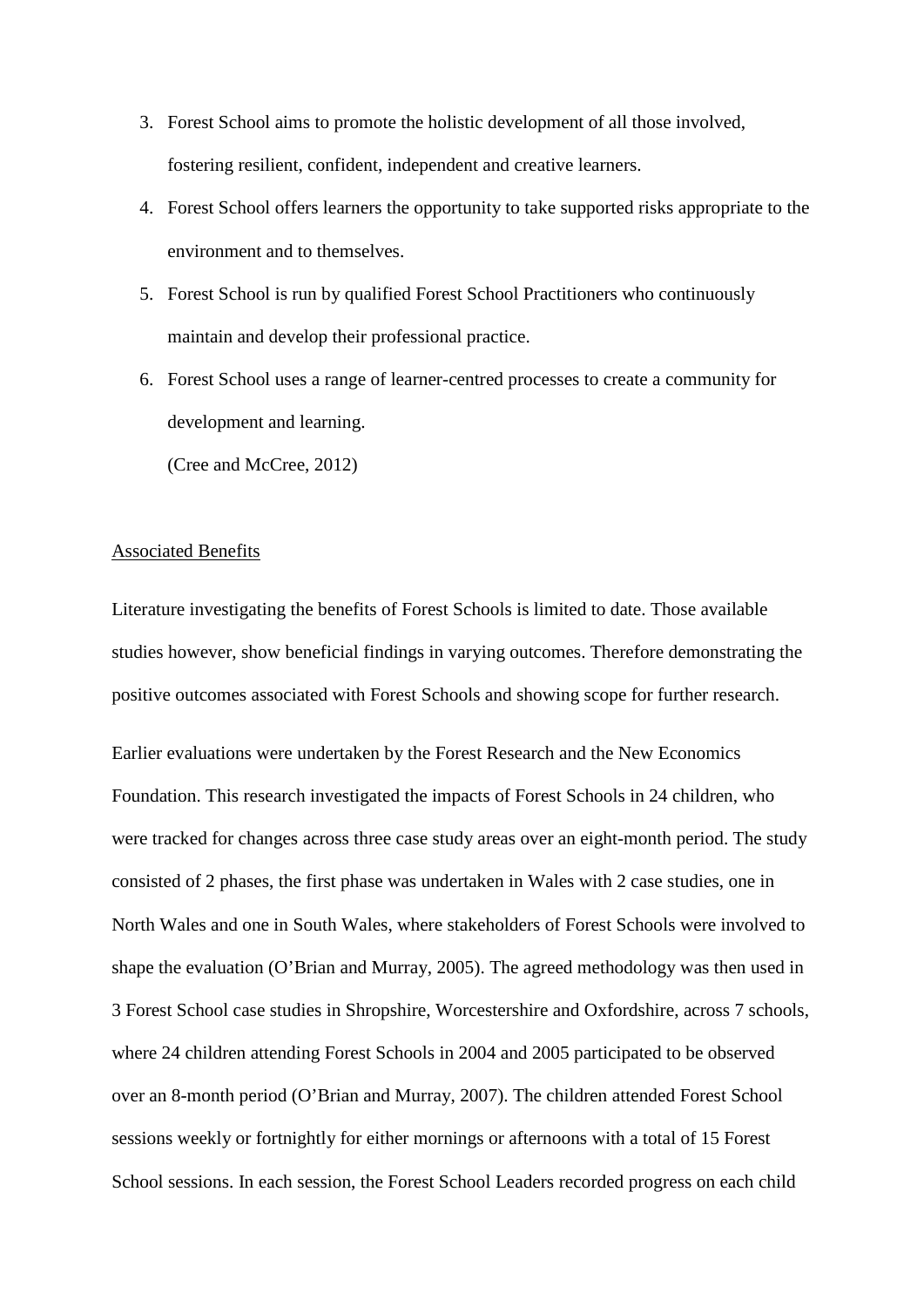participant and any changes in behaviour. On analysis, a series of themes emerged. The case studies in England and Wales were similar, in regards the following benefits experienced by child participants. They experienced increased self-esteem and confidence, had improved cooperation with others and increased awareness of others, increased motivation and concentration, developments in language and communication skills, improvement in physical motor skills and a greater knowledge and understanding of the environment. An advantage of this study is that the Forest School Leaders knew the children and so could observe and record subtle changes, however this could also be a disadvantage in terms of experimenter bias. Another criticism of this study is that the child's change in behaviour could be due to a wide range of factors, including any changes in home life and their natural maturity as they got older, this study did not compare children when they were not attending Forest School sessions and so could not account for this.

Comparisons between Forest School settings and conventional indoor school settings have been assessed however in a more recent study (Roe and Aspinall, 2011). This study looked specifically into the restorative effects of Forest School compared to a conventional indoor school setting on a sample of 18 adolescents, with an average age of 11, who differed across a behavioural spectrum from 'good' to 'poor' behaviour, based upon school reports. Two hypotheses were proposed, firstly that activity in Forest School would be specifically more advantageous in raising mood and improving reflection upon personal projects than an indoor school setting and secondly, that the poor behaviour group would show a greater positive shift in mood and reflection of life tasks than the good behaviour group. The adolescents were measured according to mood using the using the shortened 14-item version of the University of Wales Institute of Science and Technology Mood Adjective Checklist (Mathews et al, 1990; Schultheiss and Brunstein, 1999) and reflection on personal development was measured using a 6-item personal project scale. Questionnaires were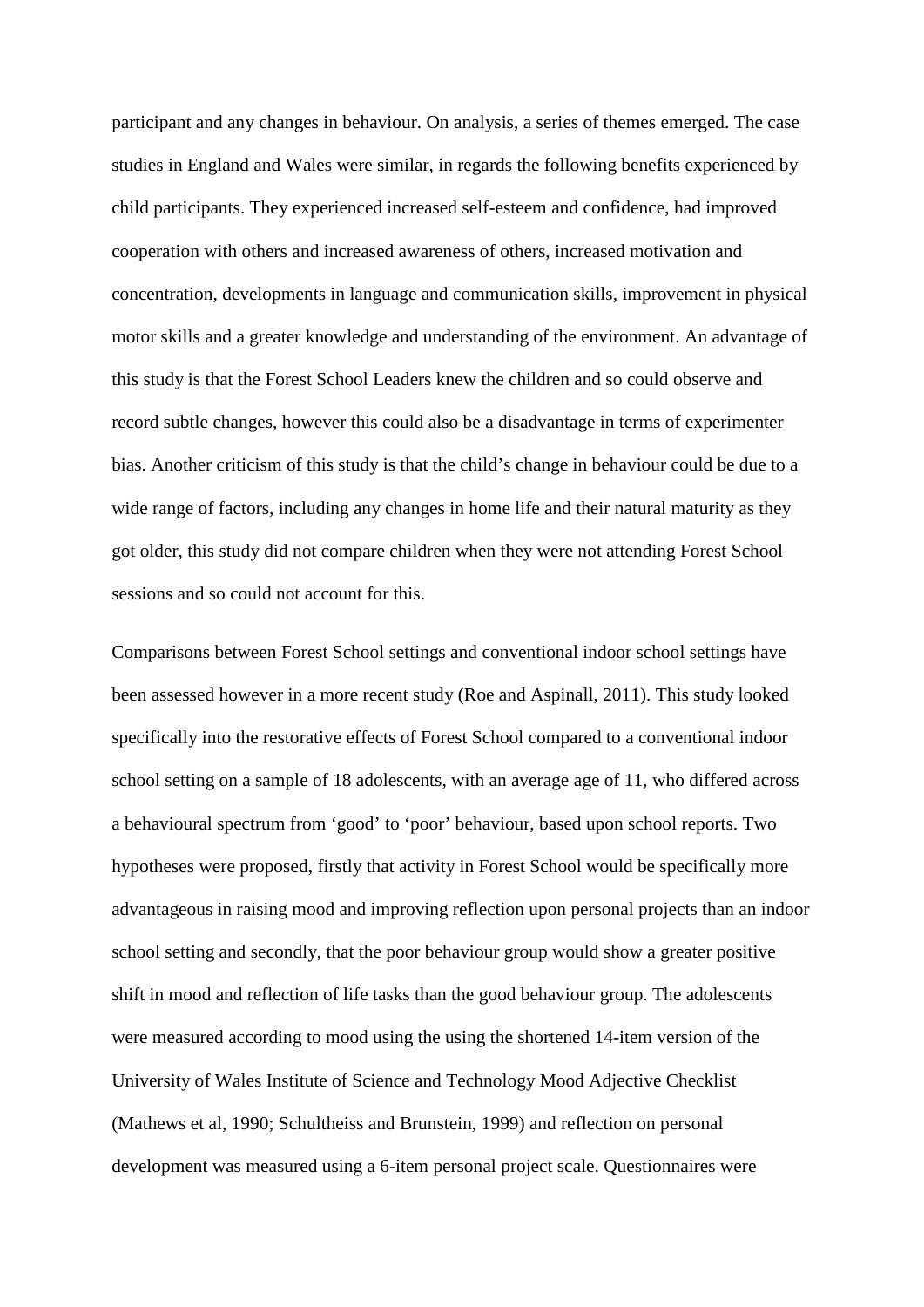completed immediately pre and post a typical day of Forest School with the same time intervals for the group in the conventional school setting. The results showed that in terms of mood, the forest school setting was consistently advantageous on all four emotional variables measured on the scale including energy, hedonic tone, stress and anger and effectively reversed these outcomes in the poor behaviour group. In regards to personal goals, the results were not reported as significant, however a positive trend was evident suggesting that the young people felt more effective about implementing their goals and more supported in realising them after the Forest School experience. Interestingly, whilst both groups benefitted from the Forest School setting, the change was greater in the poor behaviour group, where negative outcomes in the school setting were positively reversed in the forest settings. These findings suggest that these settings could play a role in helping to manage difficult behaviour in young people with behaviour problems which, in turn can positively influence health and wellbeing. Limitations of this study however include a small sample size, therefore a larger sample size would be needed for findings to be replicated further in young people. Additionally, with the inability to control for social context between settings, it is also hard to separate out the effects of the programme activities and staff involved from the effects of the setting to be able to conclude whether the impact of the programme or the physical settings were responsible for the changes in the outcomes.

Most recent findings are reported by Ridgers et al (2012) study investigating children's perceptions, knowledge and experience of play in the natural environment. Furthermore, it was also investigated as to whether this provides appropriate mechanisms for connecting children with the natural environment. This was assessed through exploring changes in their leisure time activities and behaviours. This study included of 17 children aged 6-7 years-old from a North West England primary school. The children attended 12 sessions, each lasting 2 hours in length. Focus groups were conducted with the children in small groups both at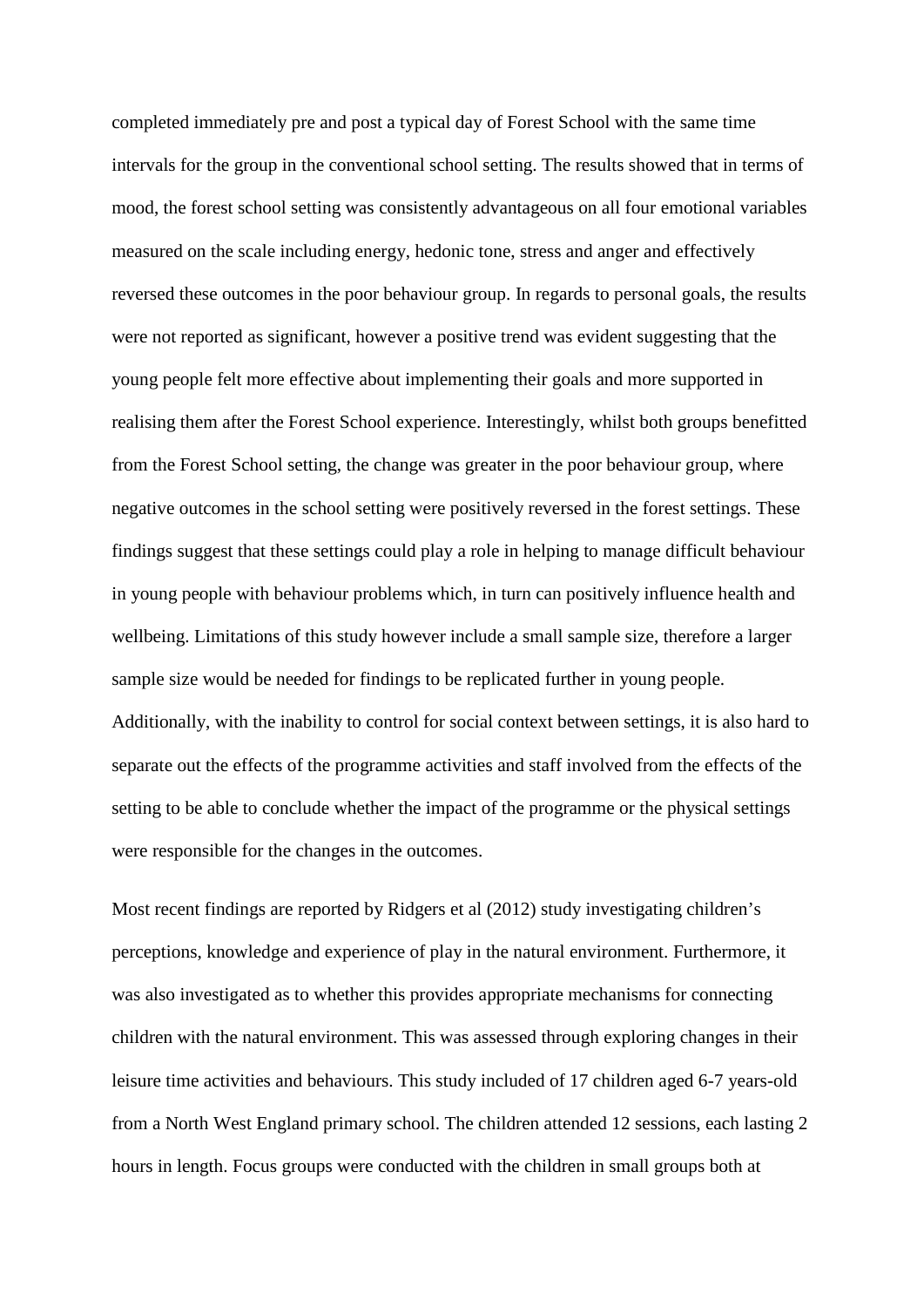baseline, before the Forest School sessions began, and at follow-up, after the Forest School sessions had finished. At baseline the children were asked about their experiences of play and natural play and explored whether they faced any barriers to participate these activities. The follow-up focus groups asked the children what they had learnt and enjoyed about their Forest School sessions and whether they had continued to engage in the activities they had learned. Results showed that Forest School facilitated interactions with the natural environment and that activities undertaken in the sessions provided opportunities to develop participants knowledge and interest in nature and the world around them, with a sensitivity towards nature also been revealed. A limitation of this study is that the knowledge and interest gained in Forest School sessions could not be investigated in terms of whether this was transferred throughout the home and family environment and influenced family behaviours towards nature and the outdoors.

#### Anecdotal Evidence

Associated benefits of Forest School sessions have also been reported in anecdotal evidence (Slade et al, 2013). This research was carried out by the University of Northampton, who developed part of its campus as a Forest School site for use by schools and to enhance its students learning. The impact of visits made by reception age and Year 4 classes of the pilot primary school were evaluated by a researcher from the university. This was done using semi-structured interviews for the school staff, parents/carers of the children, and the children themselves. The findings showed, that in terms of the Forest Schools impact on the children, higher levels of social interaction were reported, self-esteem and concentration were improved. Staff also reported that these impacts were particularly significant on children with special educational needs and those children who were normally shy. The anecdotal nature of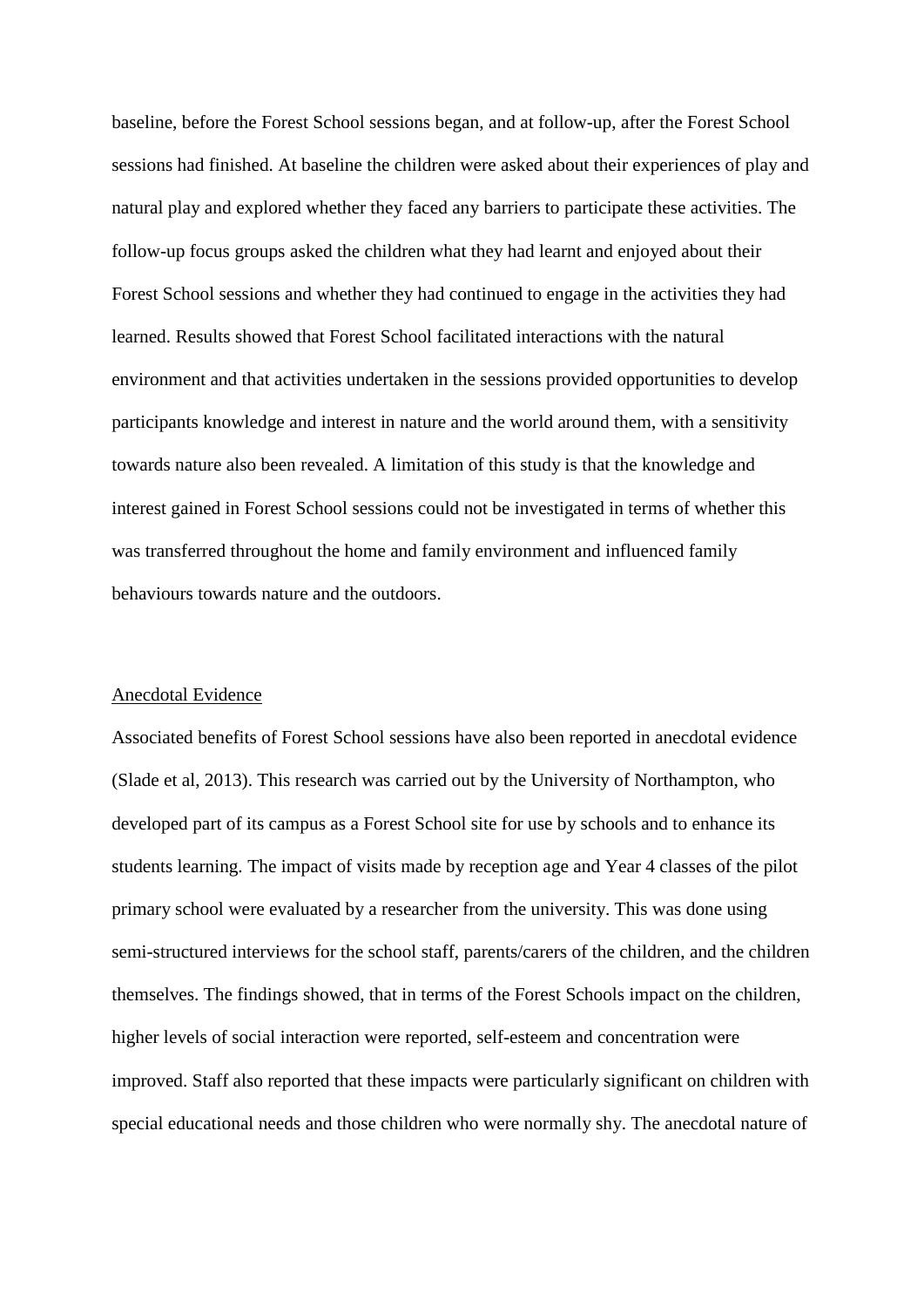this study poses limitations, which emphasises the need for further evaluation on the effects of Forest Schools.

Anecdotal evidence also comes from Swarbrick et al (2004) who explore the relationship between self-esteem and successful learning through a Forest School project run in Oxfordshire. The results of a questionnaire sent to Oxfordshire schools revealed that the project was viewed very favourably by the adult participants. Of the 29 questionnaires correctly completed and returned, when responding to the question, 'Has the Forest School changed your expectations of particular children?', adults working within the foundation stage mentioned an increased ability for quiet children to express themselves, an increase in confidence, positive participation from disruptive children, and speaking and listening skills. Similarly to Slade et al (2013) these changes were particularly evident in children who would otherwise struggle in a classroom setting, who are reported to be inventive and organised in directing their own learning whilst at Forest School. Anecdotal evidence from the present study also mentions elective mute children, where English is not their first language, speaking clearly and confidently in Forest School, while previously withdrawn teenagers develop confidence to conduct presentations on the project. This evidence, although anecdotal, suggests great potential for improving children's learning within Forest Schools. Similarly to Slade (2013) it also highlights the importance for empirical evidence to evaluate the impact of Forest Schools.

In a Forest School Pilot, as part of a learning for sustainability programme known as Broad Futures, which worked in partnership with Norfolk County Council's Literacy Team and Norfolk Environmental Education Service, Burtwright et al (2007) aimed to provide children with a stimulating experience on which to base later speaking, listening and writing. The learning objectives were to work well with other people in pairs and small groups, to look at images and describe what happened in Forest School and to use ICT to write about what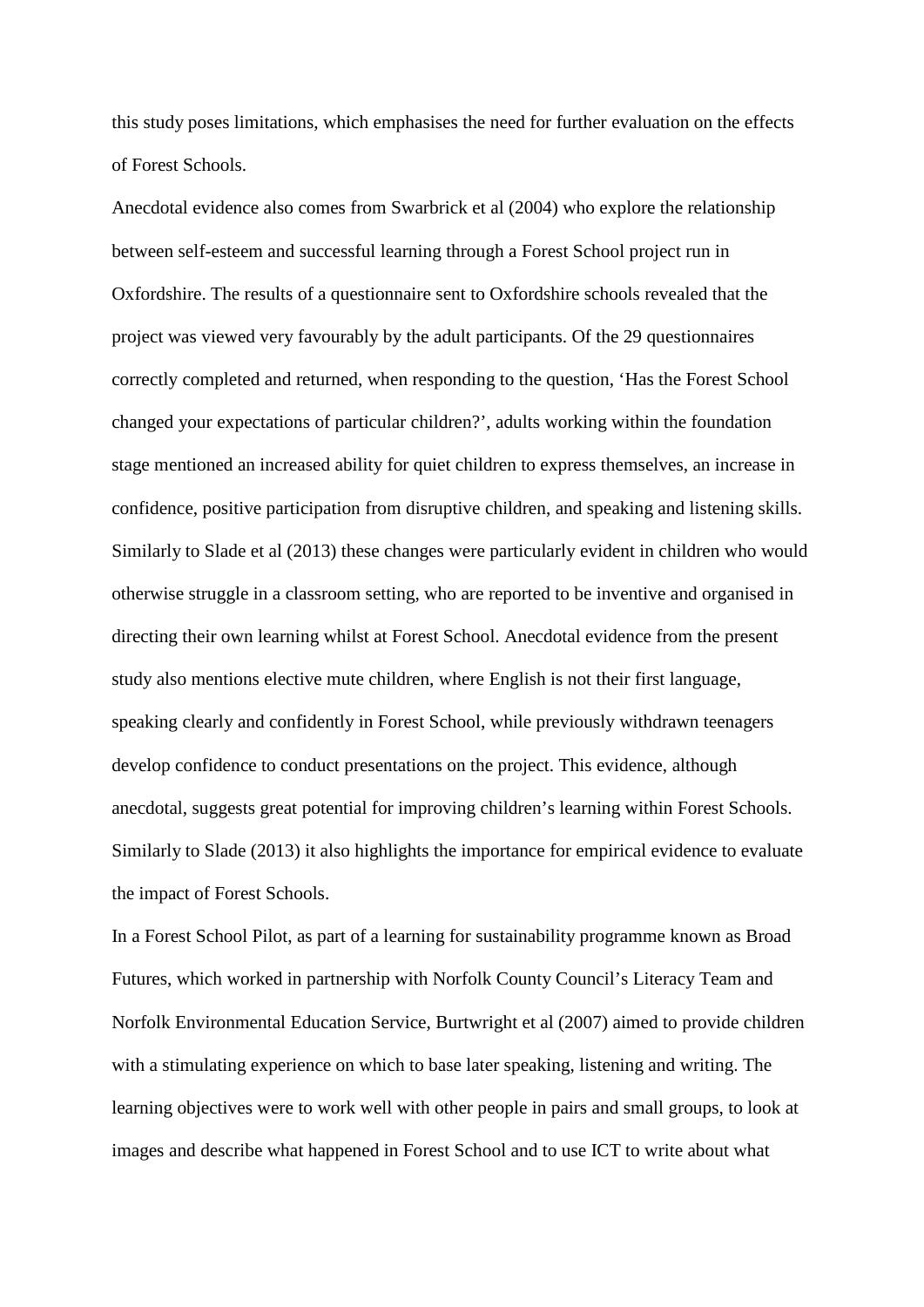happened in Forest School. This involved 20 child participants from a mixed ability year 3 class taking part in a Forest School day, with the morning session taking place outdoors in a small nature area and the afternoon sessions taking place in a classroom. The morning session included activities, such as transporting logs and sticks using ropes, making shelters, minibeasting, willow weaving, stripping willow with a potato peeler, halving and hollowing apples to make cups and using digital equipment to record still and moving images. The afternoon session involved looking at photos and films taken during Forest School were projected onto a screen so that they could see themselves and others participating in Forest School activities and discuss them. Children had discussions about the extent to which the children had enjoyed their Forest School experience and whether they would like to share their experience with others, and it was discussed as to how this would work. Children also worked in pairs and told their partner 4 things about Forest School, they then created mind maps about what Forest School involved. These were used by the class teacher to write reports about Forest School. Feedback from participating children included statements such as, "I have learnt how fun it can be outside.", "We were using team work." and "It was like what the Indians would have done in the wild.". Feedback from the teacher described Forest School as "high quality experiences outside the classroom." The benefits of Forest School was described as, "Child-led approach builds confidence, encourages creativity and promotes independence which are essential skills for learning and for life.". The facilitators feedback was "I was amazed at the outcomes, the children loved the space that we gave them, were responsible and excited about the context. This led to intense activity that gave the children opportunities to explore their environment, enjoy each other's company and undertake tasks that they chose themselves and that actually utilised newly developed skills. The communication between children was colourful, creative, and at times magical." Sue Falch-Lovesey- Head of Environmental Education. While feedback from Nell Seal- Broad Futures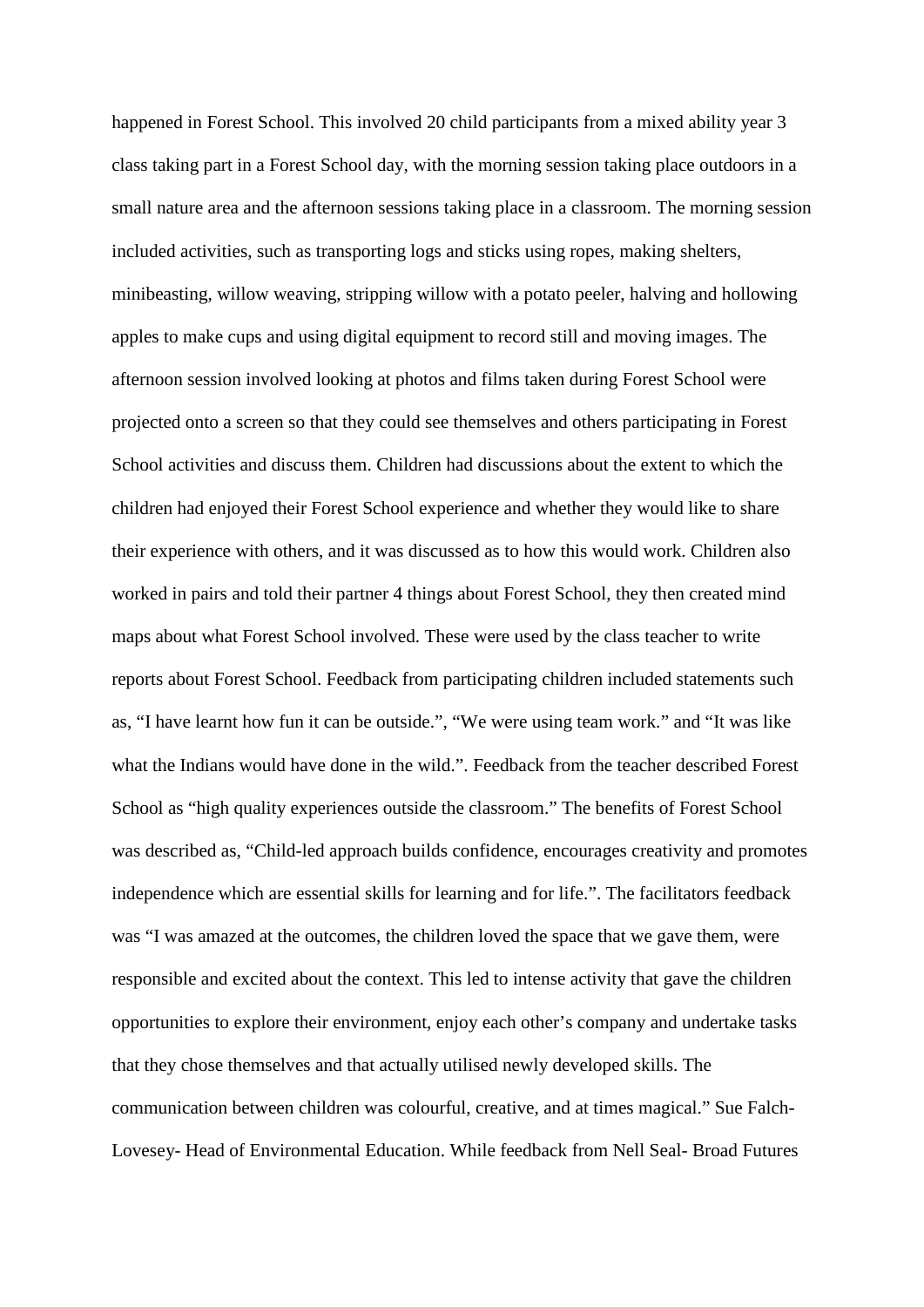Project Coordinator was, "There was a noticeable difference in the engagement of children with the task they were involved with and also a much improved willingness to write. I noticed several children behave differently to how I had previously seen them. For example, several more quiet girls becoming more confident and independent, and a few of the previously unengaged boys improving their skills of concentration. The one individual I noticed a remarkable change in was a visually impaired boy who in the classroom had not been centrally involved in tasks but in Forest School was interested, engaged, enthusiastic and confident.".

Kenny (2010) used interpretive ethnographic case studies to explore if and how the Forest School approach could contribute to wellbeing, learning and development of children. It was also investigates as to whether this could meet the requirements of key statutory frameworks. Participants were 10 reception children from Bath and North East Somerset , who were assessed over 5 weeks. The Leuven Involvement and Wellbeing Scales (Laevers, 1989) were used to asses involvement and in 2 timed observations of each child to assess involvement and wellbeing scales. The Strengths and Difficulties Questionnaire (Goodman, 2006) were also used to assess wellbeing and mental health 1 week prior to the project and 1 week following. Reviews were also carried out where children could share their experiences. Following this, staff would reflect on their observations. Scale point data was also obtained from children in the 2 school classes from where the sample were selected which was collected in September 2007, Easter and July 2008 to assess potential impacts of the Forest School been delivered in the Summer term. Significant differences for wellbeing and involvement data presents the Forest School context to be an optimal learning environment, which supports learning and the wider developmental needs of participating children. Specifically in those children who had low school academic achievement levels. Indicating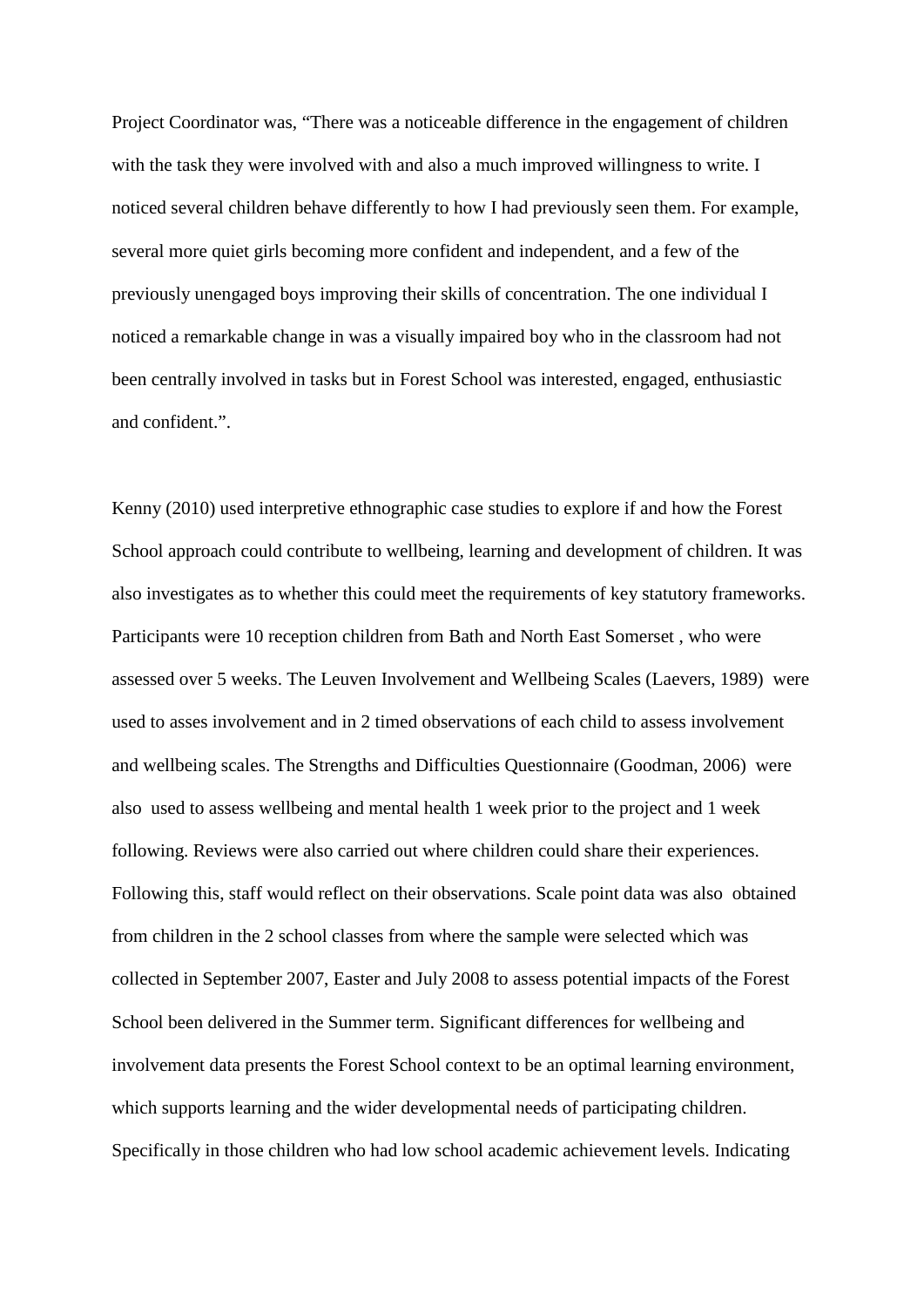that if carried out over a longer period, could assist in optimising levels of academic achievement for these children.

In a study funded by the Forestry Commission and the Central Scotland Forest Trust, Lovell (2009) investigated 26 children aged 9-11 from a primary school in Scotland, Children's rates of physical activity during Forest School sessions, the total amount of physical activity, the time spent at different intensities of activity and the number of continuous bouts of activity were assessed using accelerometers. This data was compared to measurements of activity during typical school days and those with PE lessons scheduled. 24 of these children were then interviewed in pairs to explore their perceptions and experiences of the physical activity in Forest School and in other contexts. Results showed that children were significantly more active during Forest School than on a typical school day and the levels of activity were 2.2 times greater than those days with PE lessons and 2.7 times greater than regular school days. On average, the children exceeded the recommended one hour of moderate and vigorous physical activity on the Forest School days with 89.4 minutes of physical activity, These recommendations were not met on regular school days and school days with PE scheduled. The children also participated in a higher frequency of bouts of physical activity on Forest School days than typical school days with two thirds of children achieving one bout of 20 minutes or more of continuous MVPA at Forest School. Boys were found to be more active than the girls. The interviews revealed that children appreciated the opportunity to take part in the physical activity in their Forest School sessions, they enjoyed the active games and the den-building in their local woodland where they felt safe and happy, the children also appreciated the lack of barriers to engaging with nature, such as bad weather and getting dirty, were embraced during Forest School sessions rather than been viewed as a barrier. This research indicates the important contributions that Forest School could have to the public health agenda and be used as a novel way to introduce greater amounts of physical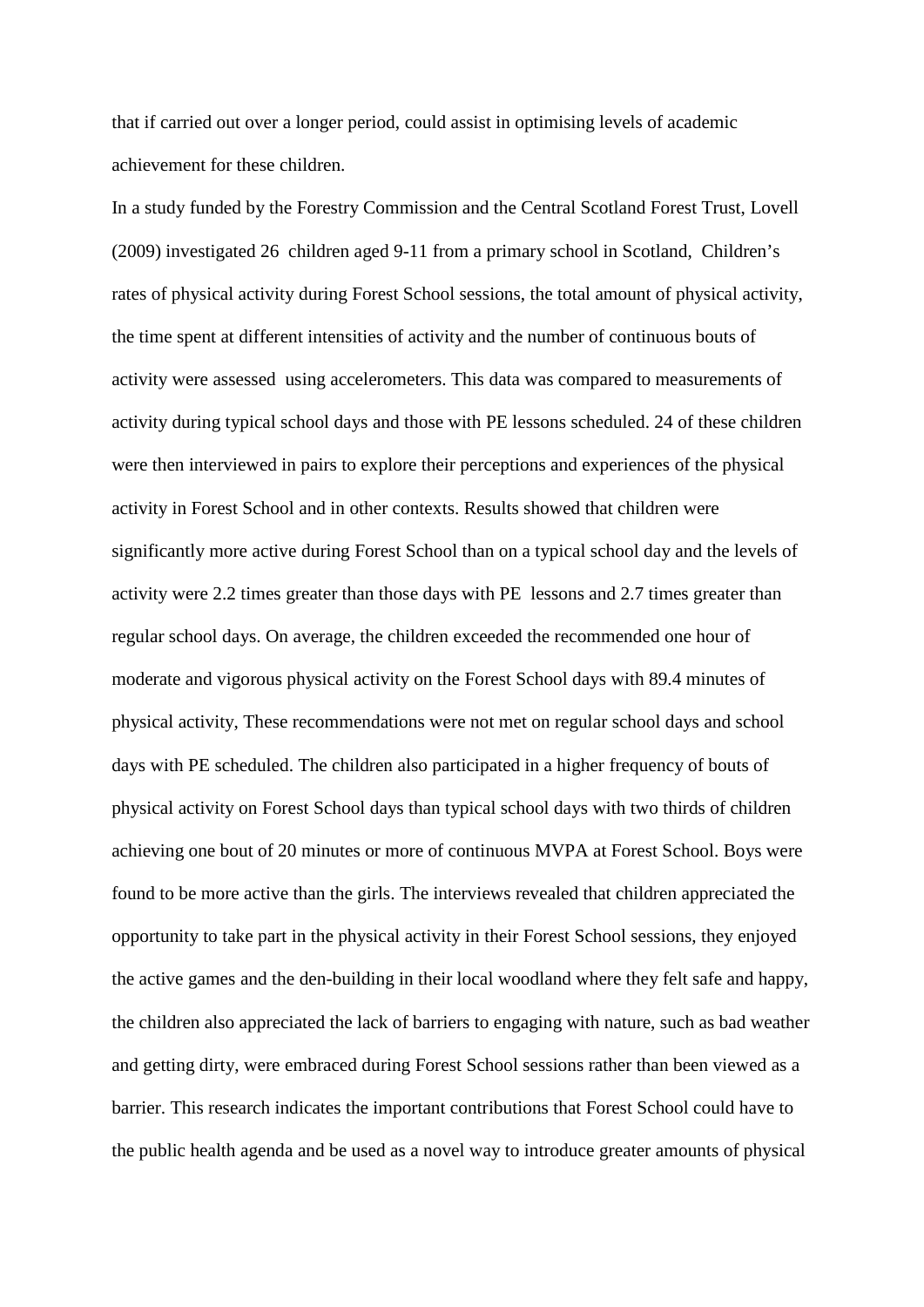activity into the school day. Also due to the positive experiences of Forest Schools, this could also encourage the use of local green spaces in the long term, which may have been otherwise feared.

#### Evaluation of Literature to Date

Findings reveal a wide range of benefits associated with Forest School sessions. These range from improvements in mental wellbeing, with increased self-esteem, confidence and mood, social skills, with increased cooperation and awareness of others and behavioural benefits were also evident, with greater improvements seen in more poorly behaved children. Greater motivation, concentration, physical motor skills and language and communication skills were also demonstrated, possibly contributing to children's attainment of developmental milestones and academic progress. More specifically, increased knowledge, interest and understanding of the environment, and sensitivity towards nature were found, facilitating interactions with the natural environment in the future.

Limitations of the literature to date include a small sample size, meaning that a larger sample size would be needed for findings to be generalised in. The qualitative nature of studies, although providing rich in-depth data, which is extremely important, is not backed up by more robust statistics, which would add scientific rigour to the data. Observations made by the Forest School Leaders and Teachers as a means of data collection is advantageous, as the children will be more familiar to them allowing subtle changes in the children's wellbeing to be detected. However this method of data collection could be criticised for been prone to bias. The majority of studies to date also fail to examine the wider health and wellbeing benefits associated with Forest School sessions such as increased physical activity levels and decreased time spent sedentary.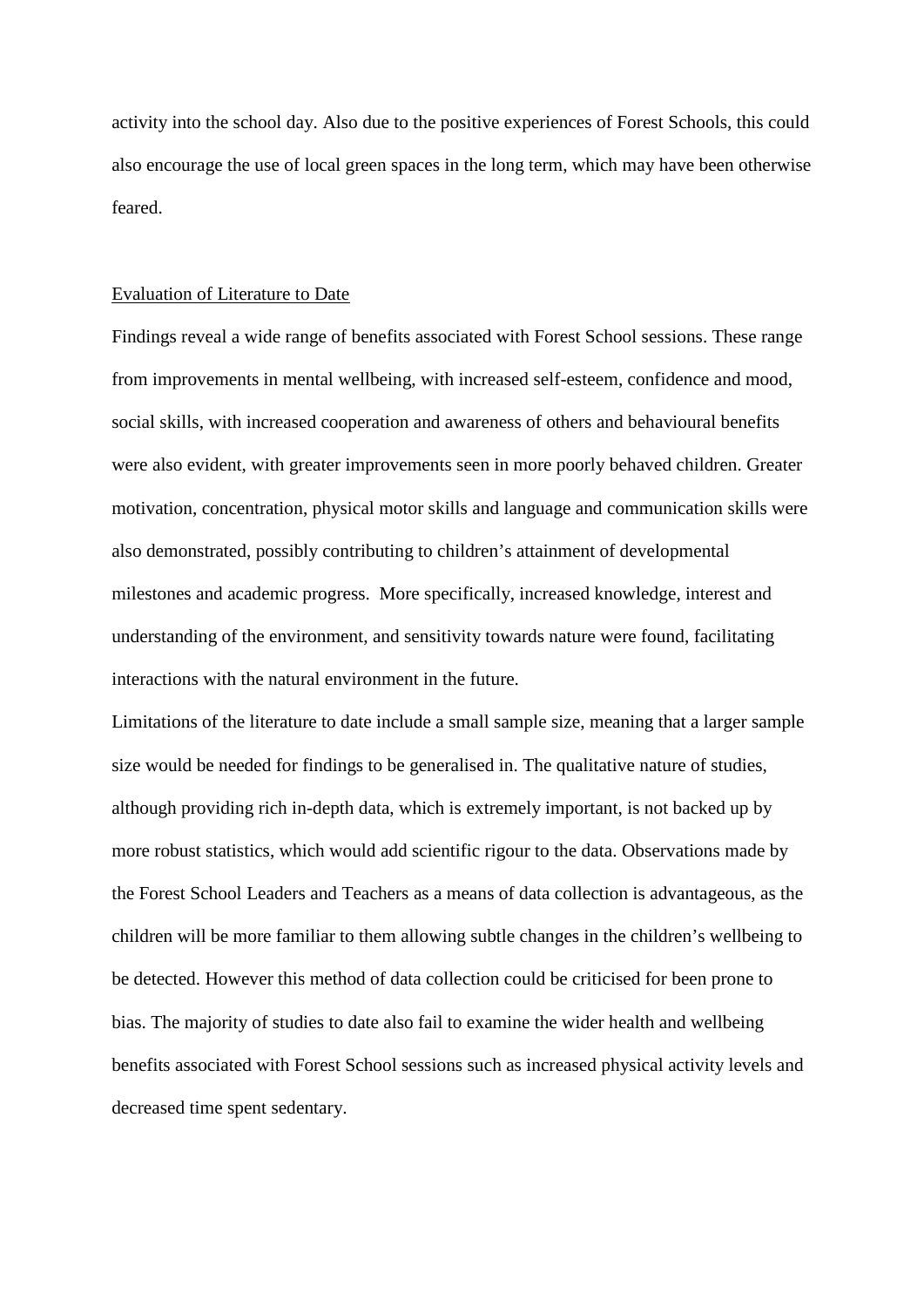# **Rationale**

The present study aimed to address the current gaps in the literature described by using a mixed-methods approach to investigate the benefits of Forest School sessions on a large sample size, which focuses primarily on its impact on associated physical activity levels and sedentary behaviour.

# Aims and Objectives

This study aimed to examine the impact of Forest School sessions on primary school children's physical activity levels. It specifically investigated whether:

- Children would be more physically active on a Forest School day compared to a normal school day?
- Children would be more physically active on a Forest School day than a school day with PE lessons?
- Forest School influenced children's general level of physical activity in their free time?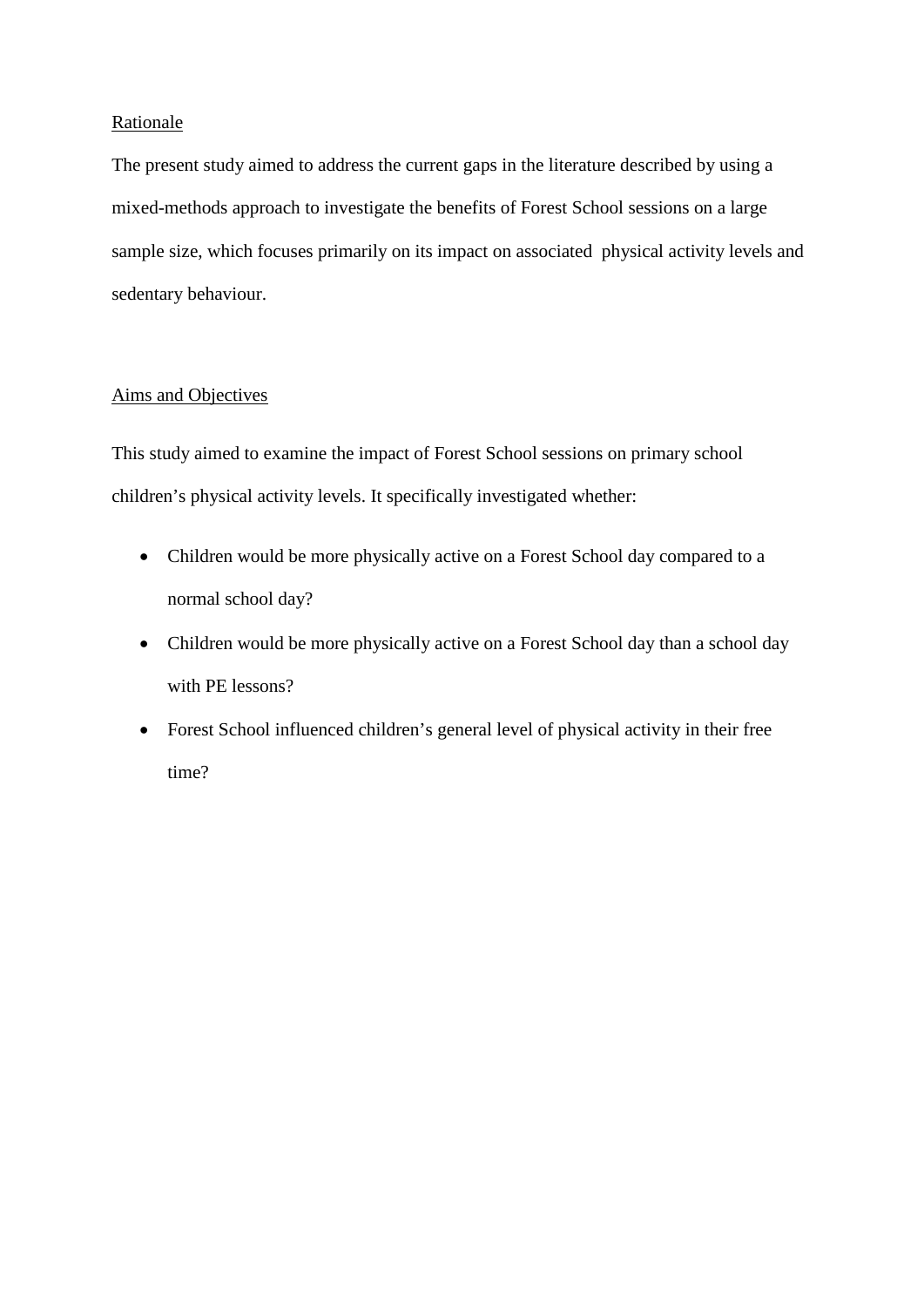## Method

#### Design

The present study was a repeated-measures mixed methods design. It followed a sample of 59 children aged 7-9 from 4 primary schools across Merseyside.

All participants from these schools were taking part in 12 weekly Forest School sessions, each lasting 2 hours.

Participants received the PAQ-C validated questionnaire (Kowalski et al, 1997) before starting their first Forest School session and after the last session to measure habitual physical activity before and after the intervention.

At the mid-point of the intervention, at approximately week 6 of Forest School sessions, uniaxial accelerometers were distributed for each child to wear for a total of 8 days, 7 of these days were analysed with the first day's data been discounted. This was done to account for children been more active due to the novel experience.

Upon completion of all Forest School sessions, in addition to the PAQ-C questionnaire (Kowalski et al, 1997), participants also completed a Write and Draw activity to assess what the children liked and disliked about the Forest School experience and took part in focus groups to investigate whether the Forest School sessions have made the children more active in general, how these sessions compare to regular lessons and PE lessons and how the sessions have affected their mental wellbeing. The focus groups also contained questions influenced from the Write and Draw activity's findings, to investigate these themes further.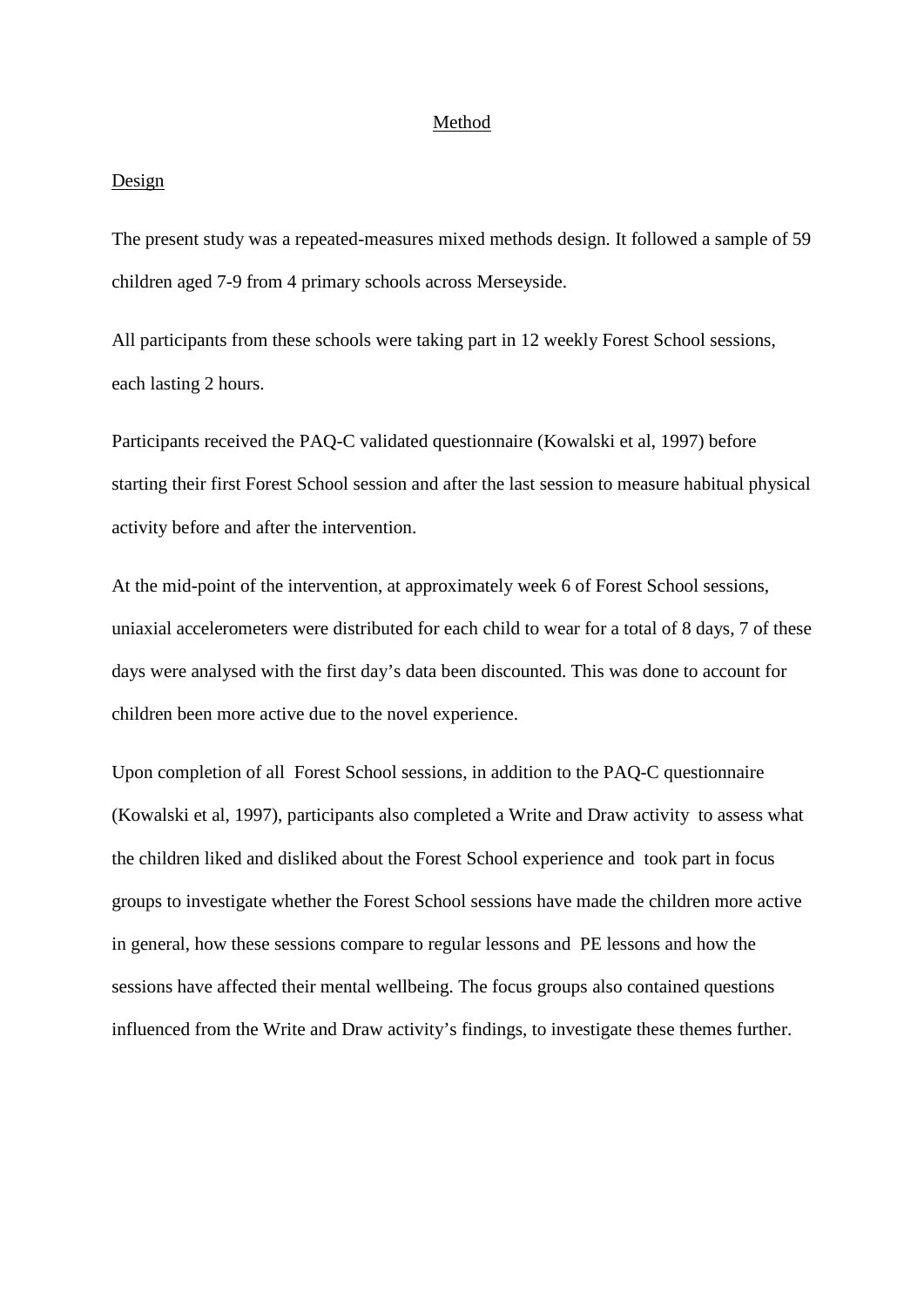#### **Participants**

The sample was made up of 59 participants in total. These were both male and female children aged 7-9 from 4 primary schools in Runcorn and Widnes participating in the Forest School sessions, who had consented to be involved in the present research. The schools were:

- 1. Windmill Hill Primary School- Runcorn (n=17) (School A)
- 2. Farnworth C of E Primary School- Widnes (n=17) (School B)
- 3. St Gerard's RC Primary School- Widnes (n=13) (School C)
- 4. Westfield Primary School- Runcorn (n= 12) (School D)

#### Apparatus and materials

The following materials were used:

A gatekeeper information sheet (Appendix A) to inform the Head Teachers of each of the 4 schools about the nature of the research. This asked for assistance in recruiting the children about to start the Forest School sessions onto the research and gave instructions on how to do this. Contact details of the Research Assistant, the Project Manager and the Principal Investigator were also given if they required any further information. A gatekeeper consent form (Appendix B) was signed by each Head Teacher to approve for their students to be involved in the research.

To assist Head Teachers in the recruitment of the children, a letter to parent's (Appendix C) was given to the parents of each child who were about to start the Forest School sessions. Enclosed with each letter was a Parent Information Sheet (Appendix D) informing parents about the research and what it would involve, a Parental Consent Form (Appendix E) to indicate their consent for their child to participate in the research, a Children's Participant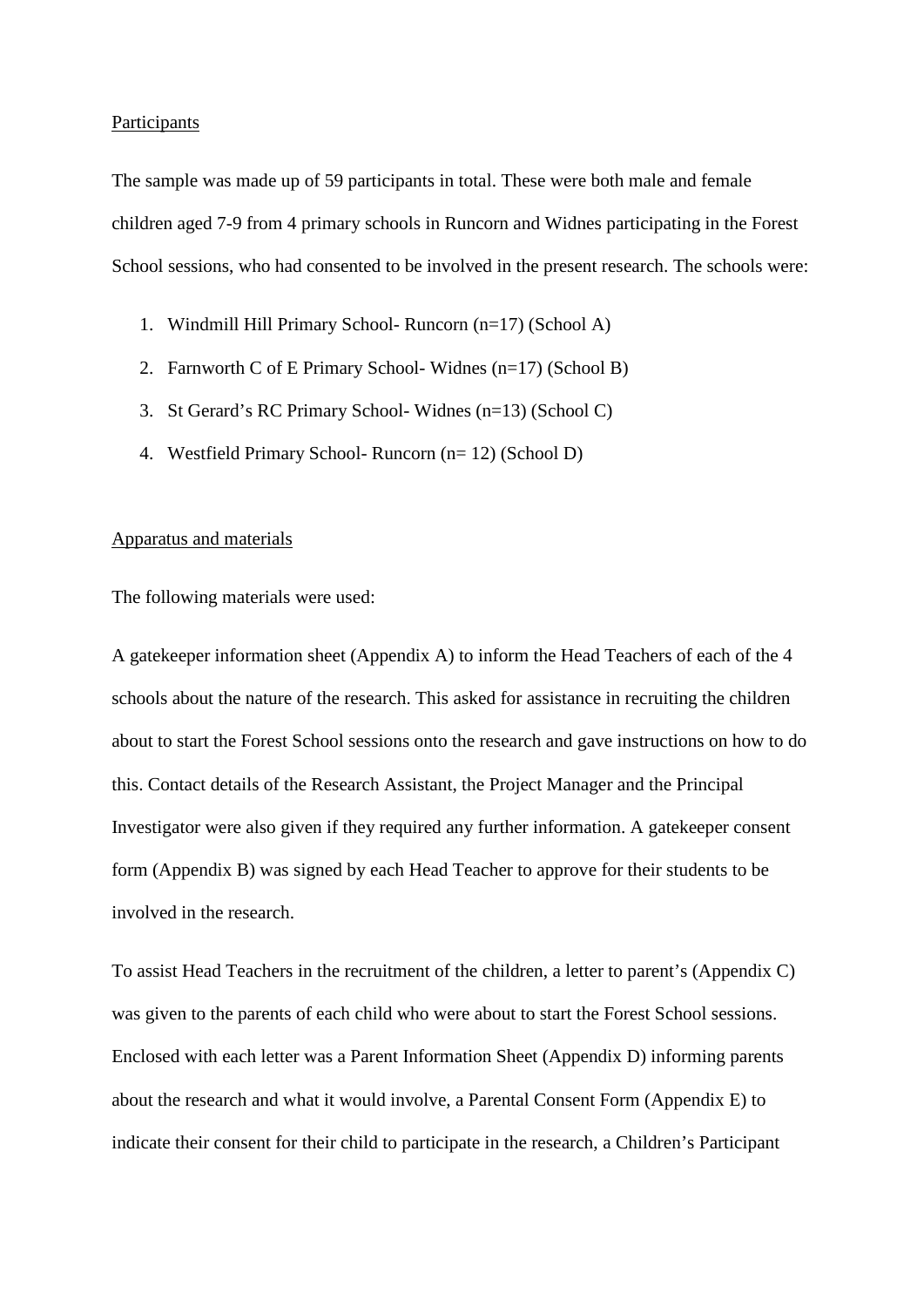Information Sheet (Appendix F), similarly to the Parent Information Sheet, informing children of the nature of the study and what taking part will involve, in a child-friendly format, a Forest School Information Sheet (Appendix G) about Forest School sessions themselves, was also included, which was illustrated with pictures. A Child Assent Form (Appendix H) was also included, for the child to consent to take part in the research, which was countersigned by their parent/guardian.

To participate in the study, participants were required to return the Parental Consent Form and the Child Assent Form.

The Children's Baseline Questionnaire (Appendix I) asked for children's names, dates of birth, the date the questionnaire was completed, their sex, their class, their school and the name of their teacher. This was used at the beginning of the study, before the first Forest School session. The Children's Follow-up Questionnaire (Appendix J) asked for the children's name, school and the date to match this questionnaire to the one completed at baseline, this was used at the end of the study, after the last Forest School session. Both questionnaires used the Physical Activity Questionnaire for Older Children (PAQ-C) (Kowalski et al, 1997). This is a children's self-report questionnaire measuring habitual physical activity. It measures general moderate to vigorous physical activity levels and provides a summary physical activity score derived from 9 items, each on a 5-point scale. It is suitable for children aged 8-14 who attend school. It is a reliable and valid measure (Crocker et al, 1997). Previously used to measure physical activity in children in similar studies with similar settings and sample populations.

Uniaxial accelerometers were used to objectively measure the children's physical activity, These were distributed at the mid-point of the Forest School sessions, at approximately week 6.The monitors were distributed to the child participants and were worn on the right hip for 8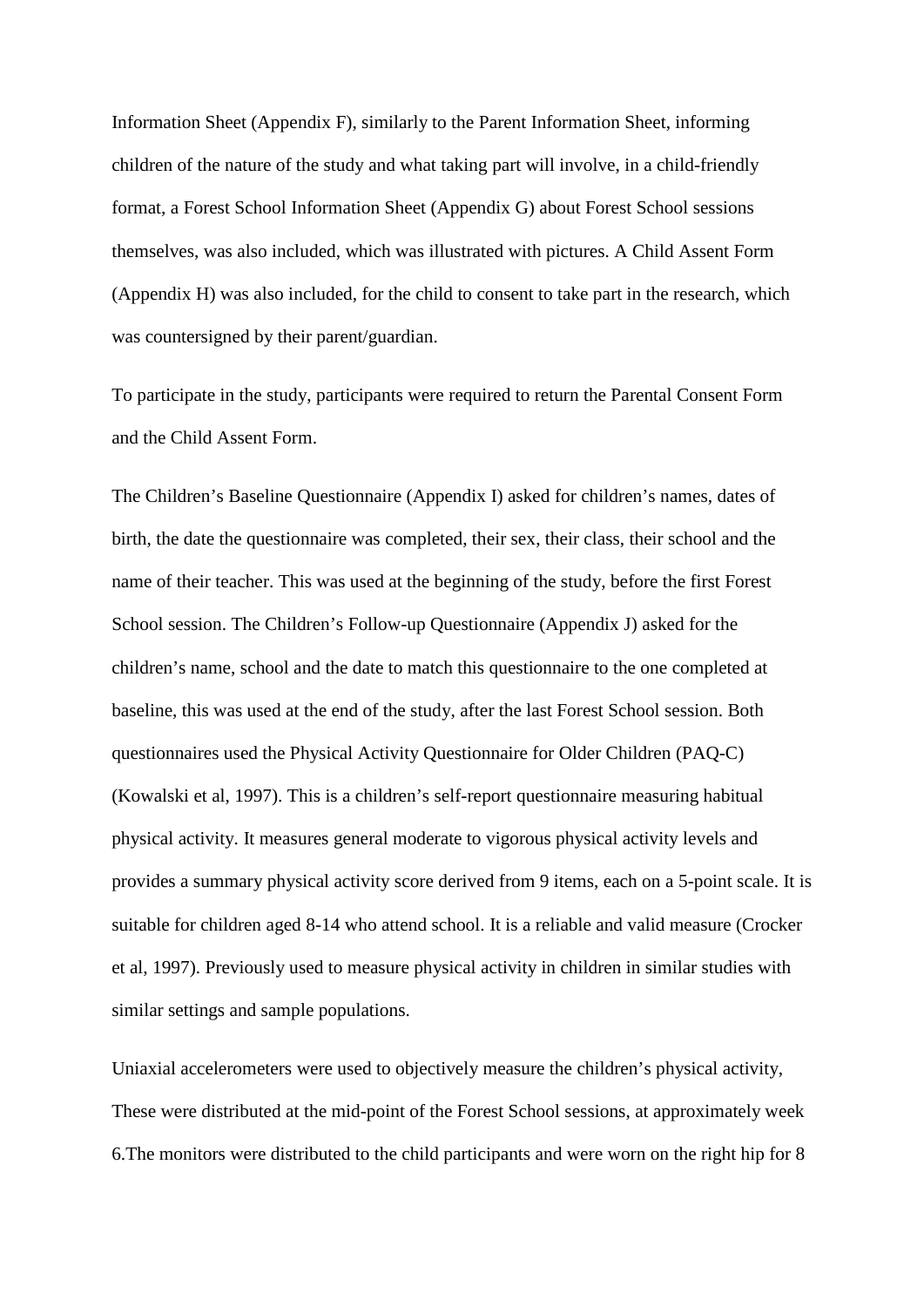consecutive days. The uniaxial accelerometers provide an objective measure of physical activity and have been used successfully in similar settings settings (Ramirez-Rico et al, 2014; O'Dwyer, 2014; Boddy et al, 2014).

The first day of data collected on the accelerometers was discounted, to allow for any initial excitement of receiving the monitor to wear, the following 7 consecutive days were then analysed to include data from a Forest School session day, a regular school day, a school day including a PE lesson and weekend days. This assessed whether the children were more active on a Forest School day compared to a normal school day and whether the children were more active on a Forest School day compared to a day when the children had PE lessons. For the data to be recorded successfully, children were asked to wear the monitor all the times throughout the day from waking until going to bed and were advised to remove the monitor at times where it may get wet or damaged, such as when bathing, showering, or in certain contact sports.

To allow for the confounding effect of body size and somatic maturation, calculated from anthropometrics and age, and account for this, anthropometric measures of height, sitting height and weight were taken for each child participant, as standard within physical activity studies with children.

The Leicester Height Measure was used to measure children's height and sitting height and weighing scales were used to assess children's weight.

Children were given an Accelerometer Information Sheet and Diary (Appendix K), which had information about the accelerometer and how it should be worn with photographs to illustrate. On the back of the page, a diary was provided with instructions for the children to fill in each time they took their monitor off and for what reason, e.g. bathing, and how long for, e.g. 30 minutes. The children were asked to return this diary when they returned their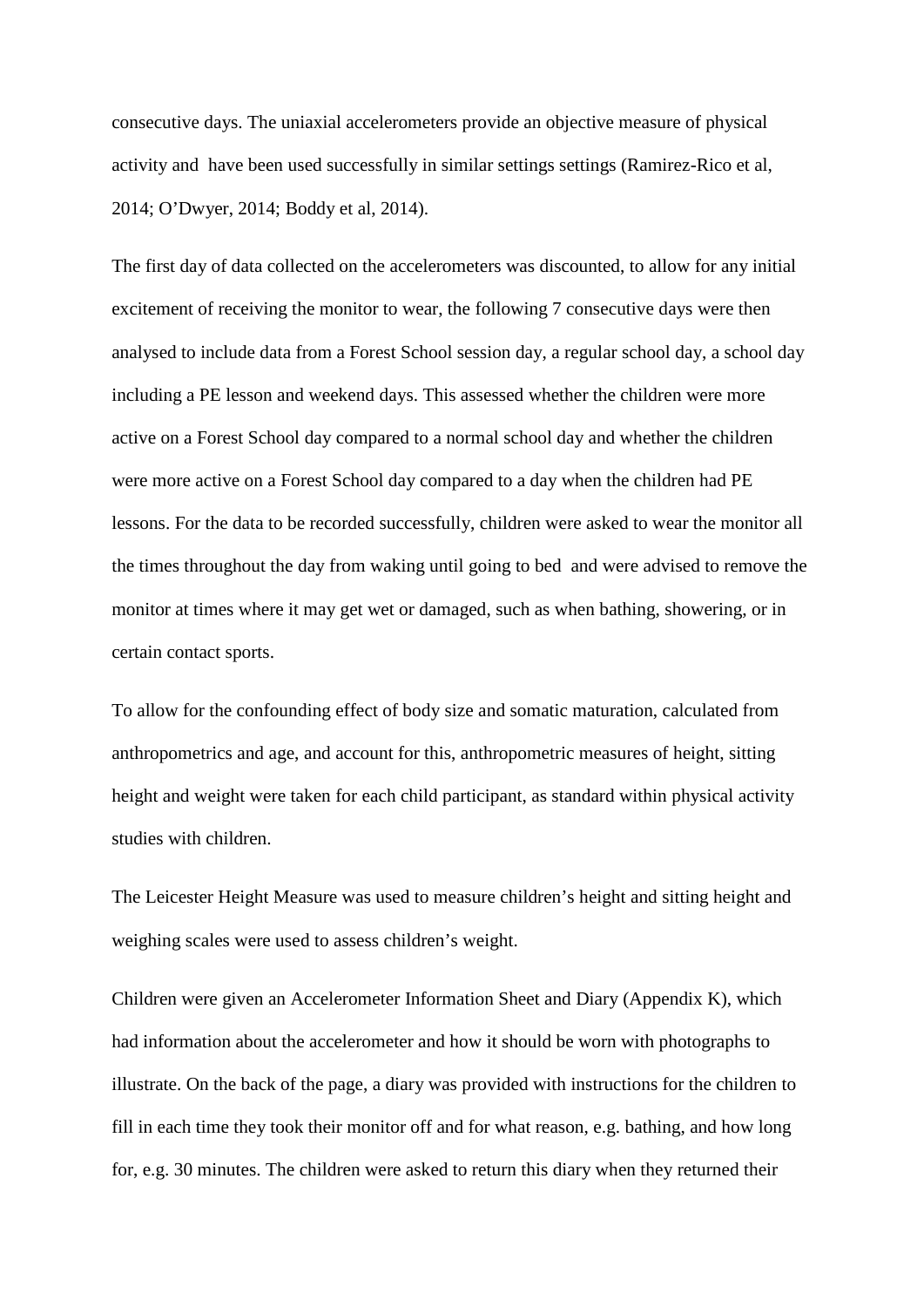accelerometer 8 days later. A Parent and Teacher Information Sheet (Appendix L) was also given to each child's parent and the class teachers, to give further information about the accelerometers.

An incentive of a £10 National Book Token was used for each child who wore their accelerometer for the 8 days and returned it.

In addition to the Physical Activity Questionnaire for Older Children (Kowalski et al, 1997), qualitative measures were also used at follow-up.

A Write and Draw Activity to examine what the children liked and disliked about their Forest School experience was conducted. The children were given a Write and Draw Sheet (Appendix M) with 2 sides, with a title on one side saying, "What I liked about Forest School..." and on the opposite side "What I disliked about Forest School" with a section to indicate their sex by circling 'M' or 'F' and state their age. The same Write and Draw Activity Instructions (Appendix N) were read out to all participants as a class activity. Children were asked to fill in their age and sex on the Write and Draw Sheet and to write and draw as much as they wanted regarding what they liked about Forest School sessions under the title "What I liked about Forest School..." and the same for what they disliked about Forest Schools under the heading "What I disliked about Forest Schools...". The task lasted 20 minutes, with approximately 10 minutes given for each side.

The focus groups were conducted with groups of 2-5 children per group, dependent on children present. Teachers selected groups depending on which children worked the most cooperatively together. The same Focus Group Questions and Script (Appendix O) were used for each group. These contained questions to investigate whether Forest School sessions made children more active, how they compared to a normal school day, how they compared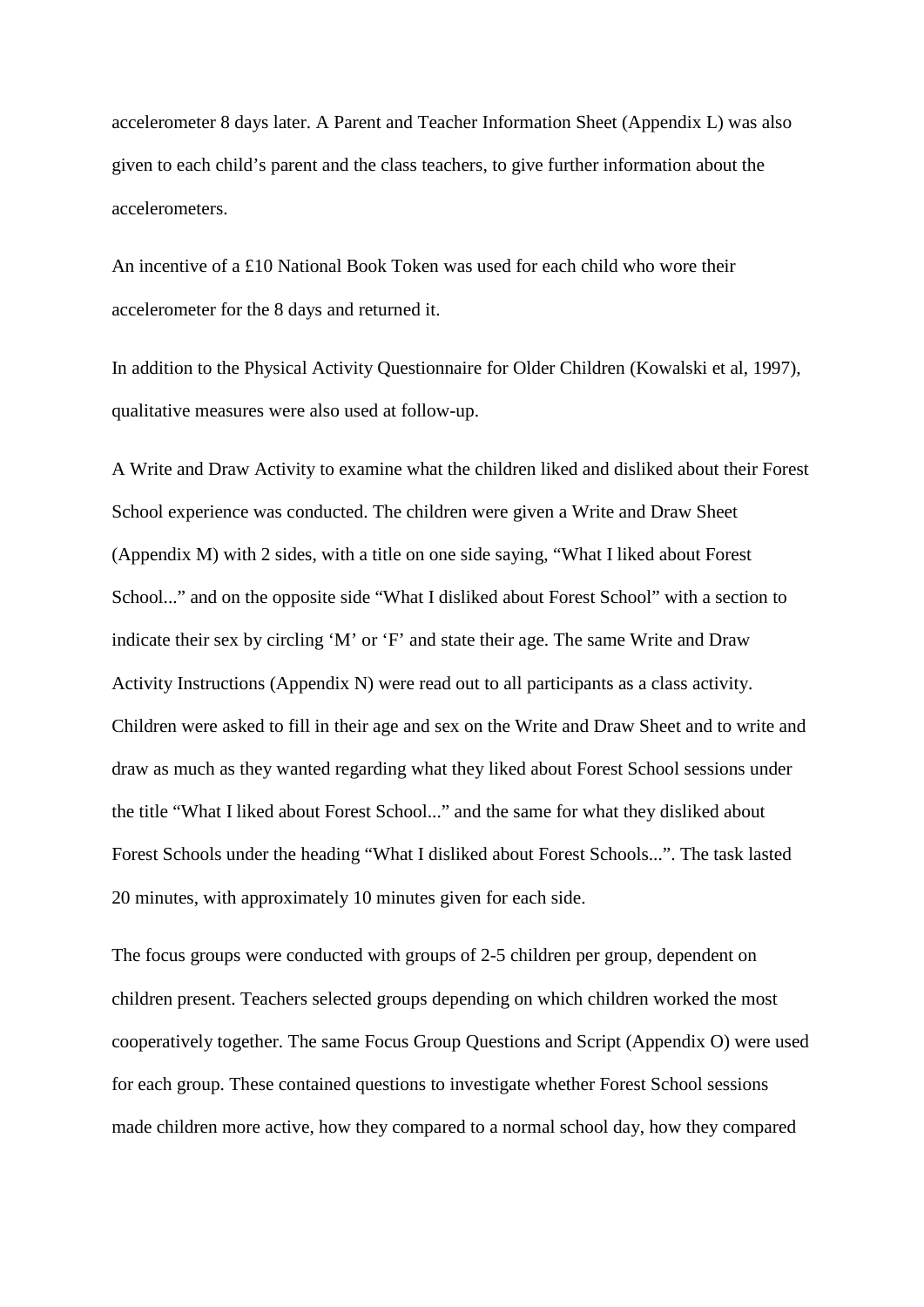to PE lessons, how the sessions affected their mental wellbeing, and additional questions derived from the Write and Draw findings to investigate themes revealed further.

#### Procedure

The study's procedure was the same for each school involved in the research. To recruit the schools onto the research, gatekeeper consent was gained. This involved visiting schools that were about to start the Forest School sessions to meet the Head Teachers to explain the purpose and the nature of the study, distributing the Gatekeeper Information Sheet (Appendix A) and asking them to sign the Gatekeeper Consent Form (Appendix B) to give consent for their school to be part of the research. The Head Teachers were then instructed on how to recruit the students onto the study and were given a Letter to Parents (Appendix C) to distribute to parents of the children. Each letter enclosed a Parent Information Sheet (Appendix D) a Parent Consent Form (Appendix E), a Children's Participant Information Sheet (Appendix F), a Forest School Information Sheet (Appendix G) and a Child Assent Form (Appendix H). The Head Teachers were informed that the children had to return the Parent Consent Form (Appendix E) and the Child Assent Form (Appendix H) to participate in the research.

All children about to attend the Forest School sessions completed the baseline questionnaires (Appendix I) in their class before their first Forest School session. This involved dividing the class up into 4 groups of 4-6 children on a table with 1 adult per group reading through the questionnaire with the children and giving verbal instructions on how to fill in each section. This method of data collection was chosen, to enable the children to ask questions as they completed each section of the questionnaire, and for any queries to be answered. The questionnaires asked for the children's name, date of birth, the date, their sex, class/year, school and teacher's name. This was done so that the baseline questionnaire could be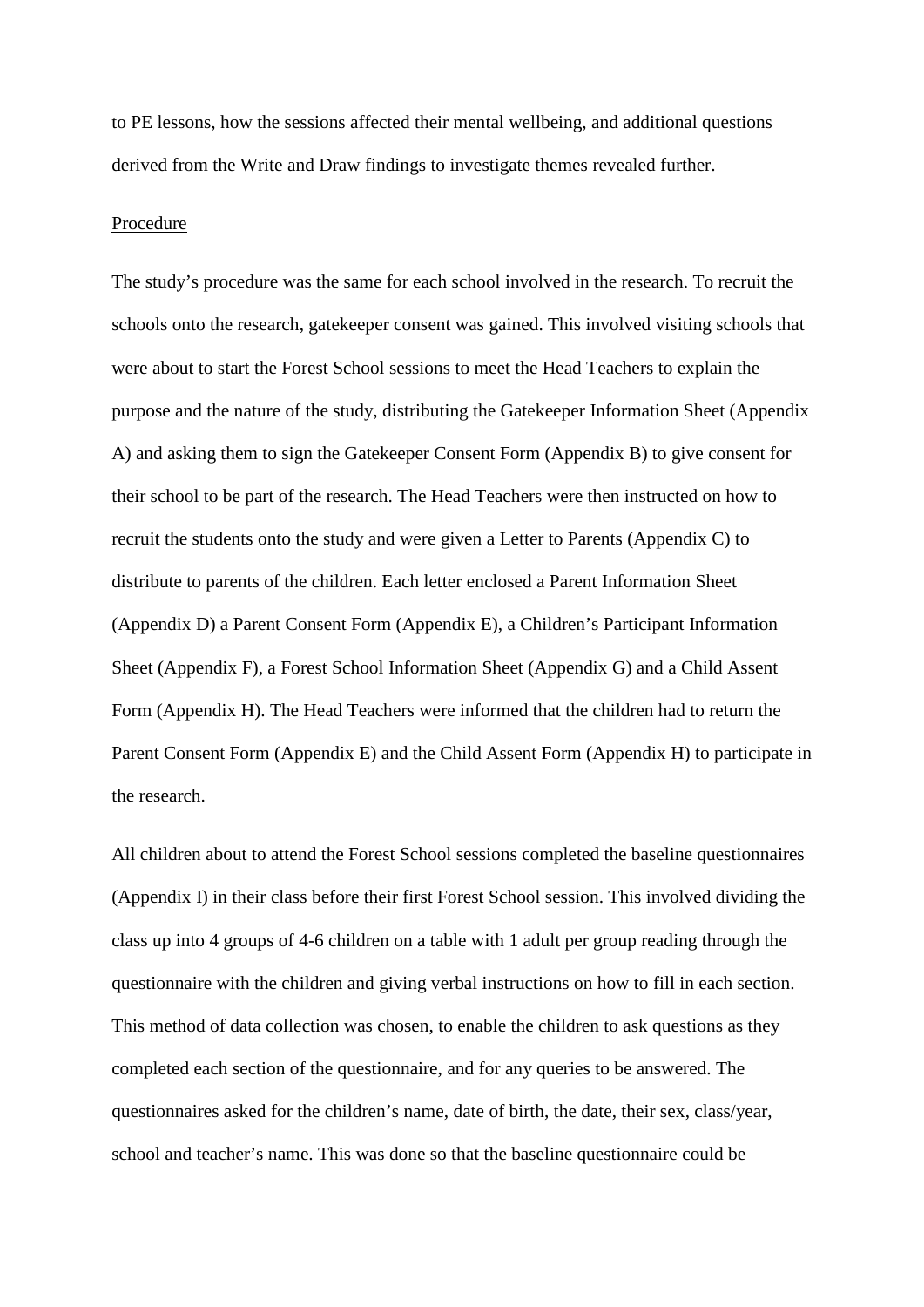successfully matched up to the follow-up questionnaire and so that each school's data could be identified. Baseline questionnaires from those children who had returned consent forms were kept to be used in the data collection, those that did not have consent were destroyed to comply with data protection guidelines.

At the mid-point of the research, week 6 of the Forest School sessions, children who had returned consent forms, had their habitual physical activity measured using uniaxial accelerometers. This involved firstly recording anthropometric measures of height, sitting height and weight from each child, to allow for the confounding effect of body size and somatic maturation. This was done by the Research Assistant and Project Manager visiting the schools and taking 2 children out of their classroom at a time, into a quiet area, and measuring the child's height and sitting height using The Leicester Height Measure and weight on weighing scales. Measurements were recorded onto a table and were not read aloud to ensure confidentiality. Participants were then given their uniaxial accelerometer and instructed on how to wear it and when they needed to take it off. Participants were given an Accelerometer Information Sheet and Diary (Appendix K), which had further information about the accelerometer and how it should be worn with photographs to illustrate. On the back of the page, a diary was provided with instructions for the children to fill in each time they took their monitor off, and for what reason, e.g. bathing, and how long for. The children were instructed to fill in this diary, or ask their parents to do so for each time they removed the accelerometer. A Parent and Teacher Information Sheet (Appendix L) was also given to parents and class teachers, to give more information about the accelerometers. Children were asked to return the accelerometer 8 days from then with their diary completed.

A £10 National Book Token was used as an incentive. This incentive was verbally reinforced by the Researcher and the Class Teachers to encourage children to wear their accelerometer for the 8 days and bring it back with their diaries completed.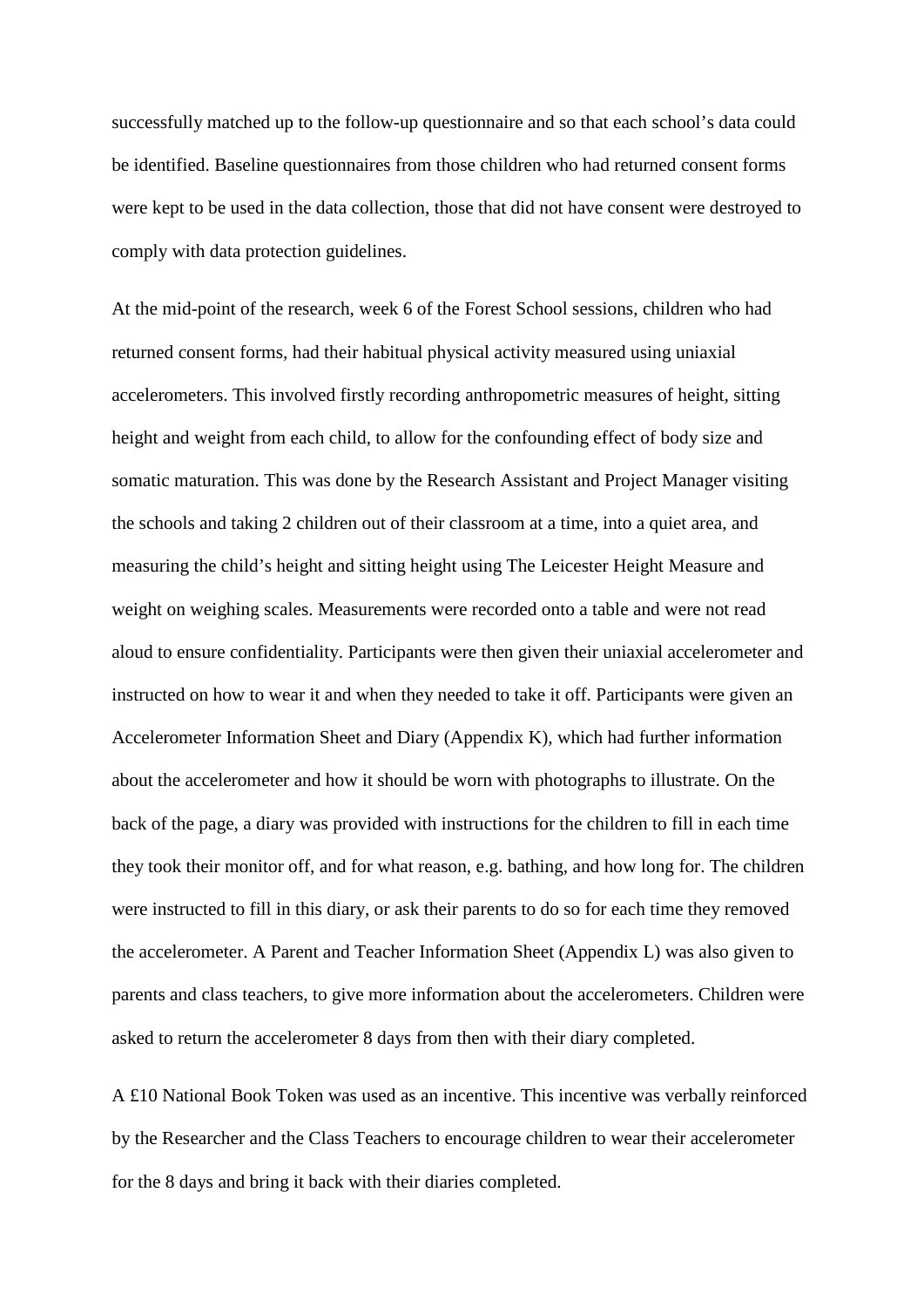At the end of the Forest School sessions, after week 12, follow-up measures were taken, including the follow-up questionnaire and the qualitative elements of the study including the Write and Draw activity and the focus groups.

Firstly, the follow-up questionnaires (Appendix J) were completed as a class, as described for the baseline questionnaires. These asked for the participants name to match them up to the baseline questionnaires. As described previously for the baseline questionnaires, so that these could be done as a class activity, consistent with completing the baseline questionnaires and across all schools, all children took part in completing the questionnaire as a class, and only those that had corresponding consent forms were used in the research data.

Similarly, the Write and Draw Activity was carried out as a class activity. This examined what the children liked and disliked about their Forest School experience. The children were given a Write and Draw Sheet (Appendix M) with 2 sides, with a title on one side reading "What I liked about Forest School..." and on the opposite side "What I disliked about Forest School" with a section to fill out their sex by circling 'M' or 'F' and to state their age. The same Write and Draw Activity Instructions (Appendix N) were read out to all participants as a class activity, to enable consistency across all participants. Children were asked to fill in their age and sex on the Write and Draw Sheet and to write and draw as much as they wanted to say what they liked about Forest School sessions under the title "What I liked about Forest School..." and the same for what they disliked about Forest Schools under the heading "What I disliked about Forest Schools...". The task lasted 20 minutes, with approximately 10 minutes given for each side. The children used pencils to write and draw and when they had finished this, they were offered coloured pencils to colour their pictures. Children were given the same verbal prompts to encourage them to think about their likes and dislikes about their Forest School experience, represent these ideas by drawing them, and labelling the people, objects and what is happening in their pictures. This activity was anonymous, and only the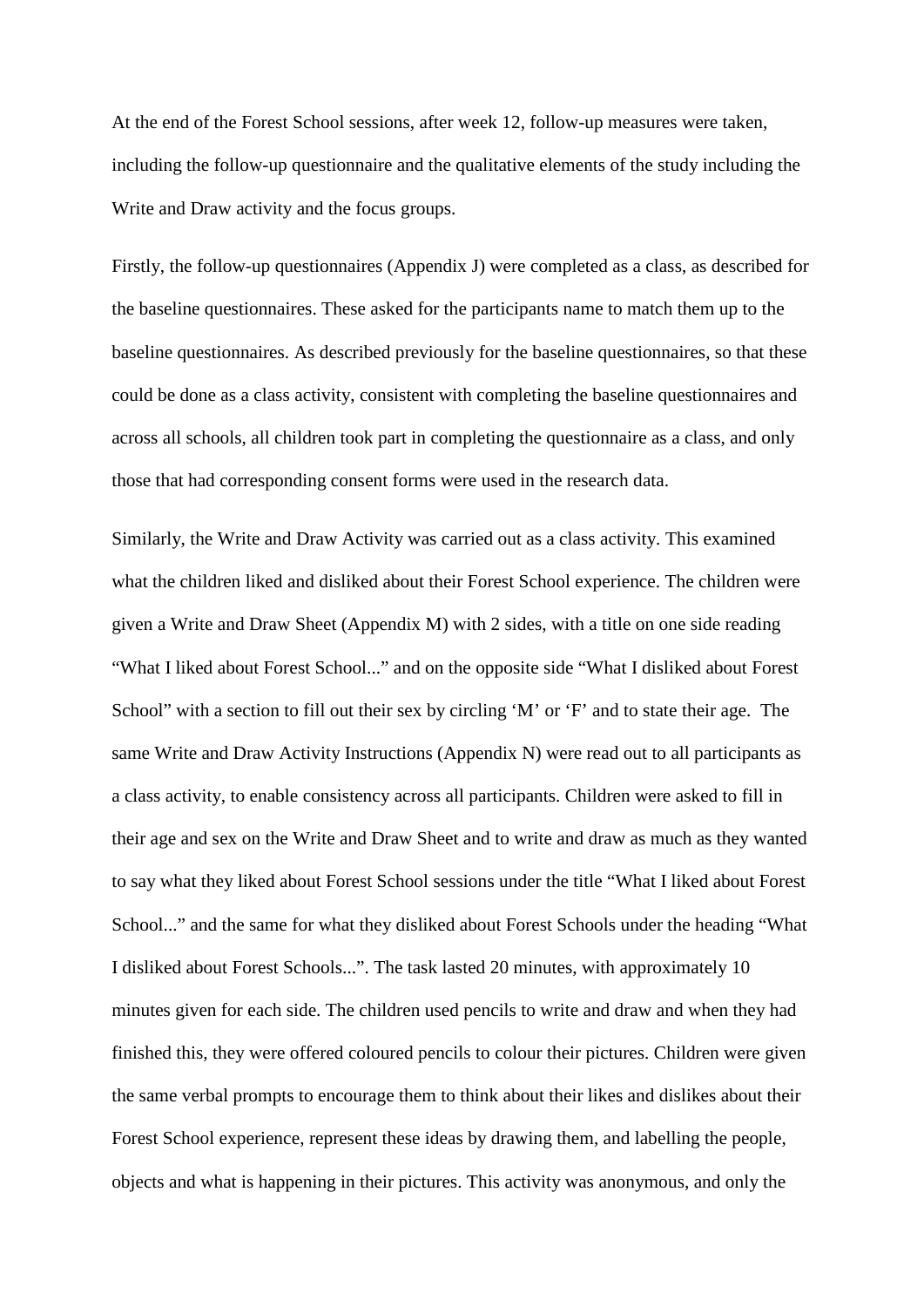sex and the age of each child was collected, therefore, to identify those that had given consent to take part in the research from those that had not and could not be used, a list of children's names were read out that had given consent and children were asked to put their hand up and were all given white pieces of paper, those remaining who had not given consent were given light blue pieces of paper. When the drawings were collected, they were later sorted through so that only the drawings on the white pieces of paper were analysed and the light blue drawings were not used.

Focus groups were conducted as a further qualitative follow-up measure (Appendix O). This involved the Research Assistant (CA) visiting each primary school involved in the study and taking children, who had consented to participate in the study, out of class in same-sex groups of 3-5 participants per group. These focus groups were carried out in a quiet room within the school building and a Dictaphone was used to record the results. The focus groups were carried out at specific times of the school day to avoid break times and lunch times and avoid possible contamination of results. The Class Teachers of the children were asked to select the groups, based on those children who worked the most cooperatively together. The groups were kept as same-sex groups, this was determined by the Write and Draw activity's findings, conducted previously which showed gender specific characteristics consistent with previous literature (Knowles et al, 2013, Woods et al, 2012, Coulter and Woods, 2011). The groups were therefore split up into male and female groups to explore these findings further with gender specific questions. Each focus group aimed to last 20-30 minutes. The Research Assistant read out a list of instructions, which were the same for each group. The questions asked were either aimed at the child participants individually, or as a group, the Research Assistant informed the child participant whether the question was been asked individually or as a group, before the question was asked. A consensus question was also asked where the children were asked to take a vote by raising their hand. The questions asked were designed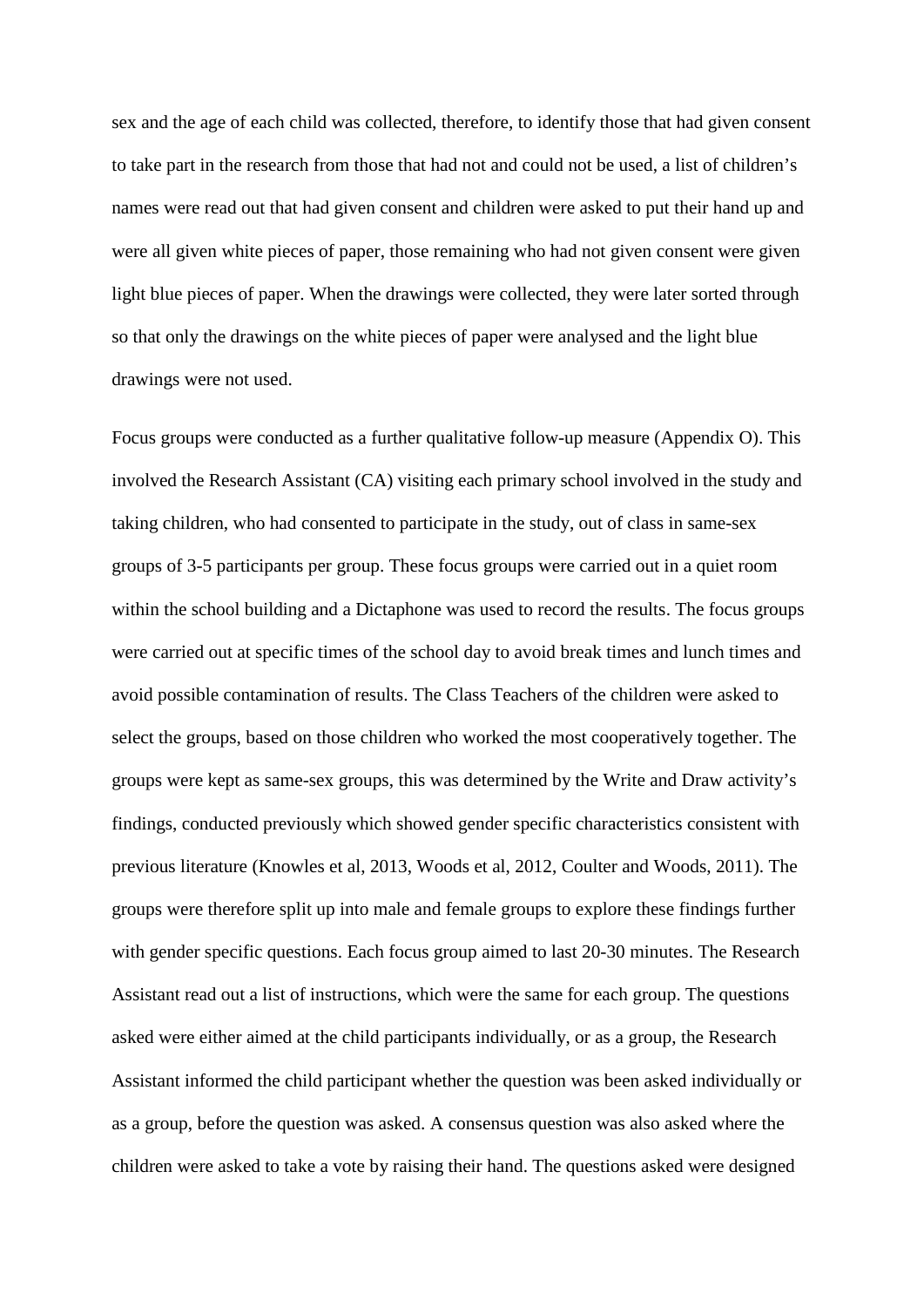to assess the main aims of the study, which were, whether the Forest School sessions make children more active, whether children were more active on a Forest School day than a normal school day, and whether children were more active on a Forest School day than on a day when they have a PE lesson. Questions asked reflected these research questions, additional prompts were also associated with each question to be used if needed. The Pictorial Children's Effort Rating Table (PCERT) was used in the focus groups to enable the children to rate their physical exertion when completing activities in Forest School Sessions. This instrument uses pictures in addition to descriptive language to reflect changes in physiological demands of tasks on a 10-point scale from '1- very very easy' to '10- so hard I'm going to stop' (Yelling et al, 2002).

In addition to the main research questions, children were also asked how the Forest School sessions influenced their mental wellbeing. The gender specific questions were dependent on the Write and Draw findings per school involved. In one primary school, the majority of boys showed a like for the camp fire, playing hostage (a hide-and-seek game), and climbing the trees, and disliked the cold and wet weather they were exposed to. The male focus groups were therefore informed of these findings and asked why they thought this was so evident. The female focus groups followed the same procedure. In that particular example, the majority of the girls showed likes for participating in activities with their friends and the Forest School Leader, who was also female, they disliked the cold and expressed discomfort from sitting on logs and hurting themselves during particular activities. The girls were therefore asked about these findings, to explore them further. The children were thanked for their participation and returned to their classroom.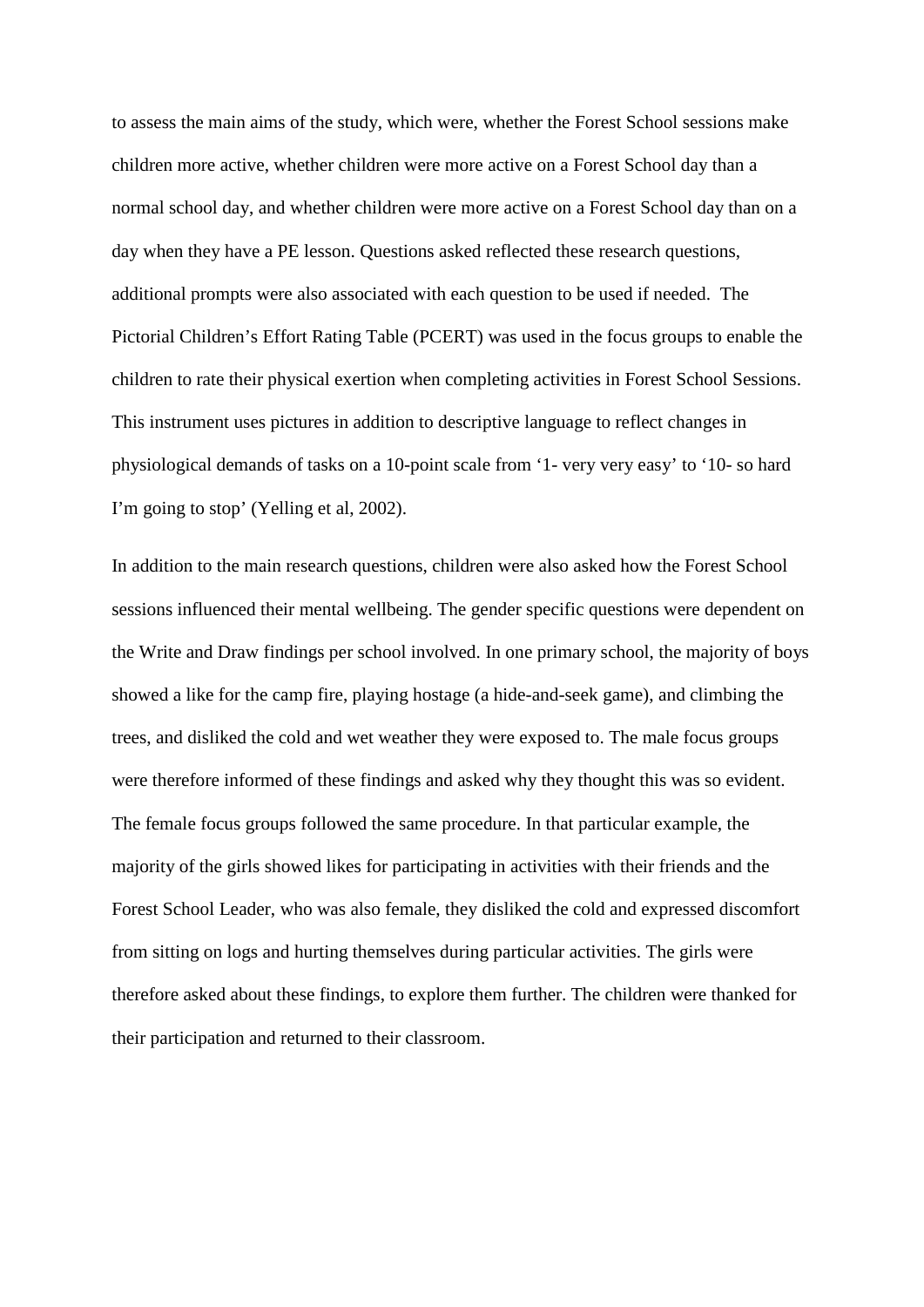#### Ethical Considerations

The study complied with Liverpool John Moores University Ethics Committee where full ethical approval was obtained (Appendix P). To comply with ethical guidelines, all Head Teachers were provided with a gatekeeper information sheet (Appendix A) containing contact details and to inform them about the nature of the study. Parent information sheets (Appendix D) and Children's participant information sheets (Appendix F) detailing the study's purpose, what was required should they choose to take part, what taking would involve, reassuring them that, if they choose to take part, their results would remain confidential and gave contact details of the Principal Investigator, the Project Supervisor, and the Research Assistant if they required any additional information . Parental consent forms (Appendix E) and child assent forms (Appendix H) were signed by parents and child participants to confirm that they understood the nature of the study, which their participation is voluntary, meaning that they can withdraw from the study at any time without having to give a reason, that their results will remain confidential and anonymous, and thereby agreeing to take part in the study.

#### Data Analysis

The data for each measure was analysed as follows:

# The Physical Activity Questionnaire for Older Children (PAQ-C)

The Physical Activity Questionnaire for Older Children (PAQ-C) scores were analysed using a repeated measures ANCOVA to compare differences in scores at baseline and follow-up.

#### Accelerometer data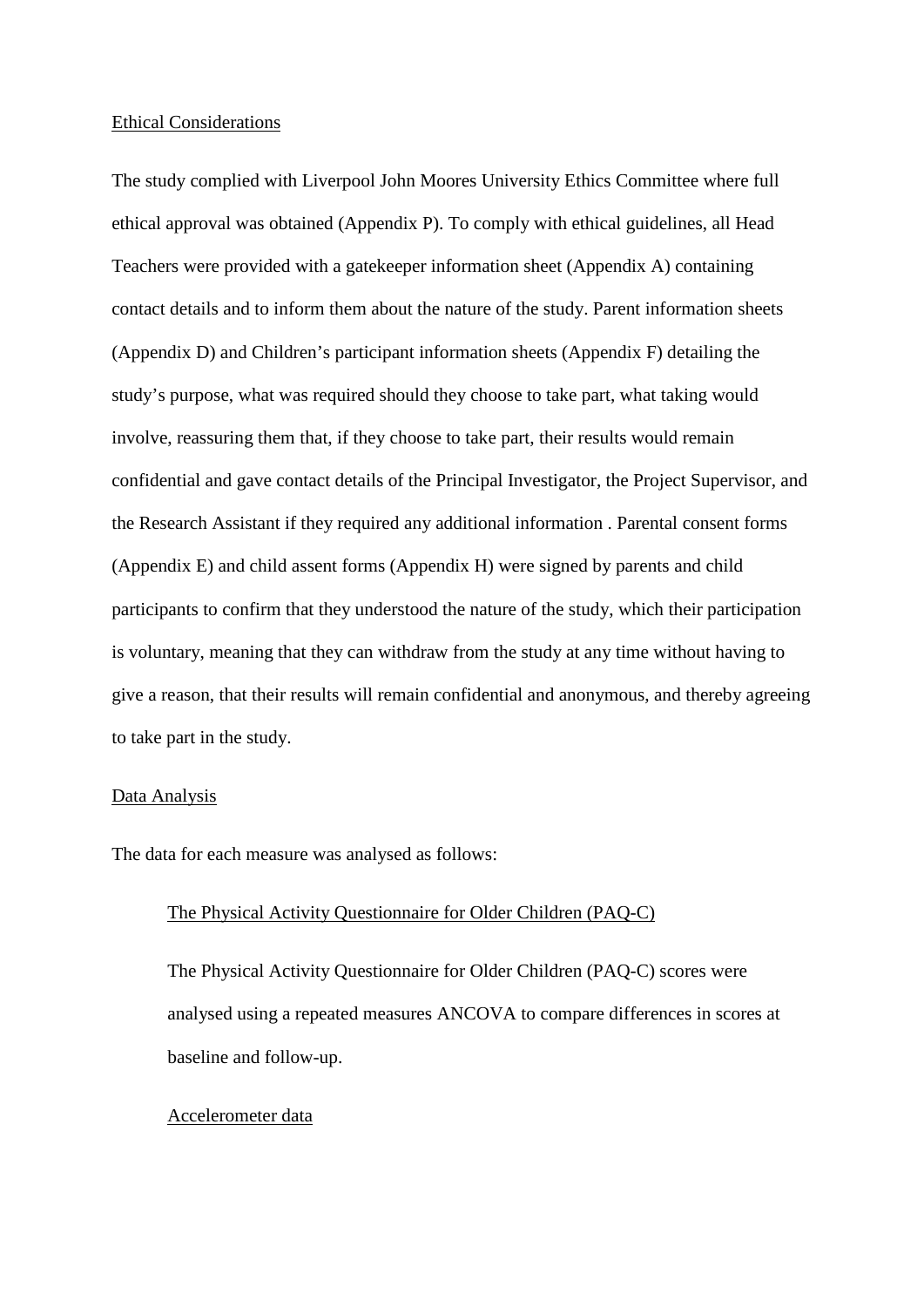Accelerometer data was analysed by Expert Researchers in Sport and Exercise Sciences at the Physical Activity Exchange at Liverpool John Moores University using protocols consistent with previous studies using uniaxial accelerometers. These analyses investigated differences in physical activity duration and intensity for Forest School days, regular school days, PE lesson days and weekend days.

#### Focus Groups

Audio files of focus groups were transcribed verbatim, transcriptions were then analysed using content analysis to examine key themes and subthemes. Pen profiles were then used to demonstrate a composite of key themes from the data deduced via an efficient process which offers examples of verbatim data to illustrate each theme. These extracted quotes, or a statement made by the children, were self-definable and self -delimiting in the expression of a single recognisable aspect their experience. A consultation process of triangulation took place with a presentation by the Principle Investigator, in which the pen profiles and verbatim quotations were demonstrated to and critically questioned the analysis in this session, and interrogated the data independently tracking the process in reverse from the pen profiles to the transcript.

#### Write and Draw

A form of content analysis was used to explore the 'likes' and 'dislikes' data and involved the production of pen profiles. This approach has been previously used in qualitative work involving young children as the participants (Knowles et al, 2013 and Ridgers et al, 2012).Pen profiles provide an efficient representation of key themes from data analysis demonstrating examples of verbatim data and frequency data as opposed to all raw data themes recorded using more traditional content analysis procedures (Knowles et al, 2009). Quotations and pictures were subsequently used to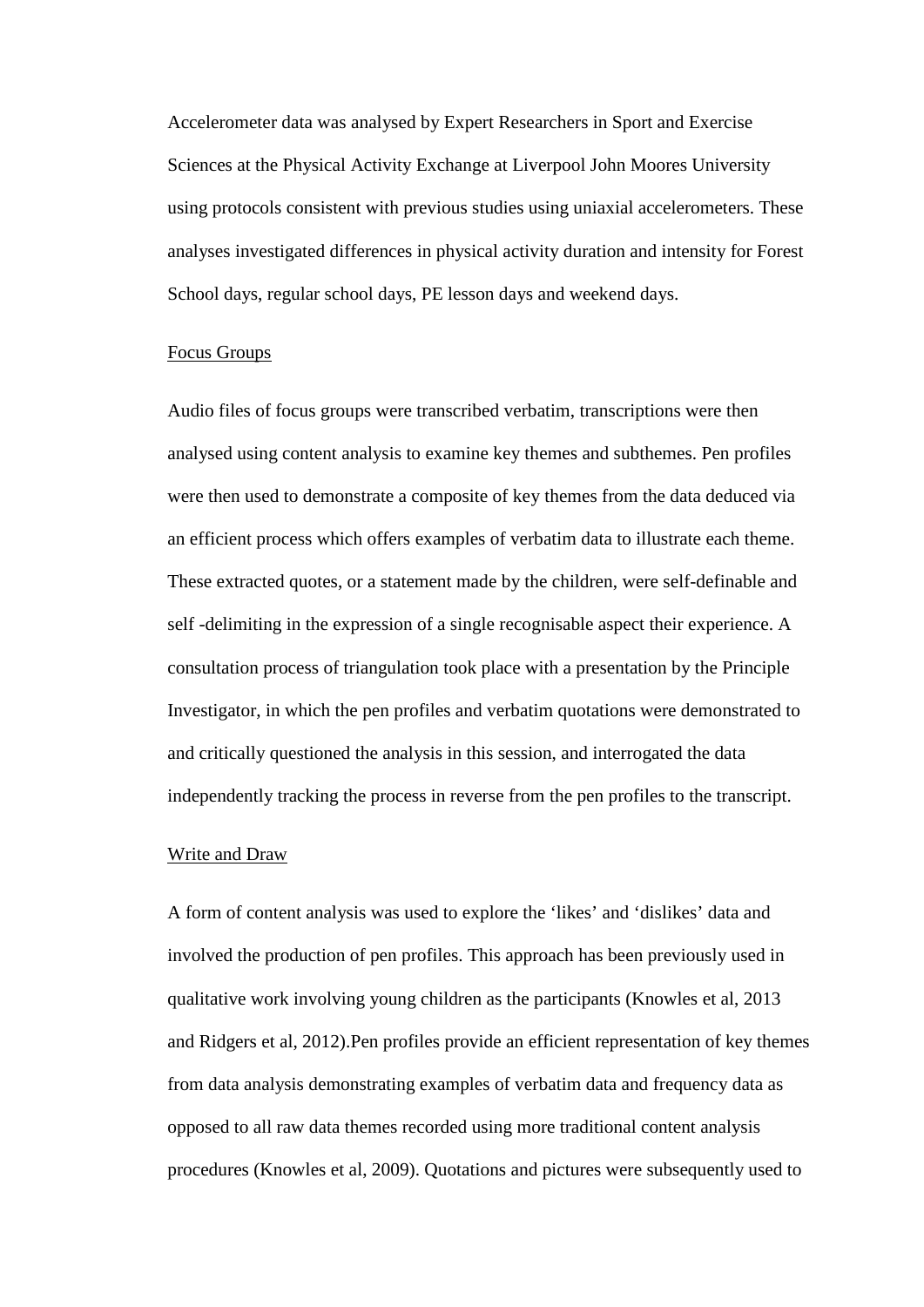expand the pen profiles and highlight emerging themes. Triangulation of the analysis occurred through presentation of the profiles together with associated verbatim/illustrative material by the Research Assistant to the Principle Investigator. These authors then critically questioned the analysis and interrogated the data independently tracking the process in reverse from the pen profiles (or outcome) to the write and draw data sheets (data source). This process continued until an acceptable consensus had been reached by the group. Methodological rigor, credibility and transferability was achieved via verbatim transcription of data and triangular consensus procedures. Dependability was demonstrated through the comparison of pen profiles with verbatim/illustration data and triangular consensus processes.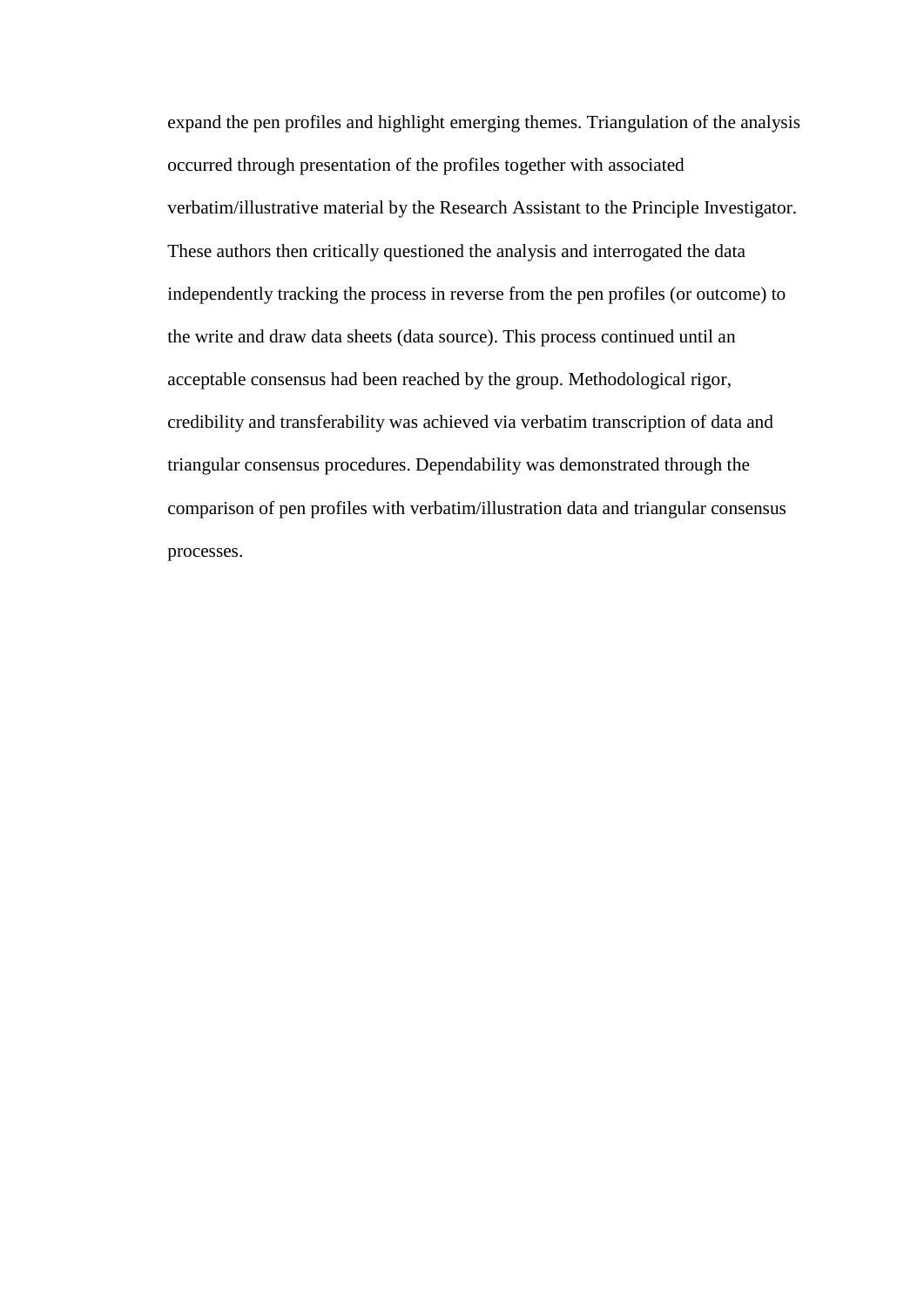| Participating                                                         | <b>Windmill Hill</b>                                                            | <b>Farnworth C of</b>    | <b>St Gerard's RC</b> | <b>Westfield</b>      |  |  |  |
|-----------------------------------------------------------------------|---------------------------------------------------------------------------------|--------------------------|-----------------------|-----------------------|--|--|--|
| <b>Schools:</b>                                                       | <b>Primary School</b>                                                           | <b>E</b> Primary         | <b>Primary School</b> | <b>Primary School</b> |  |  |  |
|                                                                       | $(n=17)$                                                                        | <b>School</b>            | $(n=13)$              | $(n=12)$              |  |  |  |
|                                                                       |                                                                                 | $(n=17)$                 |                       |                       |  |  |  |
| <b>Baseline questionnaire completed before Forest School Sessions</b> |                                                                                 |                          |                       |                       |  |  |  |
|                                                                       | <b>Forest School sessions</b>                                                   | <b>Forest School</b>     | <b>Forest School</b>  | <b>Forest School</b>  |  |  |  |
|                                                                       | weeks 1-6 running                                                               | sessions weeks 1-        | sessions weeks 1-     | sessions weeks 1-     |  |  |  |
|                                                                       | from 7/10/2013-                                                                 | 6 running from           | 6 running from        | 6 running from        |  |  |  |
|                                                                       | 11/11/2013 with Forest                                                          | $7/10/2013-$             | 13/01/2014-           | 24/02/2014-           |  |  |  |
|                                                                       | School Leader (CA) at                                                           | 11/11/2013 with          | 17/02/2014 with       | 31/03/2014 with       |  |  |  |
|                                                                       | 9am-11am in their                                                               | <b>Forest School</b>     | <b>Forest School</b>  | <b>Forest School</b>  |  |  |  |
|                                                                       | school woodlands                                                                | Leader (CA) at           | Leader (NR) at        | Leader $(JM)$ ) at    |  |  |  |
|                                                                       |                                                                                 | 1pm-3pm in their         | 10am-12pm at          | 1pm-3pm in their      |  |  |  |
|                                                                       |                                                                                 | school woodlands         | Wigg Island           | school woodlands      |  |  |  |
|                                                                       |                                                                                 |                          | <b>Community Park</b> |                       |  |  |  |
|                                                                       |                                                                                 | Week 6                   |                       |                       |  |  |  |
|                                                                       |                                                                                 |                          |                       |                       |  |  |  |
|                                                                       | Accelerometers distributed and worn for 8 days in total and recorded for 7 days |                          |                       |                       |  |  |  |
|                                                                       | <b>Forest School sessions</b>                                                   | <b>Forest School</b>     | <b>Forest School</b>  | <b>Forest School</b>  |  |  |  |
|                                                                       | continued weeks 7-12                                                            | sessions continued       | sessions continued    | sessions continued    |  |  |  |
|                                                                       | running from                                                                    | weeks 7-12               | weeks 7-12            | weeks 7-12            |  |  |  |
|                                                                       | 18/11/2013-                                                                     | running from             | running from          | running from          |  |  |  |
|                                                                       | 03/02/2014                                                                      | 18/11/2013-              | 24/02/2014-           | 07/04/2014-           |  |  |  |
|                                                                       |                                                                                 | 03/02/2014               | 31/03/2014            | 12/05/2014            |  |  |  |
|                                                                       |                                                                                 | <b>Following Week 12</b> |                       |                       |  |  |  |
|                                                                       |                                                                                 |                          |                       |                       |  |  |  |
| <b>Follow-up questionnaires</b>                                       |                                                                                 |                          |                       |                       |  |  |  |
| <b>Write and Draw activity</b>                                        |                                                                                 |                          |                       |                       |  |  |  |
| <b>Focus groups</b>                                                   |                                                                                 |                          |                       |                       |  |  |  |
|                                                                       |                                                                                 |                          |                       |                       |  |  |  |

Figure 1. Procedure for Child Participants According to School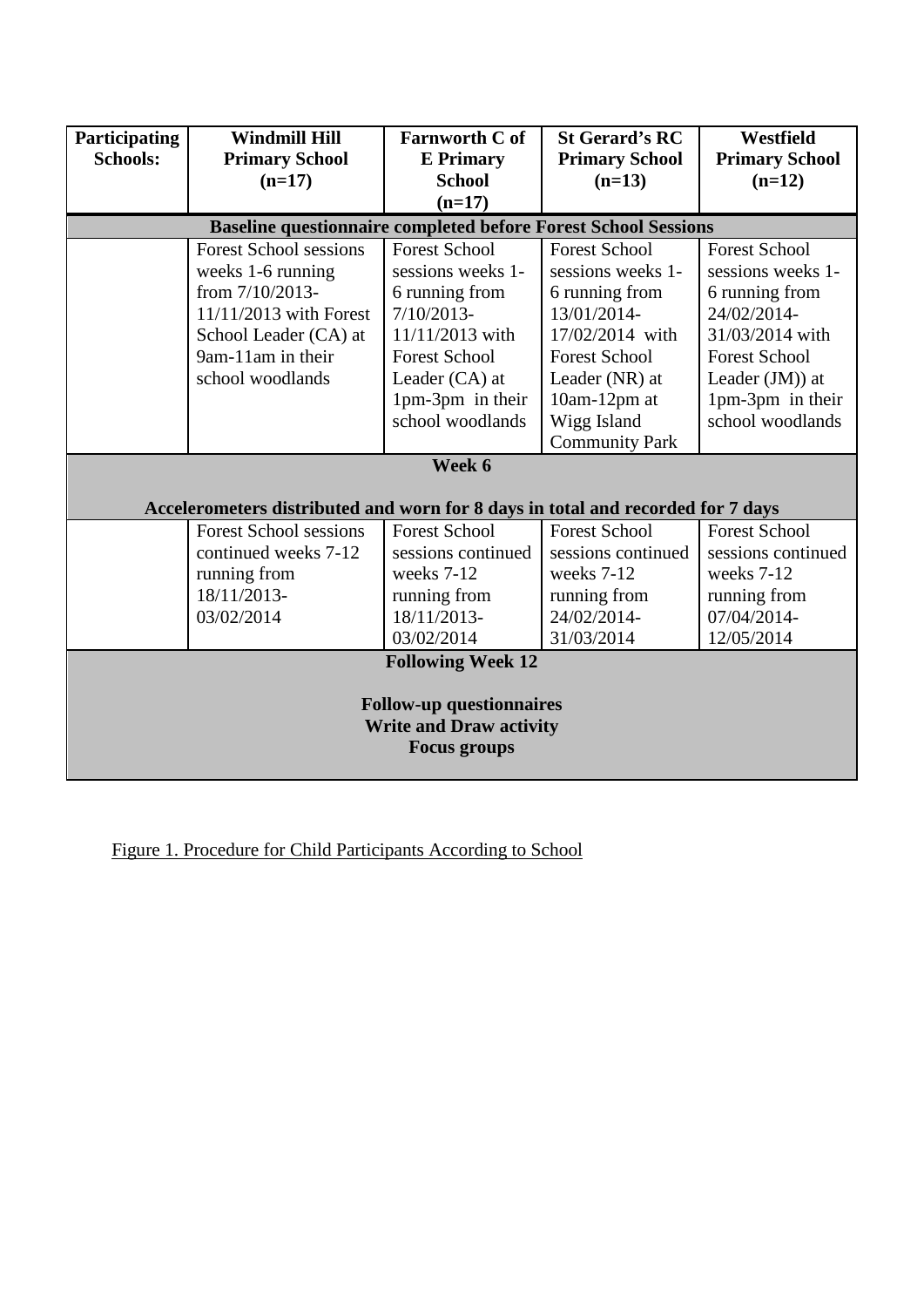#### Results

# Dropout Rate

There was a dropout rate of 6 participants (10%) from the baseline (n=59 to the follow-up  $(n= 53)$ .

## Demographics

In terms of demographic variables (Appendix Q) the mean age of children was 8 years old. (M= 8.17, SD=0.46) 33 were male (56%) and 26 were female (44%).

17 children were recruited from Windmill Hill Primary School in Runcorn (School A), 17 from Farnwoth C of E Primary School in Widnes (School B), 13 from St Gerard's RC Primary School in Widnes (School C) and 12 from Westfield Primary School in Runcorn (School D).

# Descriptive Statistics

# Physical Activity Questionnaire for Older Children (PAQ-C) (Kowalski et al, 1997) The mean scores and standard deviations for the Physical Activity Questionnaire for Older Children (PAQ-C) (Kowalski et al, 1997) were M=3.26, SD=0.76 at baseline

and M=3.18, SD=O.71 at follow-up.

# Accelerometer Data

The mean and standard errors of the accelerometry data for Forest School days, regular school days, PE days and weekend days is shown in table 1.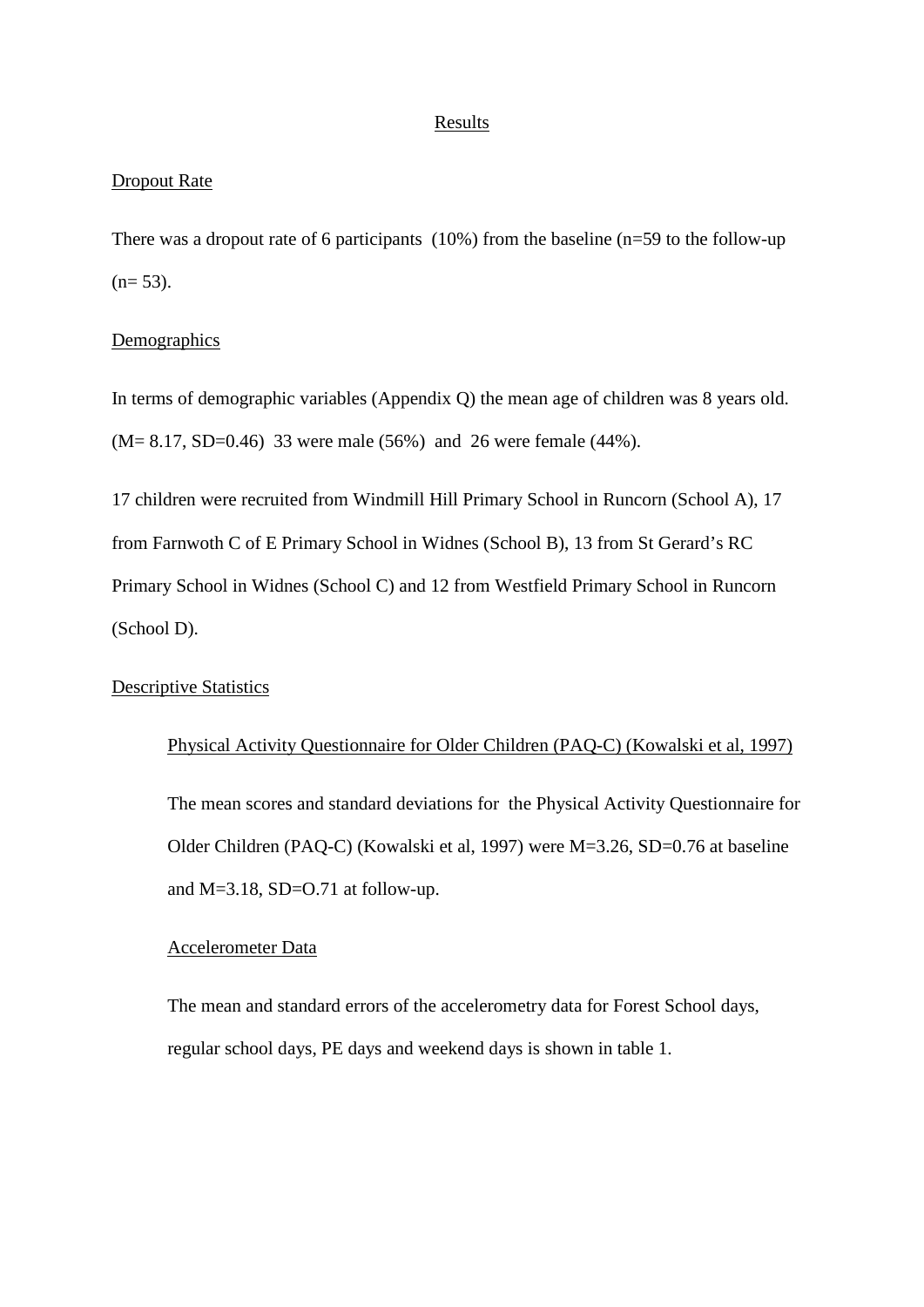|                             |                           |                      | Std.  |
|-----------------------------|---------------------------|----------------------|-------|
| Physical Activity Intensity | Day of the Week           | Mean                 | Error |
| Sedentary time              | <b>Forest School Day</b>  | 414.838 <sup>a</sup> | 7.920 |
|                             | Regular School Day        | 430.303 <sup>a</sup> | 6.770 |
|                             | PE Day                    | $418.129^a$          | 7.232 |
|                             | <b>Weekend Day</b>        | $418.826^a$          | 7.830 |
| Light intensity PA          | <b>Forest School Day</b>  | $197.230^{a}$        | 4.905 |
|                             | Regular School Day        | $173.584^a$          | 4.193 |
|                             | PE Day                    | $198.215^a$          | 4.479 |
|                             | Weekend Day               | $192.059^a$          | 4.849 |
| Moderate intensity PA       | Forest School Day         | $40.823^a$           | 2.234 |
|                             | Regular School Day        | $34.698^{\text{a}}$  | 1.910 |
|                             | PE Day                    | $37.517^a$           | 2.040 |
|                             | Weekend Day               | $40.208^a$           | 2.209 |
| Vigorous intensity PA       | Forest School Day         | $29.871^a$           | 2.367 |
|                             | Regular School Day        | $27.177^a$           | 2.024 |
|                             | PE Day                    | $28.456^a$           | 2.161 |
|                             | Weekend Day               | $29.539^{a}$         | 2.340 |
| Total PA (light+)           | <b>Forest School Day</b>  | $267.476^a$          | 7.431 |
|                             | <b>Regular School Day</b> | 248.902 <sup>a</sup> | 6.352 |
|                             | PE Day                    | 264.034 <sup>a</sup> | 6.785 |
|                             | Weekend Day               | $262.618^a$          | 7.346 |
| Moderate to Vigorous PA     | Forest School Day         | $70.656^a$           | 4.122 |
|                             | Regular School Day        | $62.222^a$           | 3.523 |
|                             | PE Day                    | $65.954^{\text{a}}$  | 3.763 |
|                             | Weekend Day               | $69.816^{a}$         | 4.075 |

Table 1. Means plus standard errors for the days of the week analysis (adjusted by wear time, gender and BMI Z-scores)

# Data Analysis

# Physical Activity Questionnaire for Older Children (PAQ-C) (Kowalski et al, 1997)

A repeated measures analysis of covariance (Appendix R) was conducted to analyse the differences in the baseline and follow-up Physical Activity Questionnaires for Older Children (Kowalski et al, 1997). The results showed there were no significant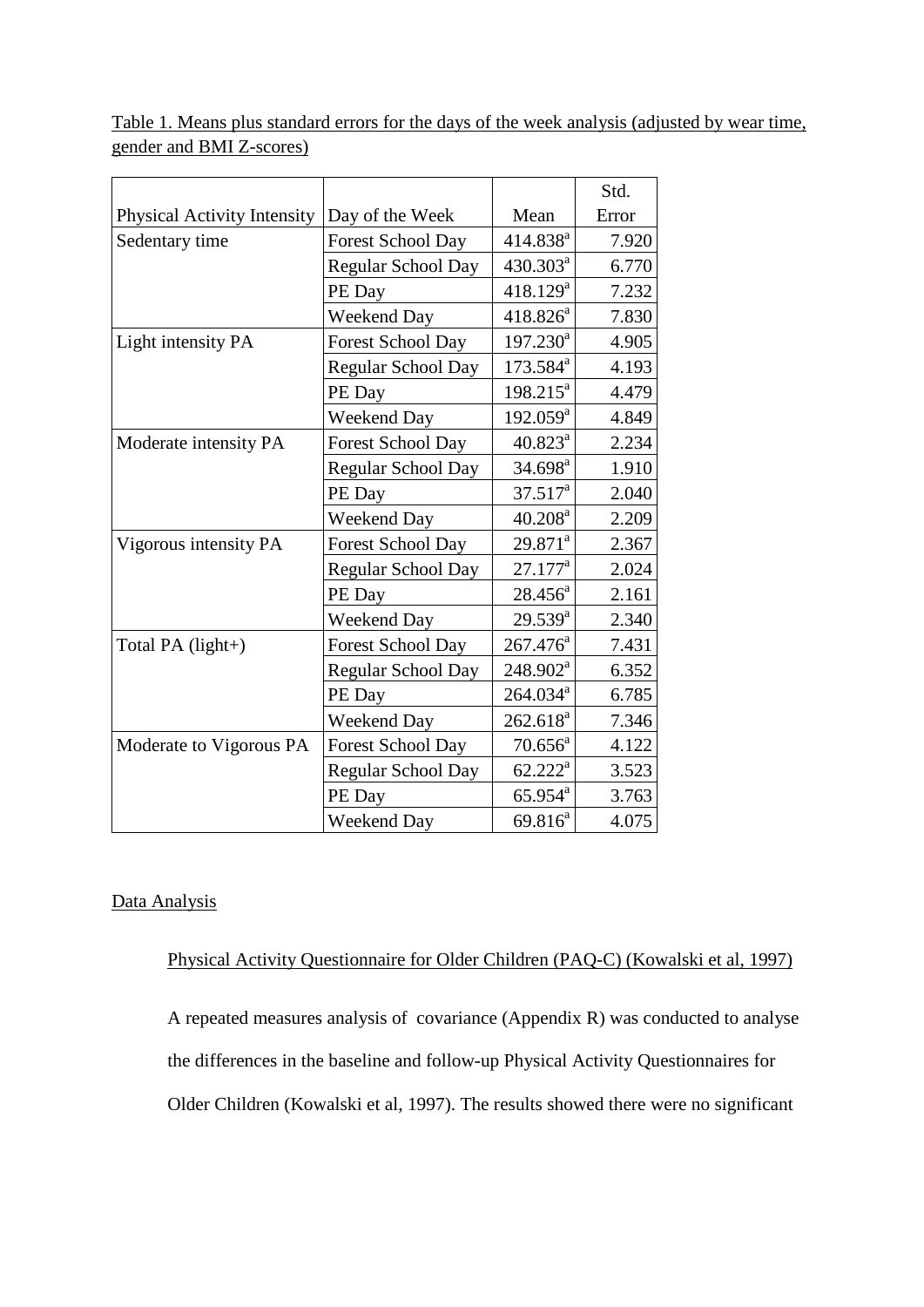differences in children's self-reported physical activity levels from baseline to followup  $(F1,57=1.93, P=.17)$ .

# Accelerometer Data

The accelerometer data revealed a significant difference  $(p=0.002)$  in light intensity physical activity on a Forest School day (M=197.23, SE=4.90) compared to a regular school day  $(M=173.58, SE=4.19)$ . This is shown in figure 1. It is also demonstrated that light intensity physical activity was also significantly higher (p=0.028) on a PE day (M=198.21, SE=4.48) compared to a regular school day (M=173.58, SE=4.19) and significantly higher (p=0.001) on a weekend day (M=192.06, SE=4.85) compared to a regular school day  $(M=173.58, SE=4.19)$  See figure 2.



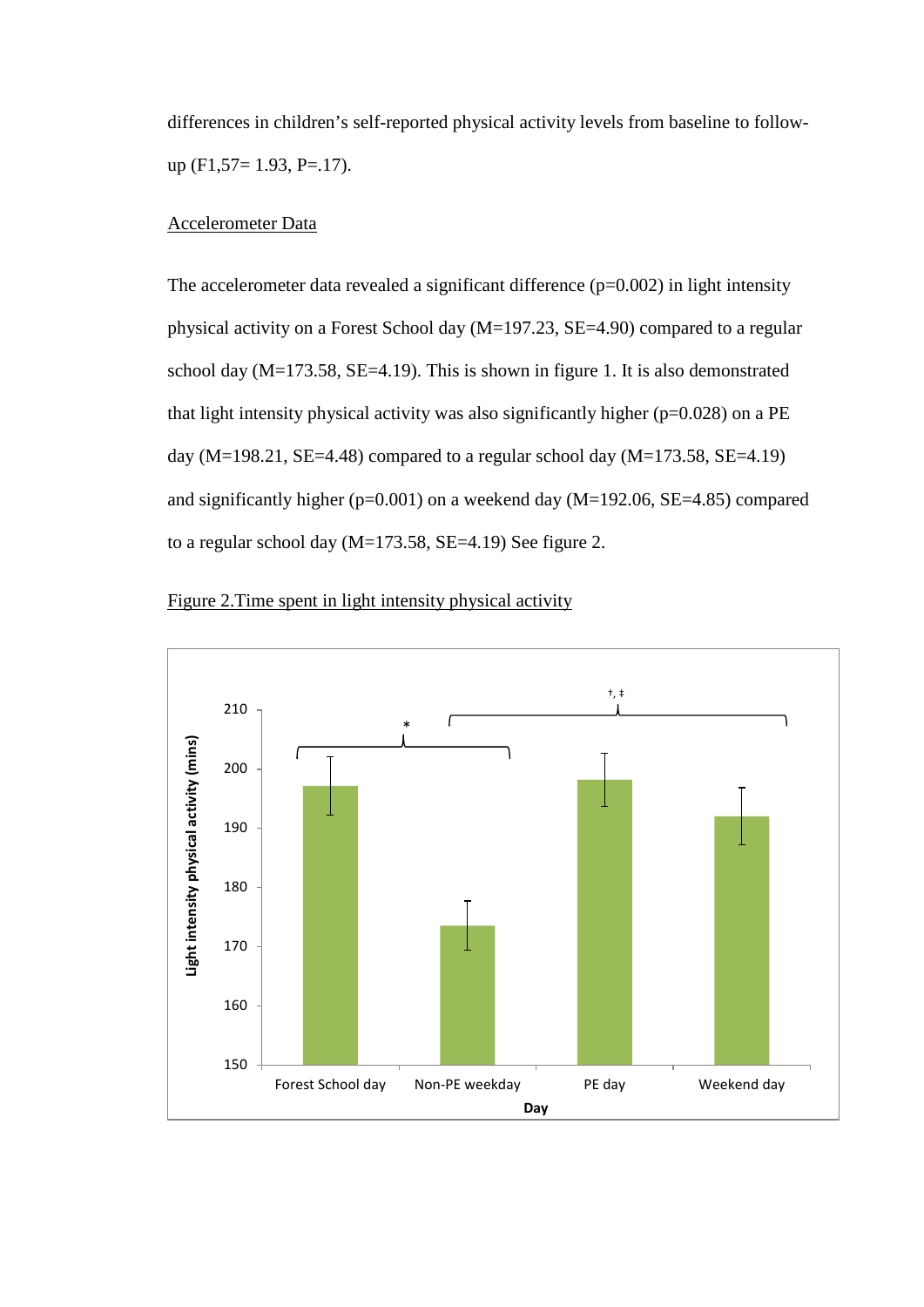There were no significant differences between time spent sedentary, in moderate to vigorous and total physical activity.

However it can be observed that less time was spent sedentary on a Forest School day than on a regular school day, a PE day, or a weekend day (see figure 3).

Additionally, more time is spent in moderate to vigorous physical activity on a Forest School day than on a regular school day, a PE day and a weekend day (see figure 4). This is also the same for the total physical activity scores (see figure 5).



Figure 3. Time spent sedentary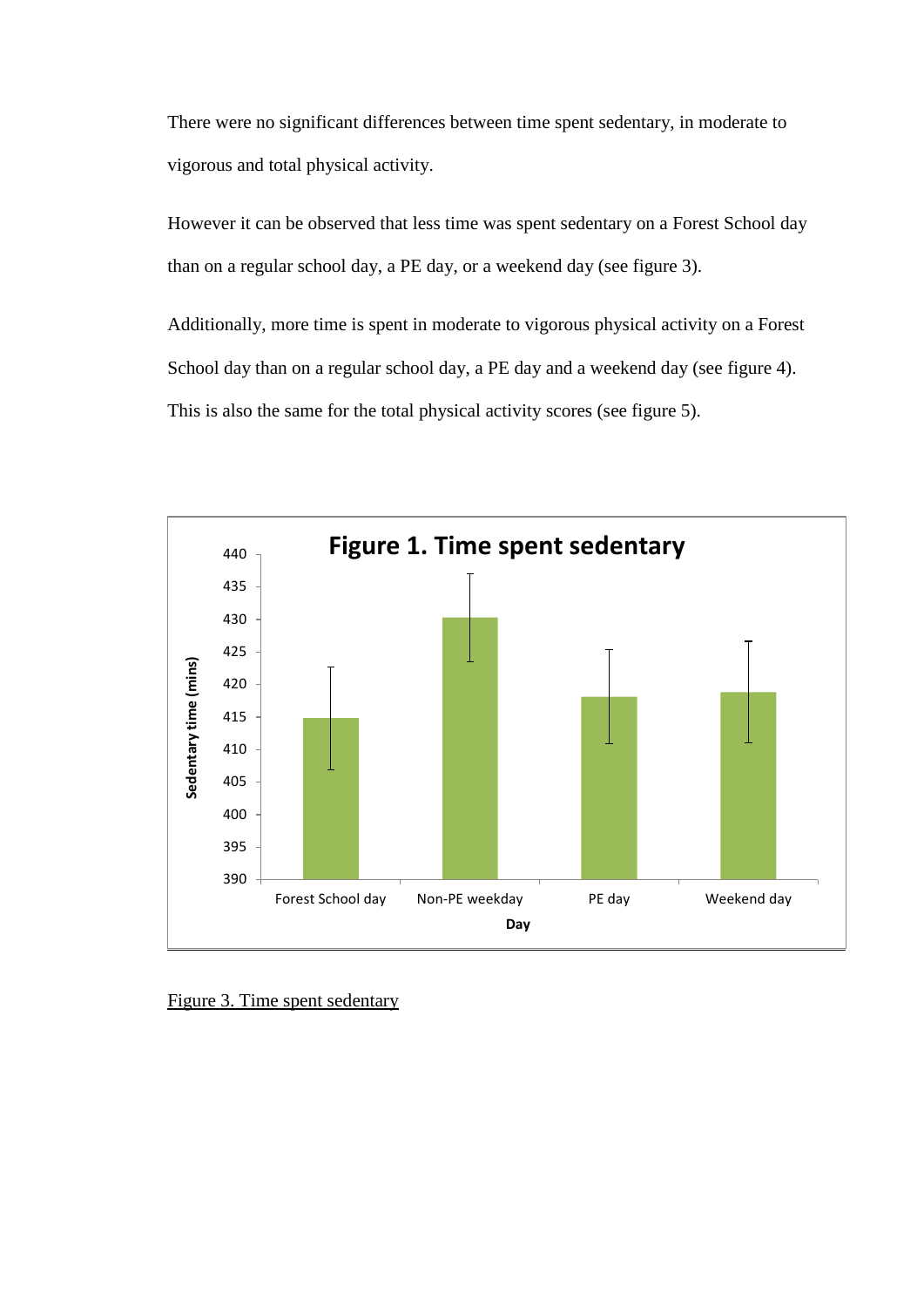

Figure 4. Time spent in moderate to vigorous physical activity



Figure 5. Total physical activity (light to vigorous intensity)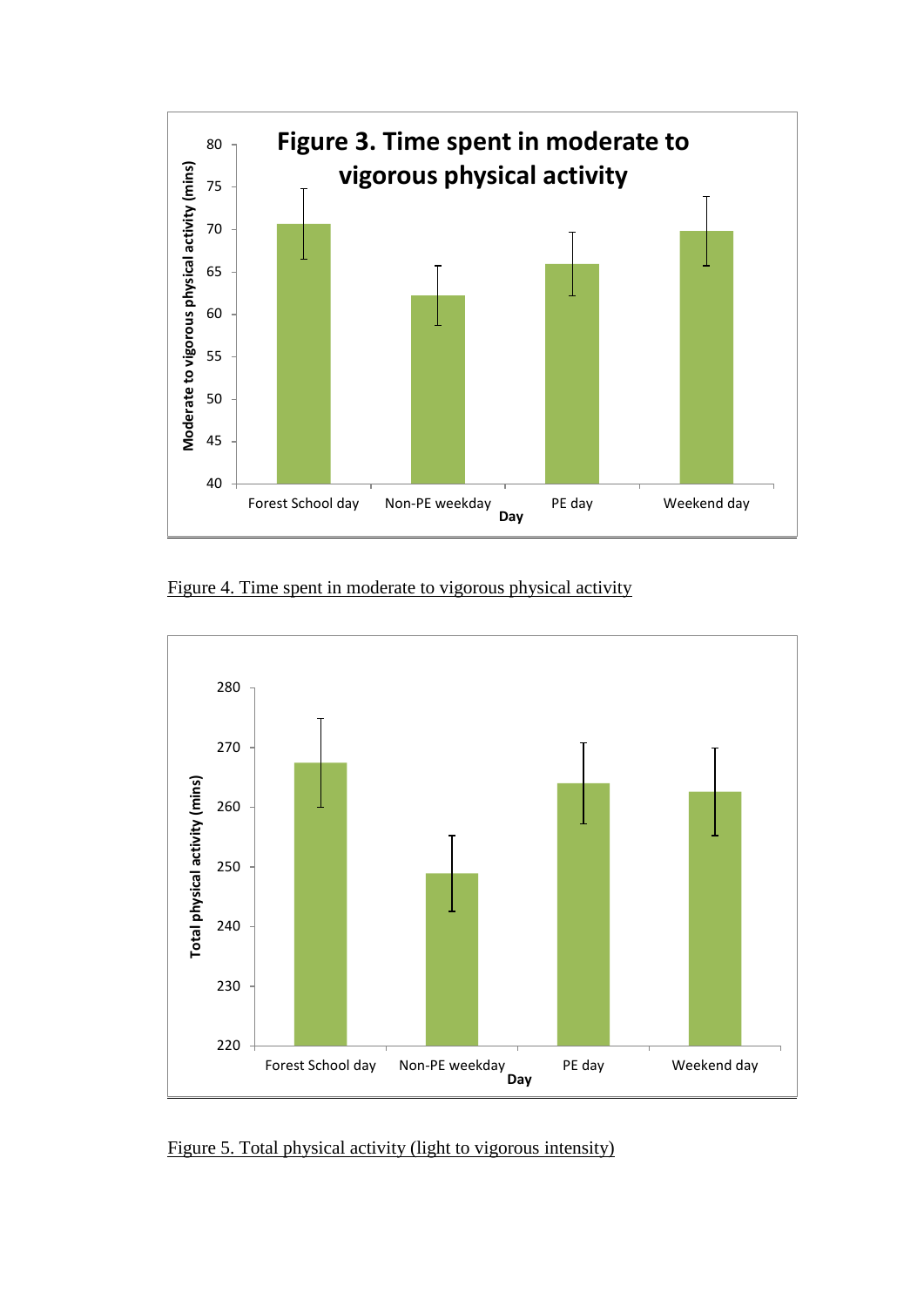#### Focus Groups

Focus group data was analysed using content analysis, the results are shown in Appendix S-V. Themes were illustrated using pen profiles (Appendix W-Z).

Research questions explored during focus groups were as follows:

- 1. Do Forest School sessions make children more active?
- 2. Are children more active on a day when they have Forest School compared to a normal school day?
- 3. Are children more active on a Forest School day compared to a PE day?
- 4. How does Forest School influence mental wellbeing?

Themes will be discussed for each research question. For research question 1- 'do Forest School sessions make children more active?' When discussing physical activity generated from Forest School sessions, the majority of children talked about the chasing games played during the sessions (n=43). They discussed feelings associated while playing these games and said that they felt happy  $(n=9)$ , tired  $(n=7)$  and physically active (n=4). The majority rated their physical exertion levels as 'hard'  $(n=33)$  and 'moderate'  $(n=13)$  when taking part in these games. When asked about the physical activity that they take part in at home, the majority reported that they played outdoors (n=43). When asked about how Forest School sessions had impacted on the amount of physical activity they do in their leisure time, the majority agreed that Forest School sessions had increased the amount of physical activity they participated in at home (n=46) and some went on to state that they had replicated the games they had learnt during their Forest School sessions (n=20). Of those children stating that they played indoors ( $n=16$ ), the majority of those ( $n=12$ ) played sedentary games, such as computer games and reported restrictions in terms of playing outdoors. Other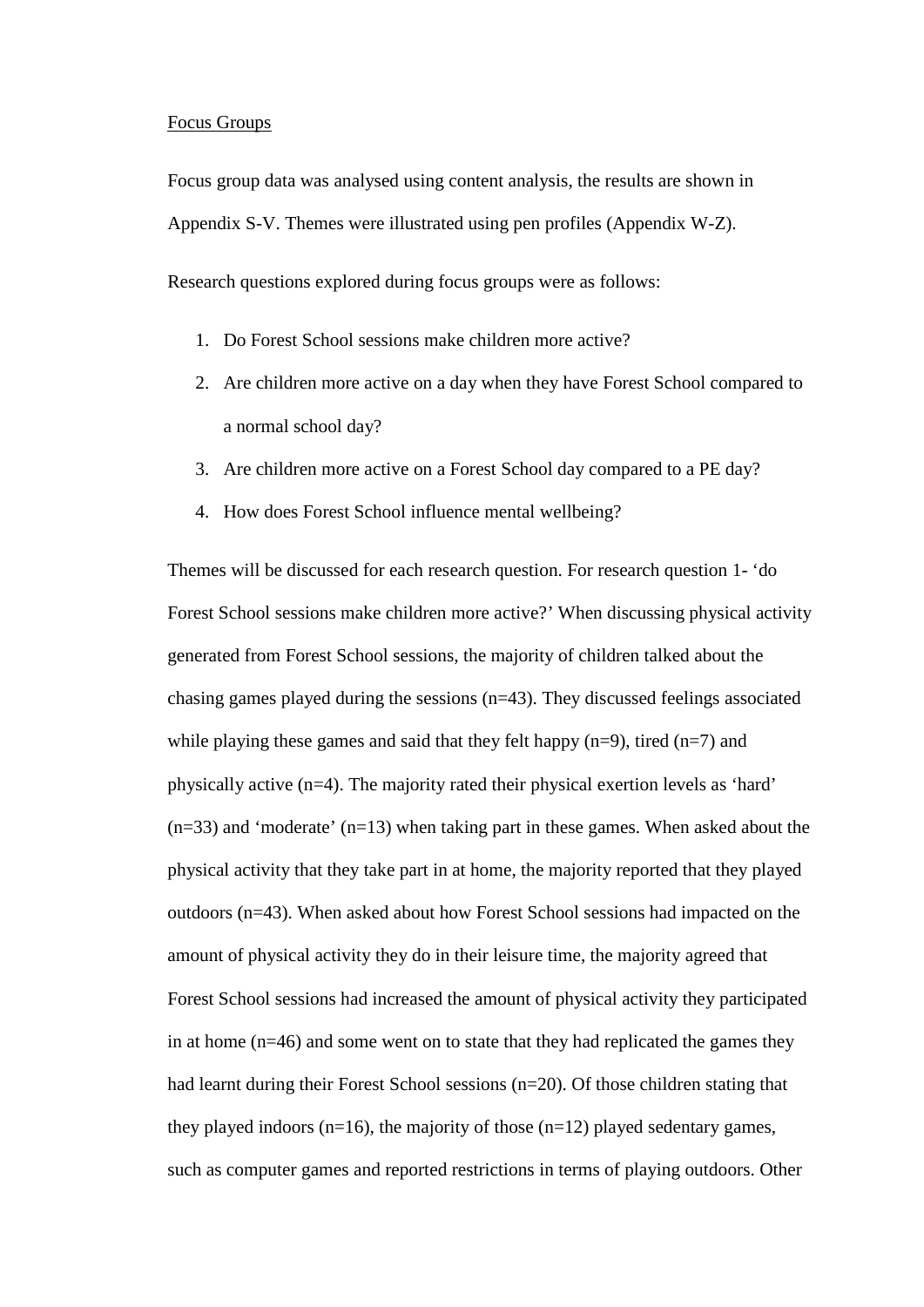opportunities to be physically active included family days out  $(n=39)$ , holidays  $(n=9)$ and out of school clubs (n=6). Research question 2 asked 'are children more active on a Forest School day compared to a normal school day?'. The majority of children said that they preferred outdoor lessons as opposed to indoor lessons (n=51). Some stated that they preferred the Forest School sessions compared to their regular classroom lessons (n=23) due to the increased opportunities to play (n=9). Children also reported that the behaviour of their peers was different in Forest School sessions compared to when they are in the classroom environment  $(n=18)$  and stated that their peers were more helpful ( $n=3$ ), with improved behaviour ( $n=2$ ) and the quieter children were less shy  $(n=2)$ . Further opportunities to go outdoors included school trips  $(n=37)$  and occasional outdoor lesson opportunities (n=23) where children had the opportunity to learn away from their traditional classroom environment.

When exploring research question 3 'are children more active on a Forest School day compared to a PE day?' Children highlighted differences between Forest School and PE lessons (n=47), reporting that Forest School were different as they were more active (n=11), the environment was different to when participating in PE lessons  $(n=7)$ , there was more freedom  $(n=5)$  and more creativity  $(n=5)$  in Forest School sessions. Children reported that PE was different to Forest School as they had the opportunity in PE lessons to play sport  $(n=4)$  and there was more equipment available (n=4) compared to Forest School sessions.

When examining research question 4, 'how Forest School sessions influence mental wellbeing?' the majority of children reported feeling bored (n=13) before Forest School sessions started. They stated that they enjoyed participating in Forest School sessions (n=39) with the majority of children highlighting opportunities for free play and creativity (n=7) as been a factor as well as the opportunity for increased social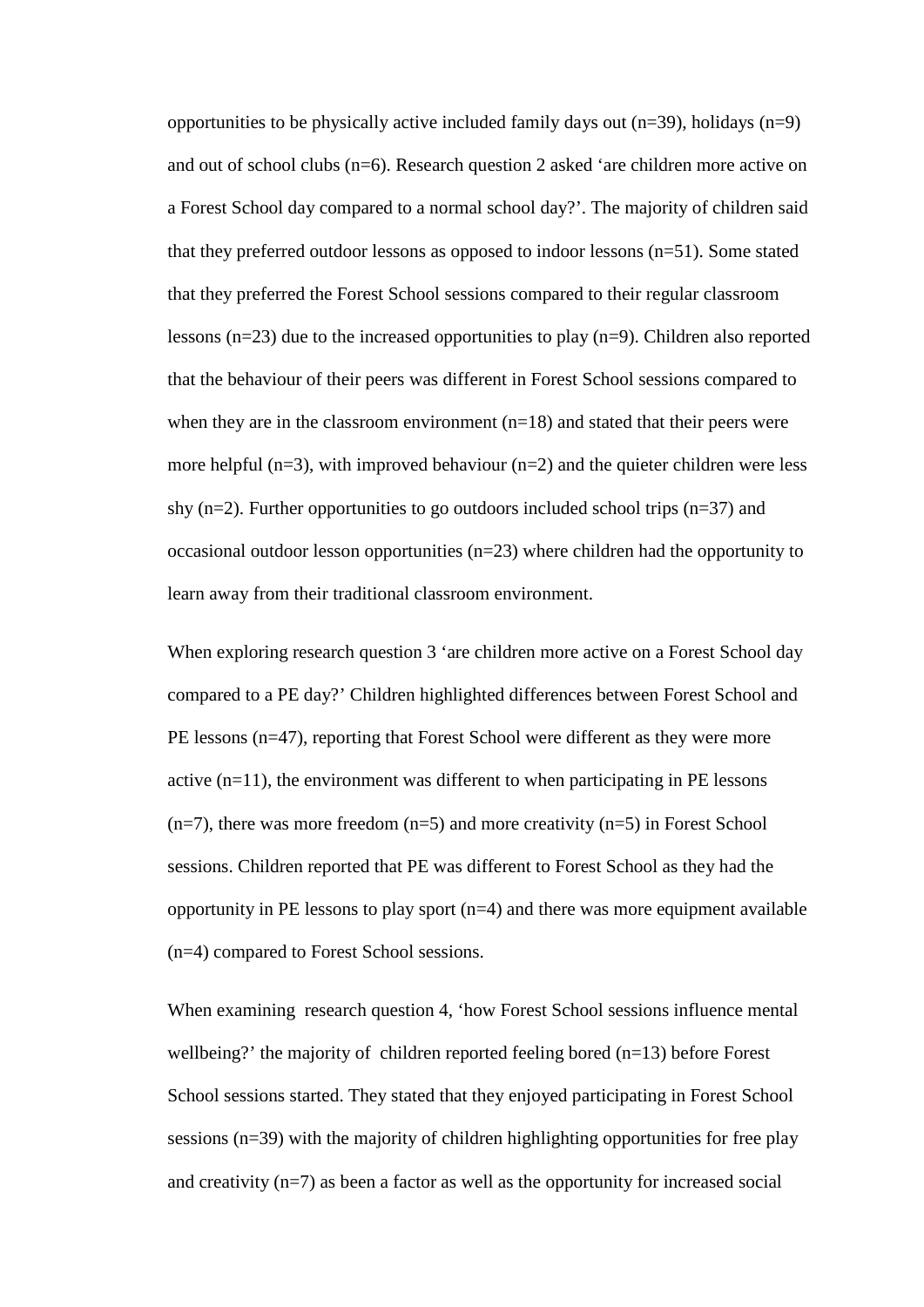interaction (n=3) and exercise (n=3). After completing Forest School sessions, the majority of children reported feeling sad that the sessions had finished (n=28). When asked if a Forest School session would influence mental wellbeing if they were experiencing negative emotions, the majority of children agreed that Forest School sessions would influence their mental wellbeing (n=34) with the majority reporting that it would positively influence their mental wellbeing by making them feel happier  $(n=11)$ .

#### Write and Draw

One hundred and thirteen children completed the task (aged 7-9). Fifty three of those children (aged 7-9) were eligible. There were 6 absences. Of those eligible returns (n=53) 5 were not legible. The following quality measures were used in the analyses of the data. Drawings needed to be a legible representation of people, events, and/or places labelling (using words) identifying factors (names, place, activity, etc) and/or a denoted interaction or association. Table 3 summarizes the completion of this questionnaire task by picture and labelling. The following procedure and terminology were adopted to analyse the questions 'what I like about Forest School is . . . ?' and 'what I dislike about Forest School is . . . ?'. Responses to these statements were classified as a written 'report.' When children reported more than 1 like or dislike, the reports were categorized to 'marks' in relation to a specific theme (i.e., play, games, environment). A 'mark' refers to where participant 'reports' were identifiable with a 'theme.' In most cases 1 report identified more than 1 theme and subsequently more than 1 mark. Pen profiles the following figures (figures 6-9) show data from schools A,B,C and D illustrating boys and girls likes and dislikes associated with Forest School sessions.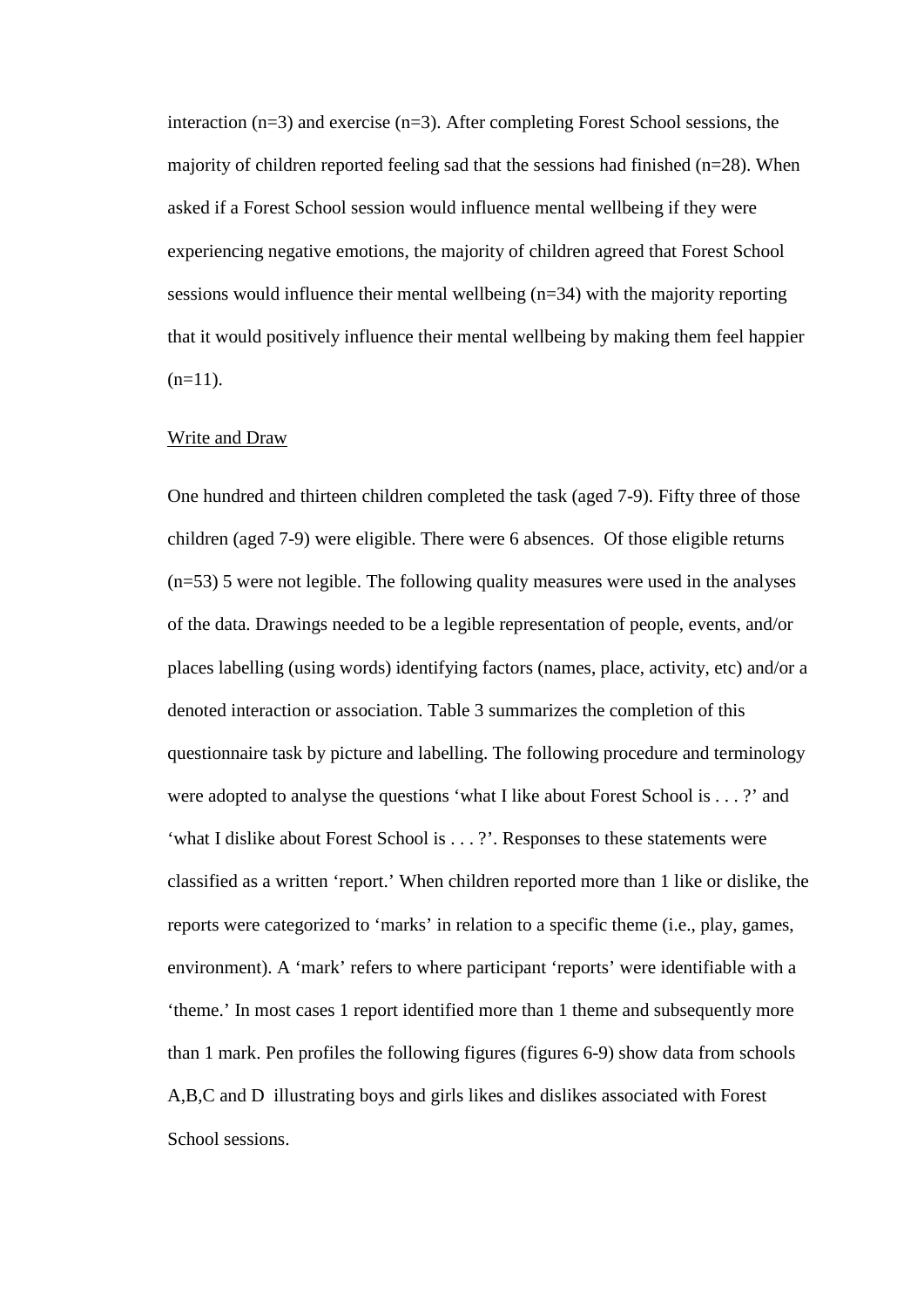# Table 3. Write and draw reports and themes extracted from schools A, B, C and D

# according to gender

| <b>School</b> | Return   | Gender  | <b>Task</b>     | <b>Reports</b>   | <b>Themes</b>                                           |
|---------------|----------|---------|-----------------|------------------|---------------------------------------------------------|
|               | rate     |         |                 | <b>Extracted</b> |                                                         |
| $\mathbf{A}$  | $(n=16)$ | Male    | Likes           | 7                | construction ( $n=8$ ), fire ( $n=7$ ) and playing      |
|               |          |         |                 |                  |                                                         |
|               |          | $(n=9)$ |                 |                  | active games $(n=7)$                                    |
|               |          |         | <b>Dislikes</b> | 3                | cold and the wet $(n=6)$ and the end of Forest          |
|               |          |         |                 |                  | Schools $(n=4)$                                         |
|               |          | Female  | Likes           | 8                | social elements $(n=13)$ , creative tasks $(n=12)$      |
|               |          | $(n=7)$ |                 |                  | and playing games $(n=6)$                               |
|               |          |         | <b>Dislikes</b> | 1                | cold and the wet $(n=9)$                                |
| B             | $(n=16)$ | Male    | Likes           | 3                | fire $(n=5)$ , trees $(n=2)$ and creative tasks $(n=2)$ |
|               |          | $(n=7)$ | <b>Dislikes</b> | 1                | end of the Forest School sessions (n=4)                 |
|               |          | Female  | Likes           | 6                | fire $(n=4)$ , social elements $(n=3)$ , playing active |
|               |          | $(n=7)$ |                 |                  | games $(n=5)$ and construction $(n=2)$                  |
|               |          |         | <b>Dislikes</b> | 2                | end of the Forest School sessions (n=6)                 |
| $\mathbf C$   | $(n=10)$ | Male    | Likes           | 6                | socialising elements $(n=5)$ , wildlife $(n=3)$ ,       |
|               |          | $(n=5)$ |                 |                  | active games $(n=4)$ and campfire activities $(n=4)$    |
|               |          |         | <b>Dislikes</b> | 3                | getting hurt $(n=3)$ and educational games $(n=4)$      |
|               |          | Female  | Likes           | 5                | social elements $(n=7)$ , creative tasks $(n=4)$ ,      |
|               |          | $(n=5)$ |                 |                  | campfire activities $(n=3)$ and nature $(n=4)$          |
|               |          |         | <b>Dislikes</b> | $\mathbf{I}$     | $\overline{\text{dogs}}$ present (n=2)                  |
| D             | $(n=11)$ | Male    | Likes           | $\overline{4}$   | climbing trees $(n=4)$ , construction $(n=5)$ and       |
|               |          | $(n=6)$ |                 |                  | bird watching $(n=2)$                                   |
|               |          |         |                 |                  |                                                         |
|               |          |         | <b>Dislikes</b> | $\overline{2}$   | construction $(n=3)$ and people standing on the         |
|               |          |         |                 |                  | flowers $(n=3)$                                         |
|               |          | Female  | Likes           | 3                | construction $(n=4)$ and mini beasts $(n=2)$            |
|               |          | $(n=5)$ | Dislikes        | $\mathbf{1}$     | people standing on the flowers $(n=2)$                  |
|               |          |         |                 |                  |                                                         |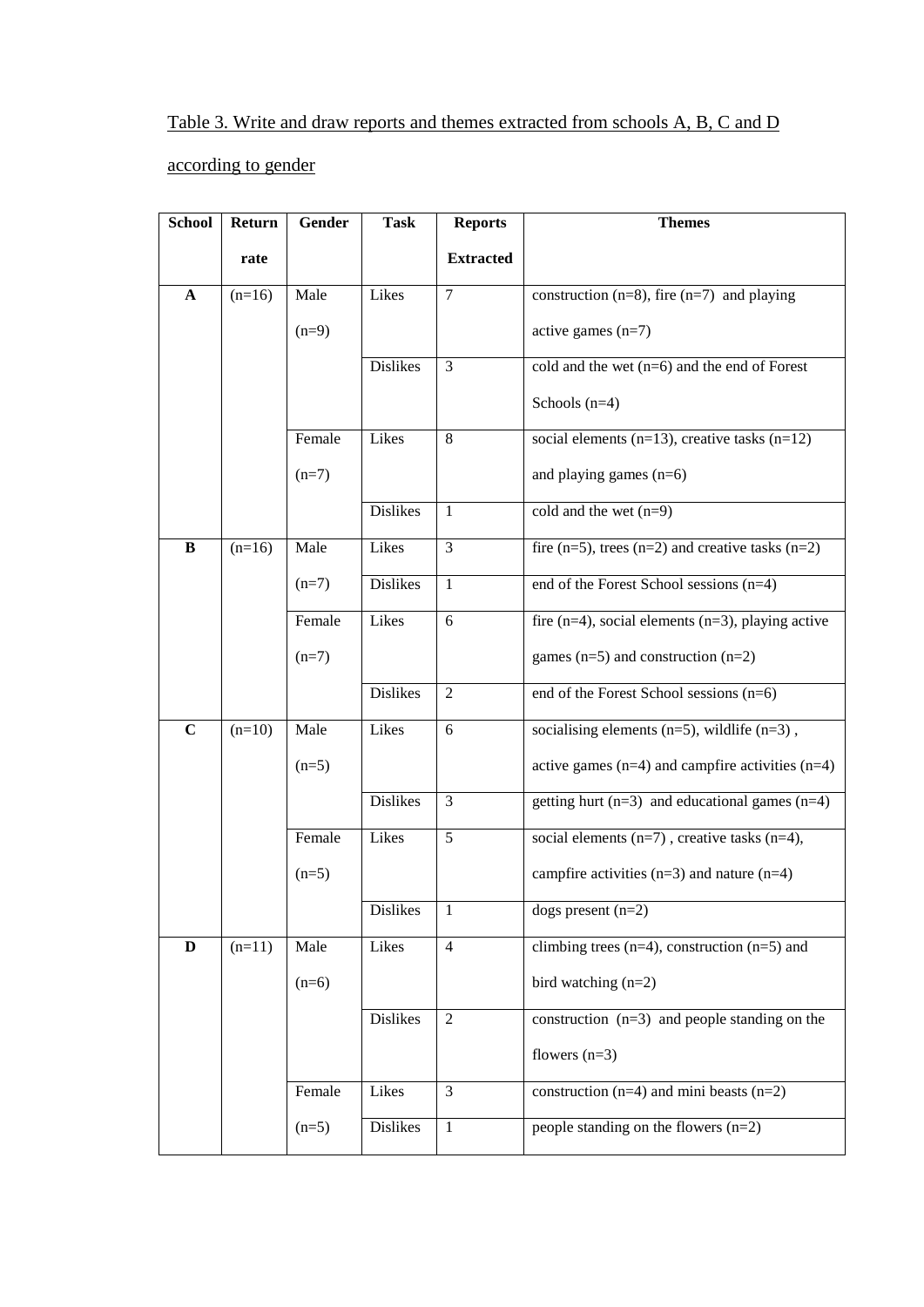

Figure 6. Pen Profiles for Boys "What I like about Forest School is…?"



Figure 7. Pen Profiles for Girls "What I like about Forest School is…?"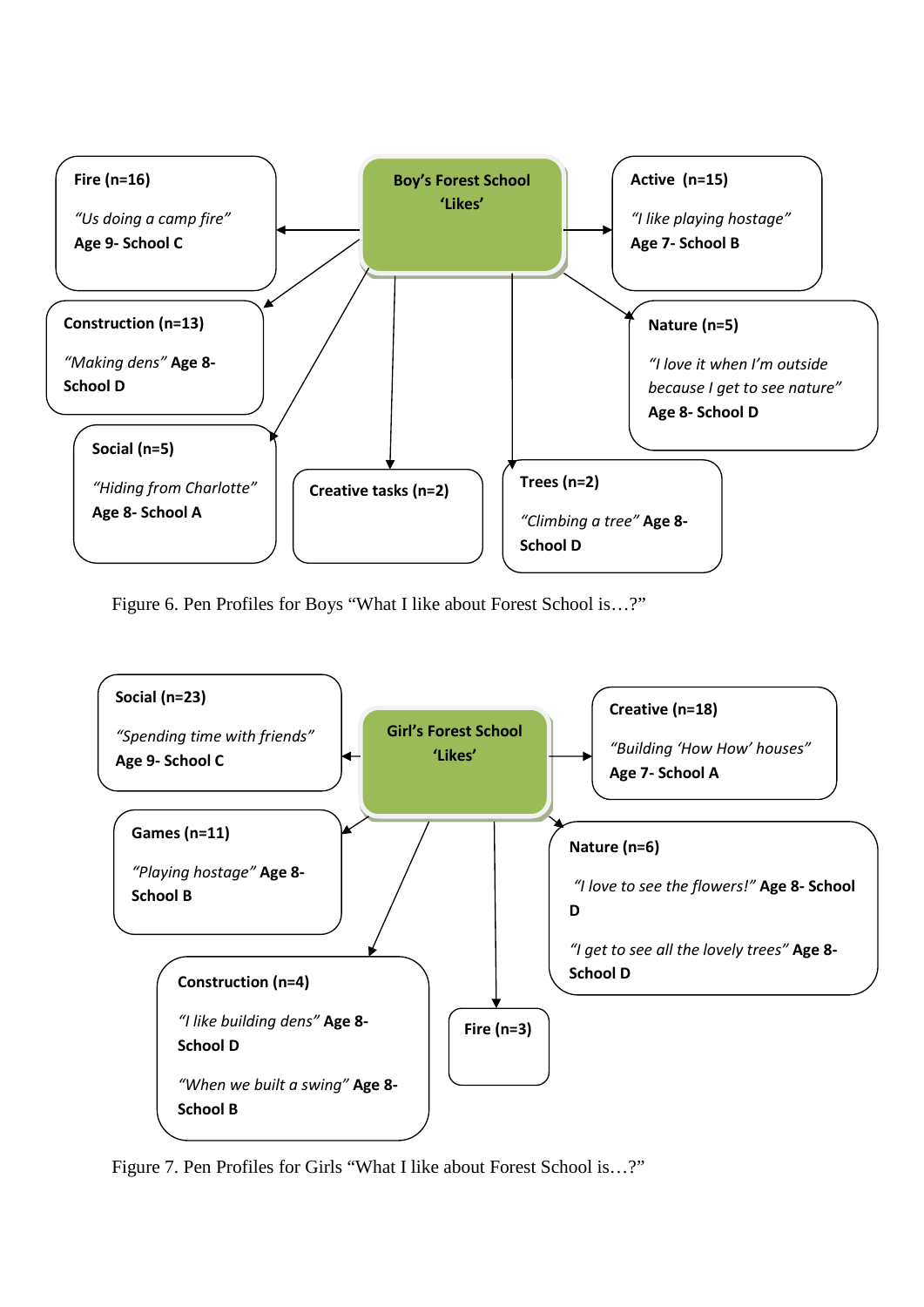

Figure 8. Pen Profiles for Boys "What I dislike about Forest School is…?"



Figure 9. Pen Profiles for Girls "What I dislike about Forest School is…?"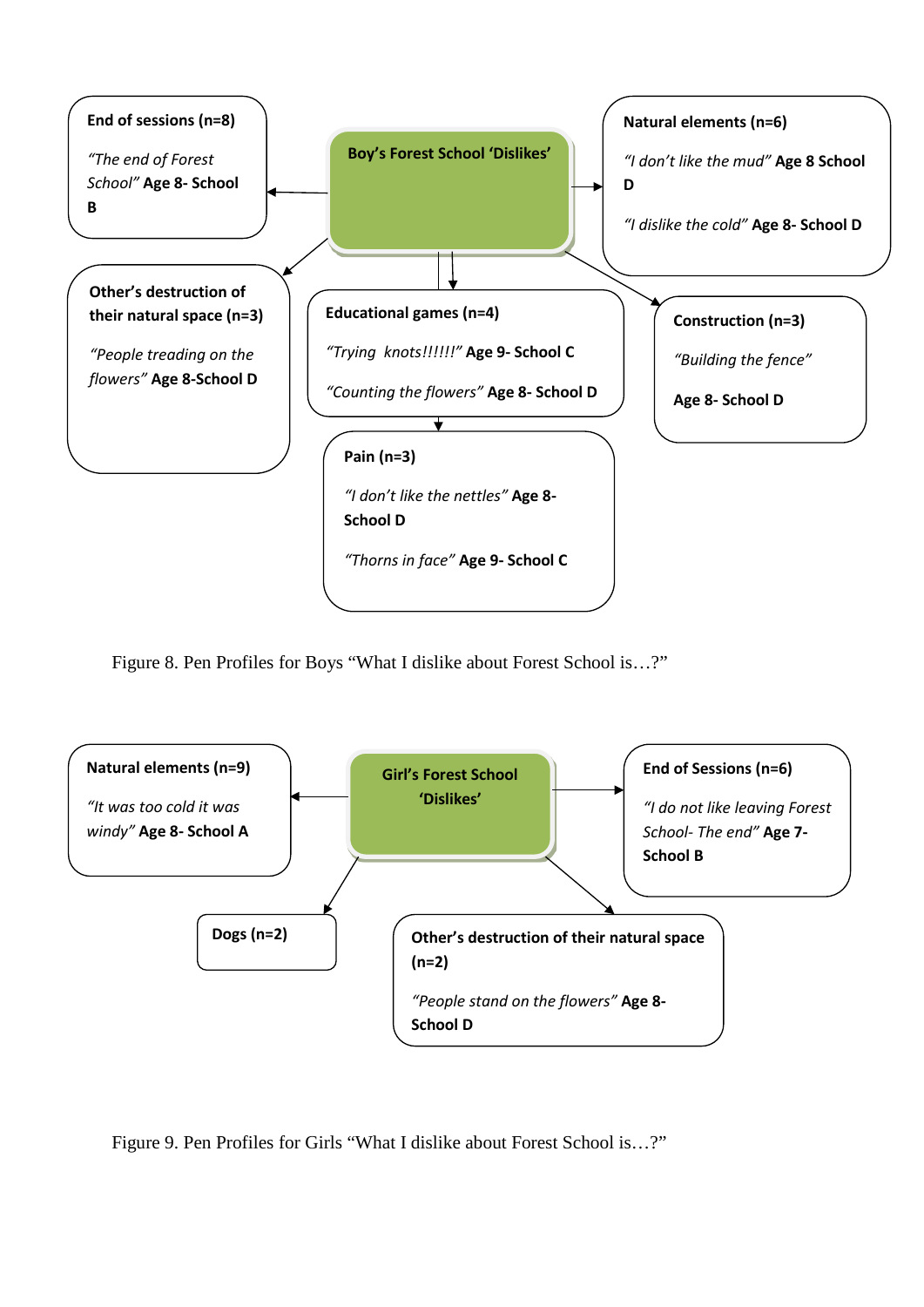

Figure 10. Drawing to illustrate boy's likes- Age 9- School C



Figure 11. Drawing to illustrate girl's likes- Age 8- School B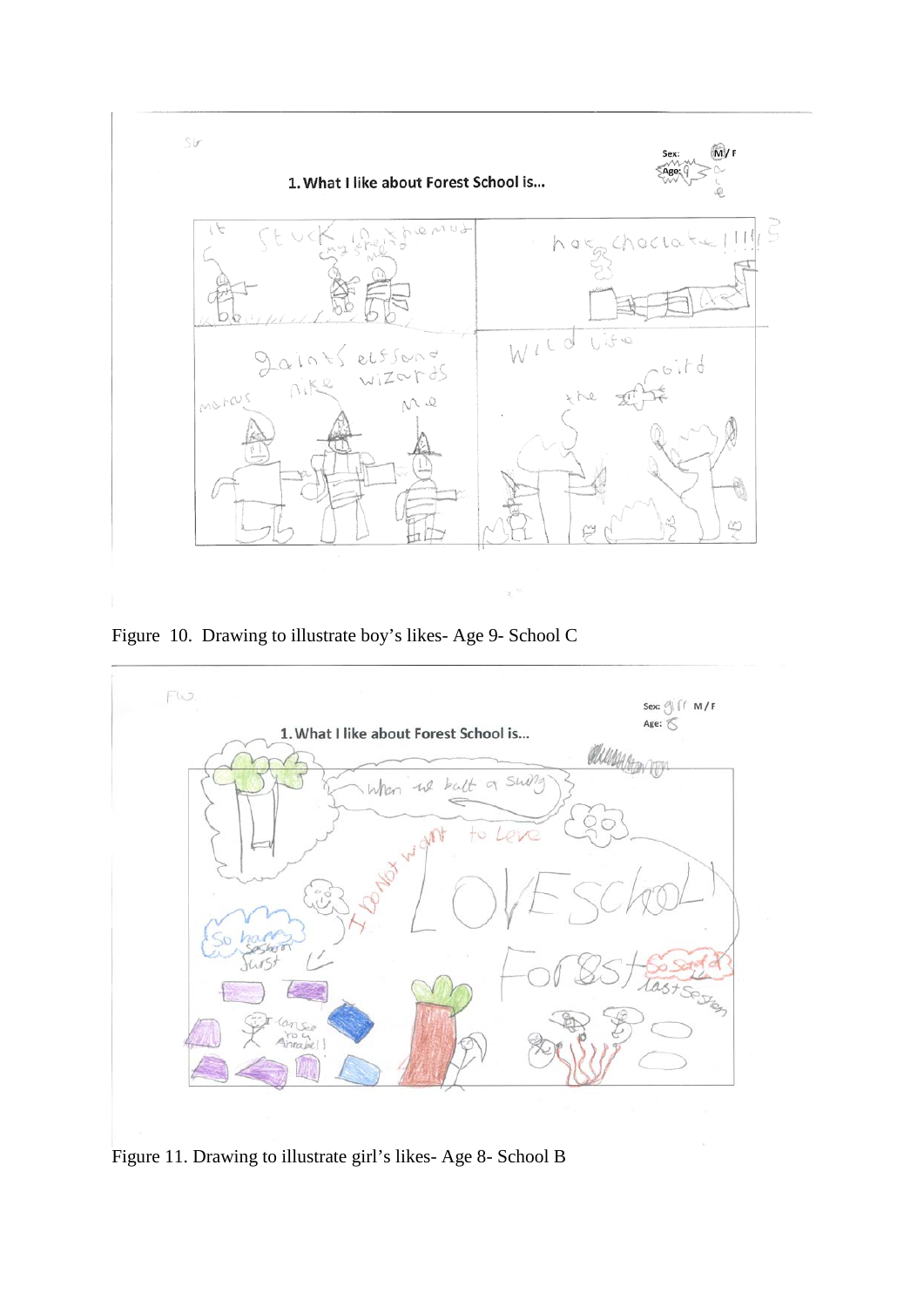

Figure 12. Drawing to illustrate boy's dislikes- Age 9- School C



Figure 13. Drawing to illustrate girls dis likes- Age 8- School A

 $\mathcal{S}(\alpha)$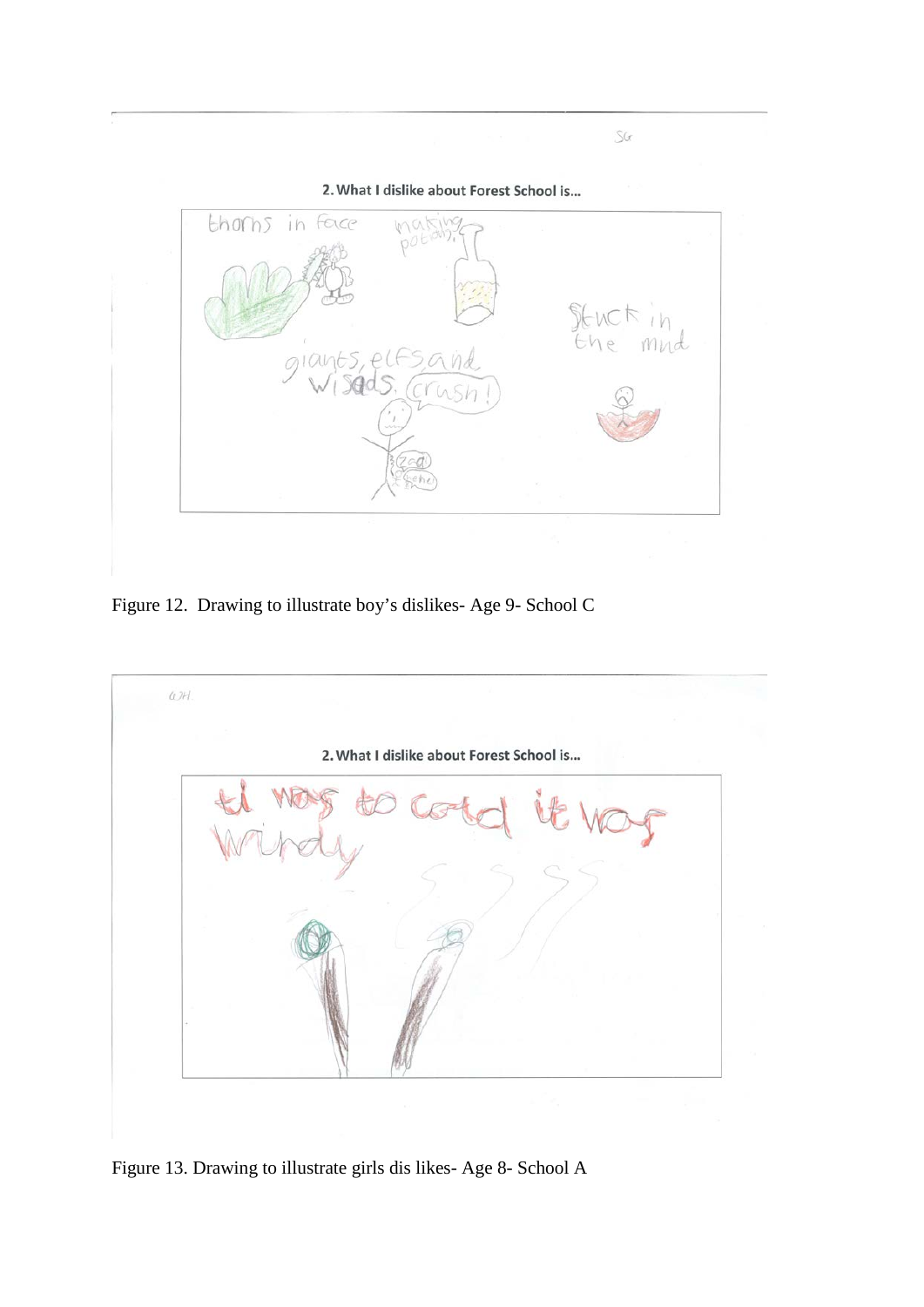# Discussion

This study used a mixed methods approach to investigate whether Forest School sessions were effective in increasing children's physical activity levels. It looked specifically at whether children would be more active on a Forest School day compared to a regular school day, whether children would be more active on a Forest School day compared to a school day with a PE lesson and whether Forest School sessions would make children more physically active in general.

According to the accelerometer data, children were significantly more active in terms of light intensity physical activity on a Forest School day than on a regular school day, this was not found for days with PE lessons or weekend days, however, trends showed that the amount of light intensity physical activity completed on a Forest School day was similar to that undertaken on a PE lesson day and was slightly more than the physical activity children were engaged in on a weekend day. When analysing the results regarding moderate physical activity, there were not significant differences for Forest School days, regular school days, PE lesson days or weekends. Trend did reveal however that children were slightly more active in moderate physical activity on Forest School days compared to regular school days, PE lesson days and weekend days, these findings were also evident for moderate to vigorous, vigorous and total physical activity assessed. When examining sedentary behaviour, children spent less time sedentary on a Forest School day than any other day of the week.

These objective findings demonstrate Forest School sessions to be extremely beneficial in terms of increasing children's physical activity levels and decreasing sedentary behaviour. Children spent significantly more time taking part in light intensity physical activity on Forest School days than regular school days. The NHS recommends 60 minutes of physical activity for children aged 5-18, benefits of taking part in this amount of physical activity include improvements in cardiovascular health, healthy weight maintenance, improved bone health, increased self-confidence as well as encouraging the development of new social skills (NHS Choices, 2014). When comparing light intensity physical activity to the NHS guidelines for this demographic, the time spent in light intensity physical activity on a Forest School day exceeded these guidelines with three times the recommendations.

Trends revealing that time spent in light intensity physical activity was similar to the physical activity on a day with a PE lesson are also extremely valuable in demonstrating the impact of Forest School sessions as a means of increasing physical activity levels in primary school children. These findings show particular relevance in the light of recent Ofsted (2013) recommendations, which state the following key recommendations regarding physical education:

*"Teachers should improve pupils' fitness by keeping them physically active throughout all lessons and engaging them in regular, high intensity vigorous activity or sustained periods of time*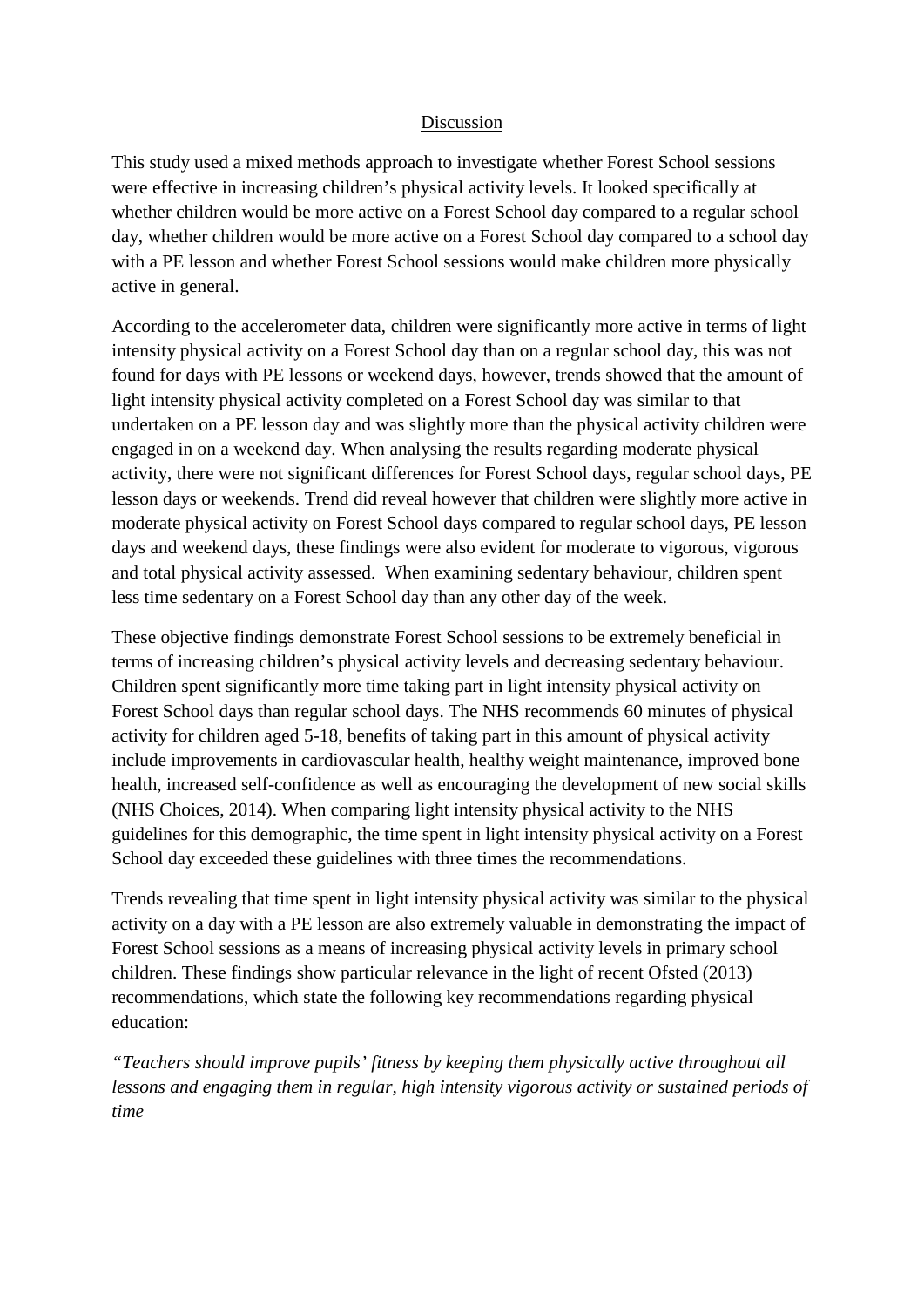*Teachers should raise their expectations of where more able pupils are capable of achieving and provide them with challenging, competitive activities that lead to high standards of performance"*

Forest School sessions can therefore provide a potential solution in fulfilling these recommendations, by keeping children engaged in physical activity while continuing to follow the relevant core curriculum and providing children with unique physical challenges, possibly neglected during PE lessons. Therefore supporting Forest School as an additional opportunity for physical activity engagement to PE, this also may be favoured by children who do not enjoy the elements of traditional PE lessons, such as competitive sports.

In March 2013 the government announced that it was to provide additional funding of  $£150$ million per year to improve provision of physical education (PE) and sport in primary schools in England under The Primary PE and Sport Premium with the following vision:

*"All pupils leaving primary school physically literate and with the knowledge, skills and motivation necessary to equip them for a healthy lifestyle and lifelong participation in physical activity and sport."*

In order to obtain this funding, key requirements include

*"The engagement of all pupils in regular physical activity – kick-starting healthy active lifestyles"*

Of which Forest School sessions have been shown to exhibit in this particular study. Findings could therefore be of particular benefit to schools in enabling them to unlock this funding and similar opportunities.

Trends showing that children were slightly more active on Forest School days compared to regular school days, PE lesson days and weekend days for moderate to vigorous, vigorous and total physical activity assessed are also promising. This is particularly significant for this study's' demographic within Halton where 25.1% of children in reception class and 36.5% of year 6 children are classed as overweight (NCMP, 2012/13). Childhood obesity is also considered to be one of the most serious global public health challenges for the 21st century (WHO, 2014) and obese children are at an increased risk of developing various health problems, and more likely to become obese adults. Statistics from 2012 show that around 28% of children aged 2 to 15 were classed as obese or overweight (HSE, 2012). This implicates the importance of current findings in having a national as well as a local impact.

The lack of sedentary behaviour on Forest School days compared to the other days of the week are compliant with the NHS recommends for minimising sedentary behaviour (NHS Choices, 2014) which include reducing time spent watching television, using the computer or playing video games and breaking up sedentary time such as swapping a long bus or car journey for walking part of the way. Forest School sessions have been effective in this study at minimising sedentary behaviour typically experienced during traditional lessons, by encouraging children to be physically active in the natural environment as opposed to sitting for long periods in a classroom environment.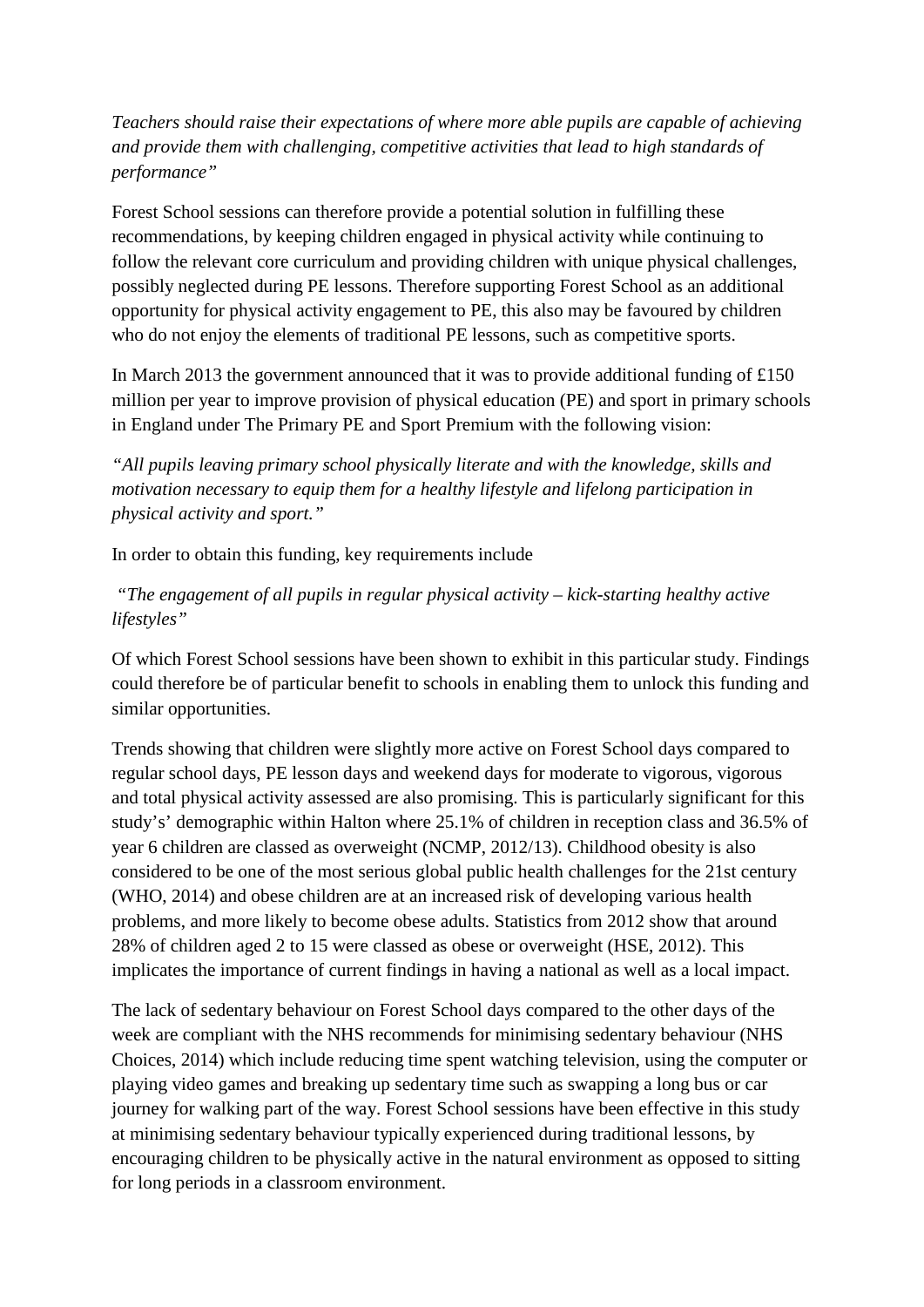These findings are consistent with findings from Lovell (2009) where children were significantly more active during Forest Schools compared to regular school days and exceeded the daily recommended 60 minutes of physical activity. Yet this study also showed Forest School sessions to involve more physical activity than a PE lesson. Gender was also examined in this study however, revealing no significant differences between physical activity levels in boys and girls. Further analysis on the present study would be beneficial to investigate this on the current sample.

Interestingly, the self-reported physical activity did not reflect the accelerometer data with data from the Physical Activity Questionnaire for Older Children (Kowalski, 1997) revealing no significant differences between self-reported physical activity at baseline and follow-up. These findings could be explained by the limitations associated with using questionnaires on this demographic and those associated with this questionnaire in particular. General limitations include bias due to possible exaggeration of activity reported or recall difficulties. Whereas specific limitations of using the Physical Activity Questionnaire for Older Children (Kowalski, 1997) are that this instrument was developed to assess general levels of physical activity and do not therefore provide an estimate of caloric expenditure or specific frequency, time, and intensity information. It also fails to discriminate between specific activity intensities, such as moderate and vigorous activities, they simply provide a summary activity score. These limitations could explain the lack of significance in these findings.

Data collected during the write and draw activity revealed interesting gender differences in terms of activity preferences while participating in Forest School sessions. Data from all schools (Schools A, B, C and D) showed that boys liked tasks involving construction, such as den-building and path-making, been involved with making the campfire and playing active games involving chasing, hiding and climbing. Whereas the girls enjoyed the social elements of Forest School, such as playing with friends and interacting while been sat around the campfire, they also preferred the creative tasks that were available which were arts and crafts using natural materials such as leaves and branches. Interestingly, gender differences were not as evident in terms of the children's dislikes of Forest School sessions with both boys and girls showing a dislike for the end of the Forest School sessions, where they expressed a sadness to leave and the negative elements associated with been in the outdoors, such as been cold and wet at times. The dislike for the cold and the wet weather could partially be explained by the fact that the Forest School sessions were delivered in the autumn and winter months, where cold and wet weather was usually apparent.

These gender differences reflect write and draw data from previous playground studies with primary school children (Knowles et al, 2013). This study similarly showed boys citing playing active games with peers such as football and girls participating in more social interactions.

Gender difference highlighted during this study could potentially inform the delivery of Forest School sessions, by advising on activities to keep both boys and girls engaged throughout.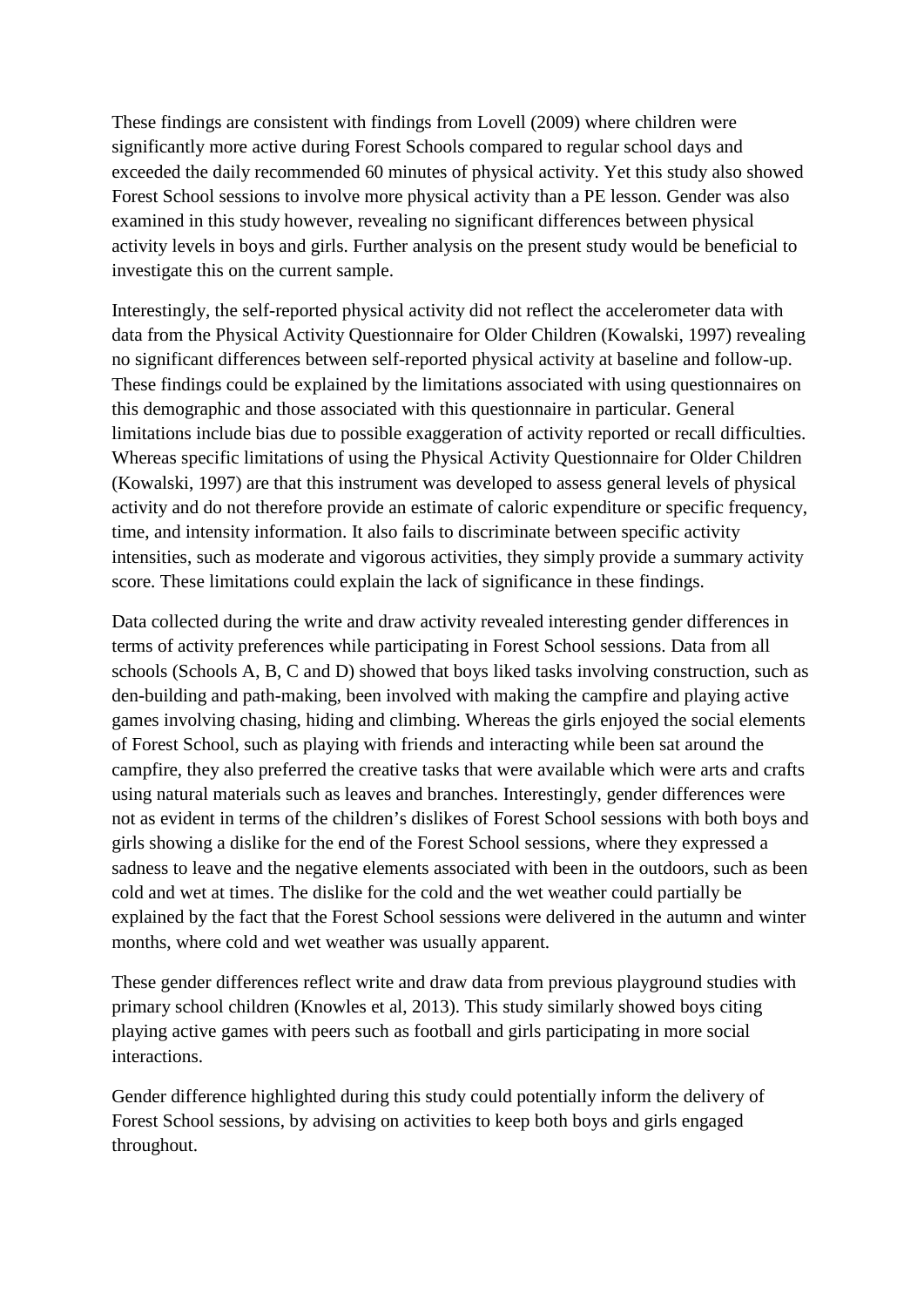Focus group data showed that Forest School sessions had a wider impact on children extending to their leisure time, family activities and mental wellbeing.

Children agreed that Forest School sessions made them physically active, this was particularly evident when taking part in chasing games, which they enjoyed and experienced physical exertion, with the majority rating their exertion levels as 'moderate' to 'hard'. The majority reported playing outdoors in their leisure time and agreed that Forest School sessions had positively impacted on the amount of physical activity they participated in during their leisure time with some reporting that they had replicated the games they had learned during their Forest School sessions. These findings reflect those by Ridgers et al (2012) where children experienced a greater engagement with the natural environment as a result of Forest School sessions Of those who reported playing indoors, the majority of those activities were sedentary games, such as playing computer games and discussed restrictions to outdoor play. When comparing Forest School days to regular school days, the majority of children preferred doing lessons outdoors, stating more specifically that they enjoyed Forest School sessions as opposed to their regular classroom lessons, due to the wider opportunities to play. Interestingly the children also reported that their peers behaved differently in Forest School compared to their regular classroom lessons with improved behaviour and those quieter children been less shy. These findings are similar to previous Forest School studies (Slade et al, 2013; Roe and Aspinall, 2011; O'Brian and Murray, 2007). When exploring comparisons between Forest School sessions and PE lessons, children agreed that Forest School sessions were more active, the environment was very different, they had more freedom and had the opportunity to express their creativity in Forest School sessions when compared to their PE lessons. Whereas, in PE lessons children agreed that this gave them the opportunity to play sport and more equipment was available, as compared to their Forest School sessions. In terms of mental wellbeing, the majority of children reported feeling bored before they started their Forest School sessions and that they enjoyed participating in Forest School sessions, highly valued the opportunities for free play and creativity, increased social interaction and exercise. At the end of the Forest School sessions, children reported feeling sad that the sessions had come to an end. Children also agreed that Forest School sessions would positively influence their mental wellbeing by making them feel happier supporting previous literature (Kenny, 2010).

Advantages of the current study include a mixed methods approach to data collection which utilising quantitative, qualitative and objective data techniques. This makes this study scientifically robust while enabling rich in-depth data to be gathered from the child's perspective, whereas previous studies have tended to be qualitative with accounts from teachers or Forest School Leaders. This study also uses the largest sample size to date, unlike previous studies using smaller sample sizes where findings cannot be generalised to wider populations. The current study is also unique in terms of investigates physical activity as a primary outcome of Forest School as well as general wellbeing and its impact on children and their families.

Limitations of the present study are the lack of long-term follow-up measures, as it would have been interesting to follow the present sample over 12 months to see if the benefits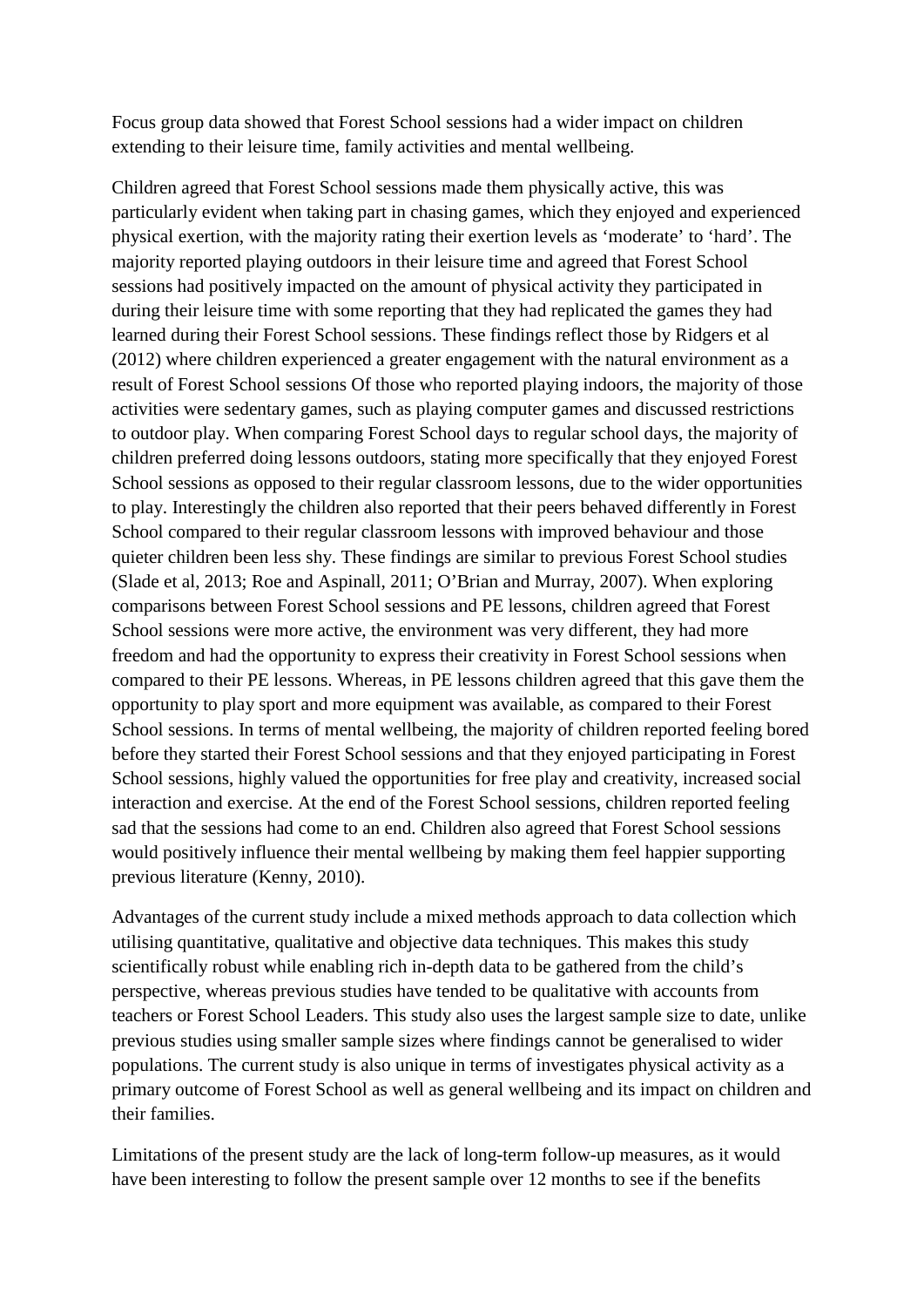experienced as a result of Forest School sessions could be sustained. This would make an interesting follow-up study. In addition to the factors assessed during the present study. It would also be interesting to assess academic attainment and assess whether Forest School has an impact on this. This study assessed gender differences and found interesting results in terms of the write and draw data, it would therefore be interesting to manipulate the current study's accelerometer data to examine whether there were an objective gender differences in boys and girls physical activity levels.

It can therefore be concluded that the current study demonstrates Forest School sessions as a successful intervention in increasing children's physical activity levels. Increased physical activity levels and utilisation of the natural environment is also extended to wider family members, meaning less engagement in sedentary behaviour. Forest School sessions also promoted greater mental wellbeing in children, who expressed that they felt happier as a result of the sessions. Interesting gender differences were also demonstrated in write and draw data, consistent with previous studies possibly having implications for delivery of Forest School sessions to keep both boys and girls engaged throughout.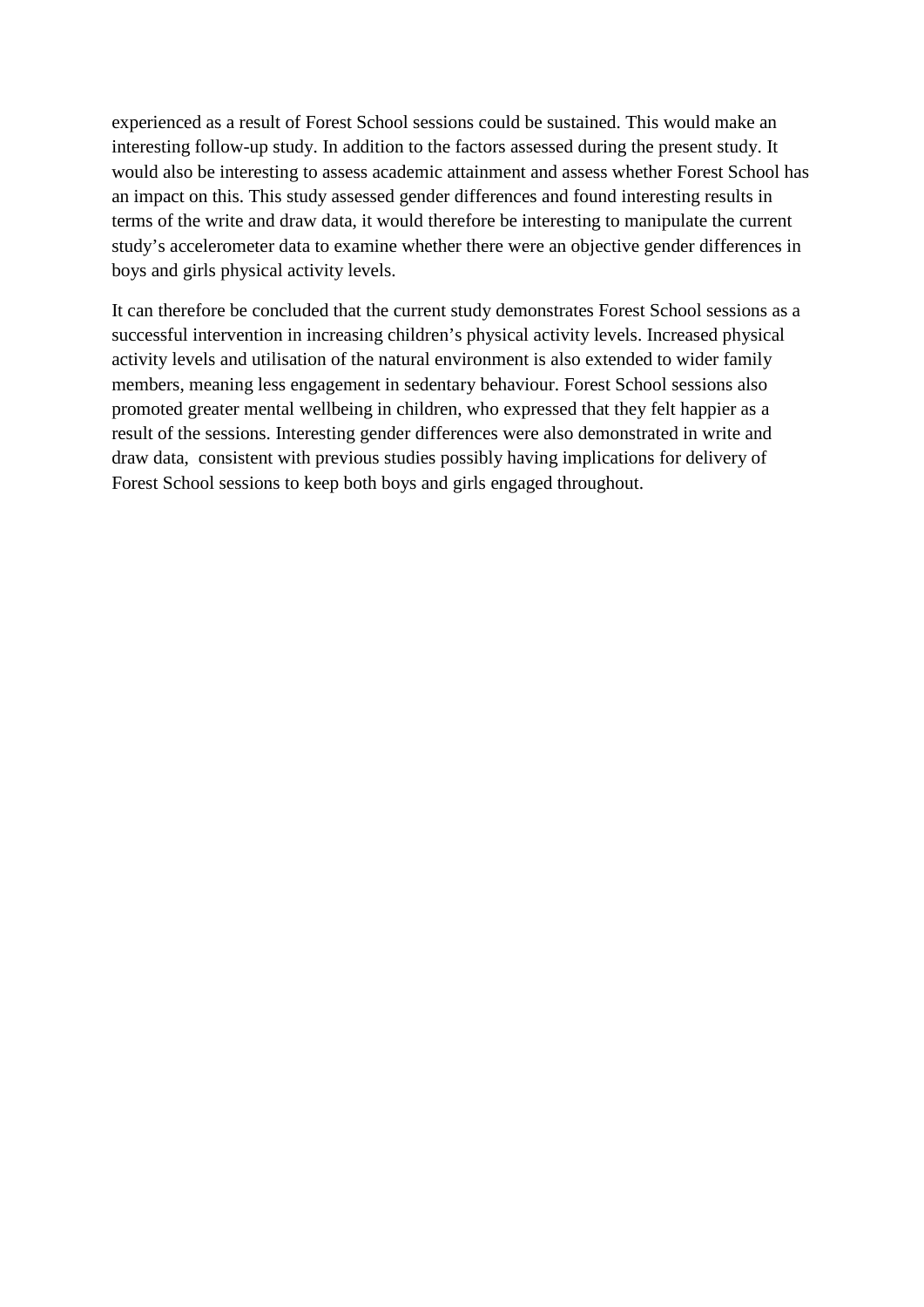# References

Burtwright, C., Falch-Lovesey, S., & Lord, C. (2007). Forest School: Using a Forest School experience as a stimulus for speaking and listening, with a focus on raising achievement in boys writing using ICT.<http://www.schools.norfolk.gov.uk/view/NCC104254> . Accessed 27th July 2014.

Cree, J., & McCree, M. (2012). A brief history of the roots of Forest School, part 1. *Horizons, Institute of Outdoor Learning,* **60**, 32-36.

Cree, J. & McCree, M. (2013). A brief history of Forest School, part 2. Horizons, Institute of Outdoor Learning, 62, 32-35.

Crocker, P.R., Bailey, D.A., Faulkner, R.A., Kowalski, K.C. & Mcgrath, R. (1997). Measuring general levels of physical activity for the Physical Activity Questionnaire for Older Children. Medicine and Science, **29** (10), 1344-1349.

HSE. (2012). Health Survey for England. Report available online: [http://www.noo.org.uk/data\\_sources/child/health\\_survey\\_england.](http://www.noo.org.uk/data_sources/child/health_survey_england) Accessed 27th July 2014.

Kenny, R. (2010). Forest School and the Early Years Foundation Stage - an exploratory case study.

[https://www.academia.edu/666361/Forest\\_School\\_and\\_the\\_Early\\_Years\\_Foundation\\_Stage\\_](https://www.academia.edu/666361/Forest_School_and_the_Early_Years_Foundation_Stage_-_An_Exploratory_Case_Study.%20%20Accessed%2027th%20July%202014) - An\_Exploratory\_Case\_Study. Accessed 27th July 2014.

Knowles, Z.R., Parnell, D., Stratton, G. & Ridgers, N.D. (2013). Learning from the experts: Exploring playground experience and activities using a write and draw technique. *Journal of Physical Activity and Health, 10***,** 408-415.

Kowalski, K., Crocker, P., & Faulkner, R. (1997). *Validation of the physical activity questionnaire for older children. Pediatric Exercise Science,* **9**, 174-186.

Lovell, R. (2009). Physical activity at Forest School. Forestry Commission Scotland. (report). Available at:

[http://www.educationscotland.gov.uk/Images/Physical%20Activity%20at%20Forest%20scho](http://www.educationscotland.gov.uk/Images/Physical%20Activity%20at%20Forest%20school_tcm4-597067.pdf) [ol\\_tcm4-597067.pdf](http://www.educationscotland.gov.uk/Images/Physical%20Activity%20at%20Forest%20school_tcm4-597067.pdf) .

[http://www.forestresearch.gov.uk/website/forestresearch.nsf/ByUnique/INFD-6HKEMHS.](http://www.forestresearch.gov.uk/website/forestresearch.nsf/ByUnique/INFD-6HKEMHS) Accessed 27th July 2014.

Mathews, G., Jones, D.M., Chamberlain, A.G., 1990. Refining the measurement of mood: the UWIST Mood Adjective Checklist. *The British Journal of Psychology, 81***,** 17–42.

Murray, R. & O'Brien, E. (2005). Such enthusiasm – a joy to see: an evaluation of Forest School in England. (online)

[http://www.forestresearch.gov.uk/website/forestresearch.nsf/ByUnique/INFD-6HKEMHS.](http://www.forestresearch.gov.uk/website/forestresearch.nsf/ByUnique/INFD-6HKEMHS.%20%20Accessed%2027th%20July%202014)  [Accessed 27th July 2014.](http://www.forestresearch.gov.uk/website/forestresearch.nsf/ByUnique/INFD-6HKEMHS.%20%20Accessed%2027th%20July%202014)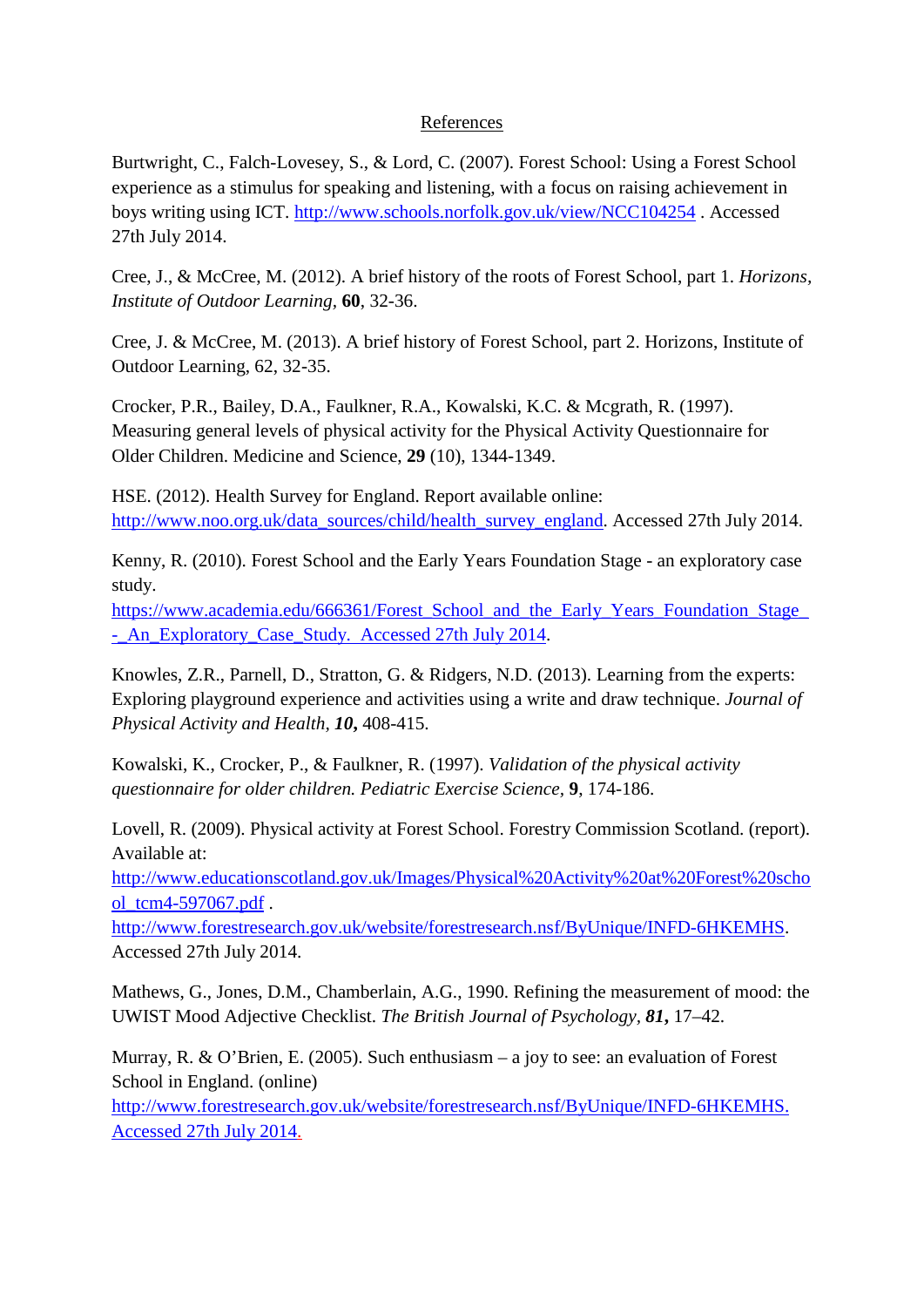NCMP. (2012/ 13). Childhood Obesity in Halton: National Child Measurement Programme (NCMP) Official Report 2012-2013. Available at:

[http://www3.halton.gov.uk/Pages/councildemocracy/pdfs/CensusandStatistics/NCMP201213.](http://www3.halton.gov.uk/Pages/councildemocracy/pdfs/CensusandStatistics/NCMP201213.pdf) [pdf](http://www3.halton.gov.uk/Pages/councildemocracy/pdfs/CensusandStatistics/NCMP201213.pdf) . 27th July 2014.

NHS Choices. (2014). Physical Activity Guidelines for Children and Young People. NHS Choices. Available at: [http://www.nhs.uk/Livewell/fitness/Documents/children-and-young](http://www.nhs.uk/Livewell/fitness/Documents/children-and-young-people-5-18-years.pdf)[people-5-18-years.pdf.](http://www.nhs.uk/Livewell/fitness/Documents/children-and-young-people-5-18-years.pdf) Accessed 27th July 2014.

O'Brien, L., & Murray, R. (2007). Forest School and its impacts on young children: case studies in Britain. *Urban Forestry and Urban Greening, 6* (4), 249–265.

O'Dwyer, 2014

Ofstead. (2013). Press release: Not enough physical in physical education, Ofstead. Report available at: [https://www.gov.uk/government/news/not-enough-physical-in-physical](https://www.gov.uk/government/news/not-enough-physical-in-physical-education)[education](https://www.gov.uk/government/news/not-enough-physical-in-physical-education) . Accessed 27th July 2014.

Ramirez-Rico et al, 2014

Ridgers, N.D., Knowles, Z.R., & Jo Sayers. (2012). Encouraging play in the natural environment: a child-focused case study of Forest School. *Children's Geographies, 10*(1), 49- 65.

Roe, J., & Aspinall, P. (2011). The restorative outcomes of forest school and conventional school in young people with good and poor behaviour. *Urban Forestry and Greening, 10,* 205-212.

Schultheiss, O.C., Brunstein, J.C., 1999. Goal imagery: bridging the gap between implicit motives and explicit goals. *Journal of Personality, 67***,** 1–38.

Slade, M., Lowery, C., & Bland, K. (2013). Evaluating the impact of Forest School: collaboration between a university and a primary school. *British Journal of Learning Support, 28*(2), 66-72.

Swarbrick, N., Eastwood, G., & Tutton, K. (2004). Forest School: Self-esteem and successful interaction as part of the forest school project. *Support for Learning, 19*(3), 143-146.

WHO. (2014). Population-based approaches to Childhood Obesity Prevention. Report available at:

[http://www.who.int/dietphysicalactivity/childhood/WHO\\_new\\_childhoodobesity\\_PREVENT](http://www.who.int/dietphysicalactivity/childhood/WHO_new_childhoodobesity_PREVENTION_27nov_HR_PRINT_OK.pdf) ION 27nov HR\_PRINT\_OK.pdf. Accessed 27th July 2014.

Yelling, Y., Lamb, K.L. & Swaine, I.L. (2002).Validity of a pictorial perceived exertion scale for effort estimation and effort production during stepping exercise in adolescent children. *European Physical Education Review, 8,* 157–175.